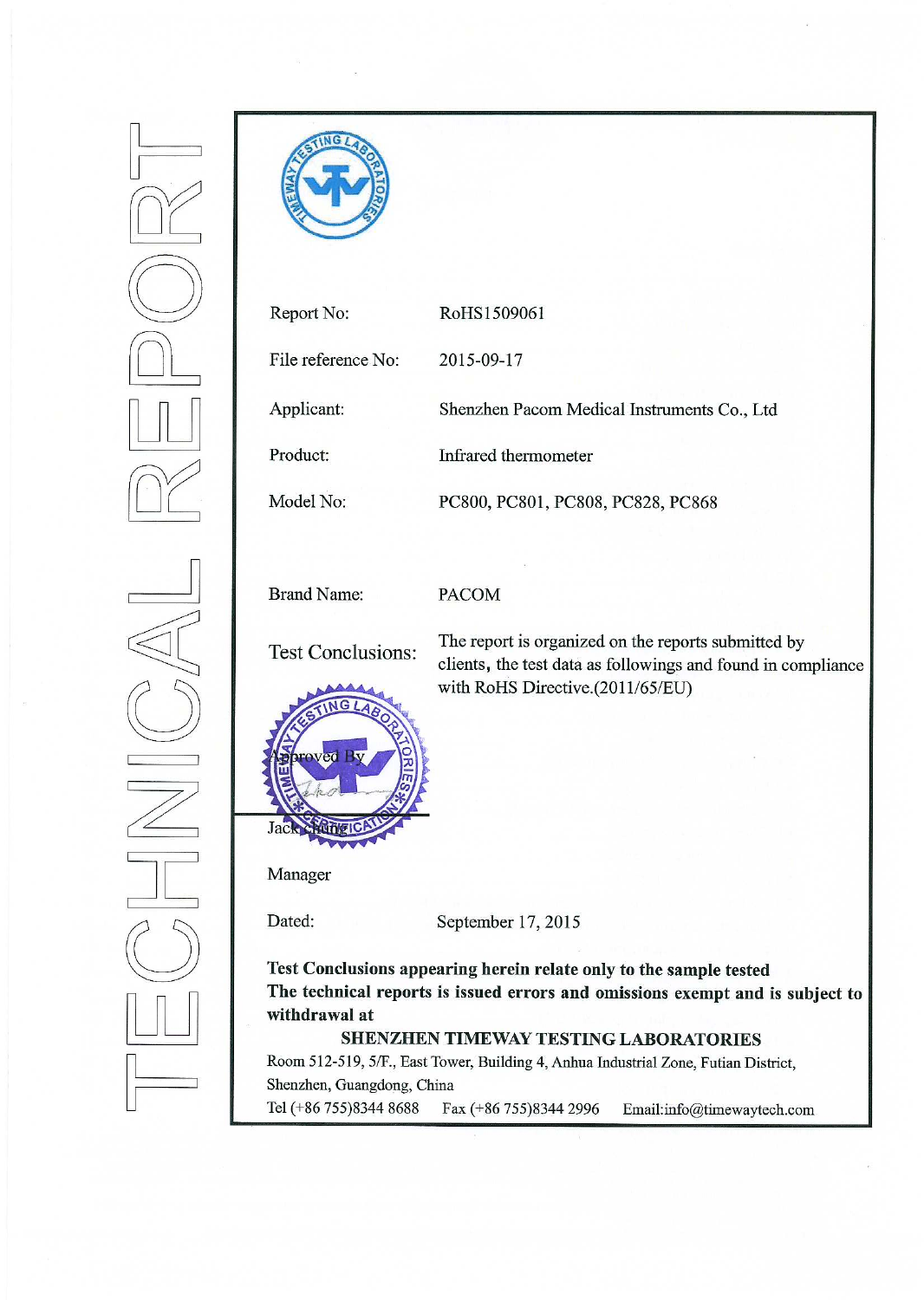Report No: RoHS1509061 Date: 2015-09-17



| $\mathbf{2}$ |  |
|--------------|--|
|              |  |
|              |  |
| 3            |  |
| 4            |  |
|              |  |
|              |  |
|              |  |
|              |  |
|              |  |
|              |  |
|              |  |
|              |  |
|              |  |
|              |  |
|              |  |
|              |  |
|              |  |
|              |  |
|              |  |
|              |  |
|              |  |
|              |  |
|              |  |
|              |  |

The report refers only to the sample tested and does not apply to the bulk.

This report is issued in confidence to the client and it will be strictly treated as such by the SHENZHEN TIMEWAY TESTING LABORATORIESIt may not be reproduced rather in its entirety or in part and it may not be used for adverting. The client to whom the report is issued may, however, show or send it or a certified copy there of prepared by the SHENZHEN TIMEWAY TESTING LABORATORIES to his customer. Supplier or others persons directly concerned. SHENZHEN TIMEWAY TESTING LABORATORIES will not, without the consent of the client enter into any discussion of correspondence with any third party concerning the contents of the report.

In the event of the improper use of the report. SHENZHEN TIMEWAY TESTING LABORATORIES reserves the rights to withdraw it and to adopt any other remedies which may be appropriate.<br>Timeway takes no responsibility for any mistakes caused by inaccurate and/or invalid information submitted by the applicant.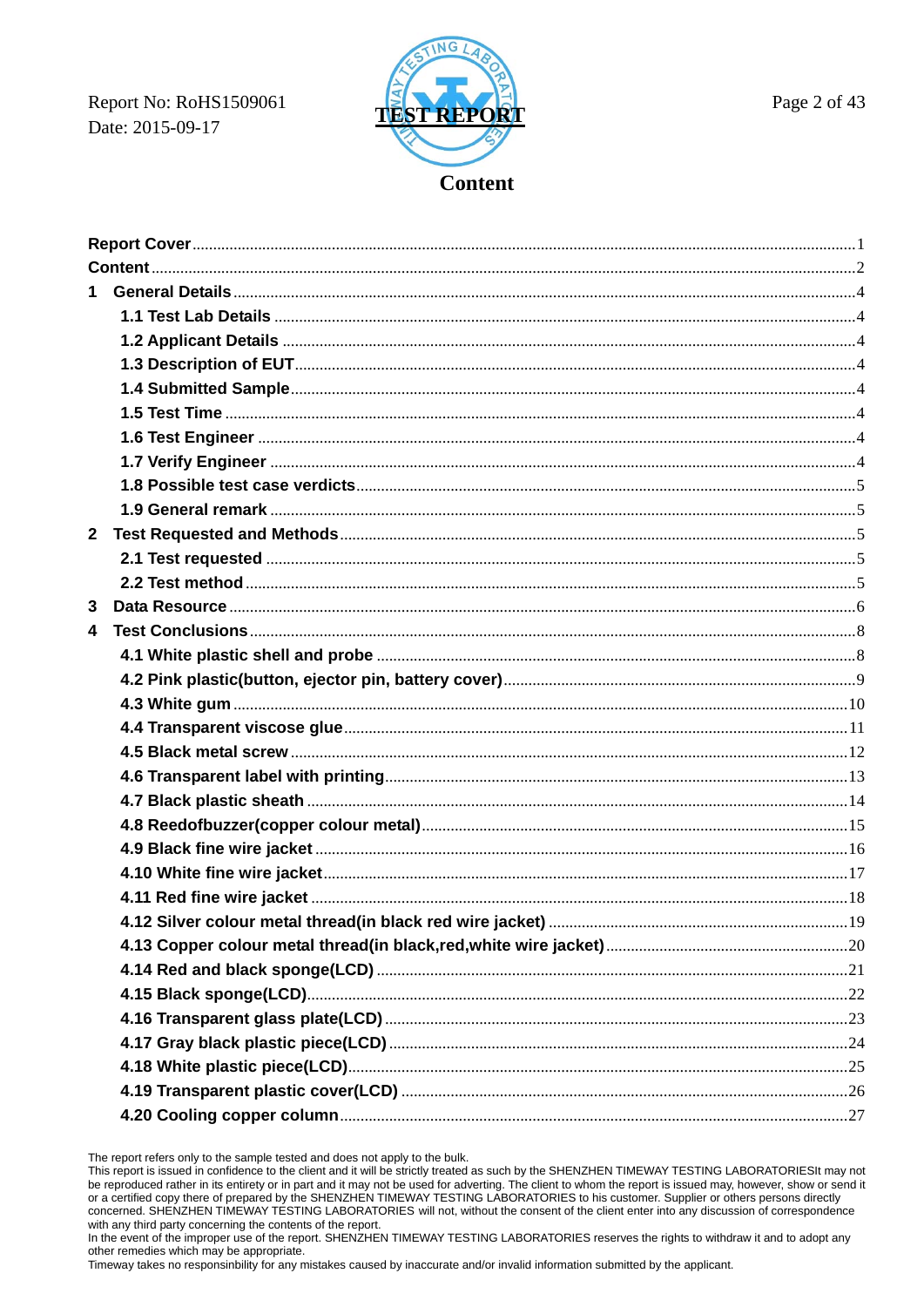**Report No: RoHS1509061 Page 3 of 43** Date: 2015-09-17



The report refers only to the sample tested and does not apply to the bulk.

This report is issued in confidence to the client and it will be strictly treated as such by the SHENZHEN TIMEWAY TESTING LABORATORIESIt may not be reproduced rather in its entirety or in part and it may not be used for adverting. The client to whom the report is issued may, however, show or send it or a certified copy there of prepared by the SHENZHEN TIMEWAY TESTING LABORATORIES to his customer. Supplier or others persons directly concerned. SHENZHEN TIMEWAY TESTING LABORATORIES will not, without the consent of the client enter into any discussion of correspondence with any third party concerning the contents of the report.

In the event of the improper use of the report. SHENZHEN TIMEWAY TESTING LABORATORIES reserves the rights to withdraw it and to adopt any other remedies which may be appropriate.

Timeway takes no responsinbility for any mistakes caused by inaccurate and/or invalid information submitted by the applicant.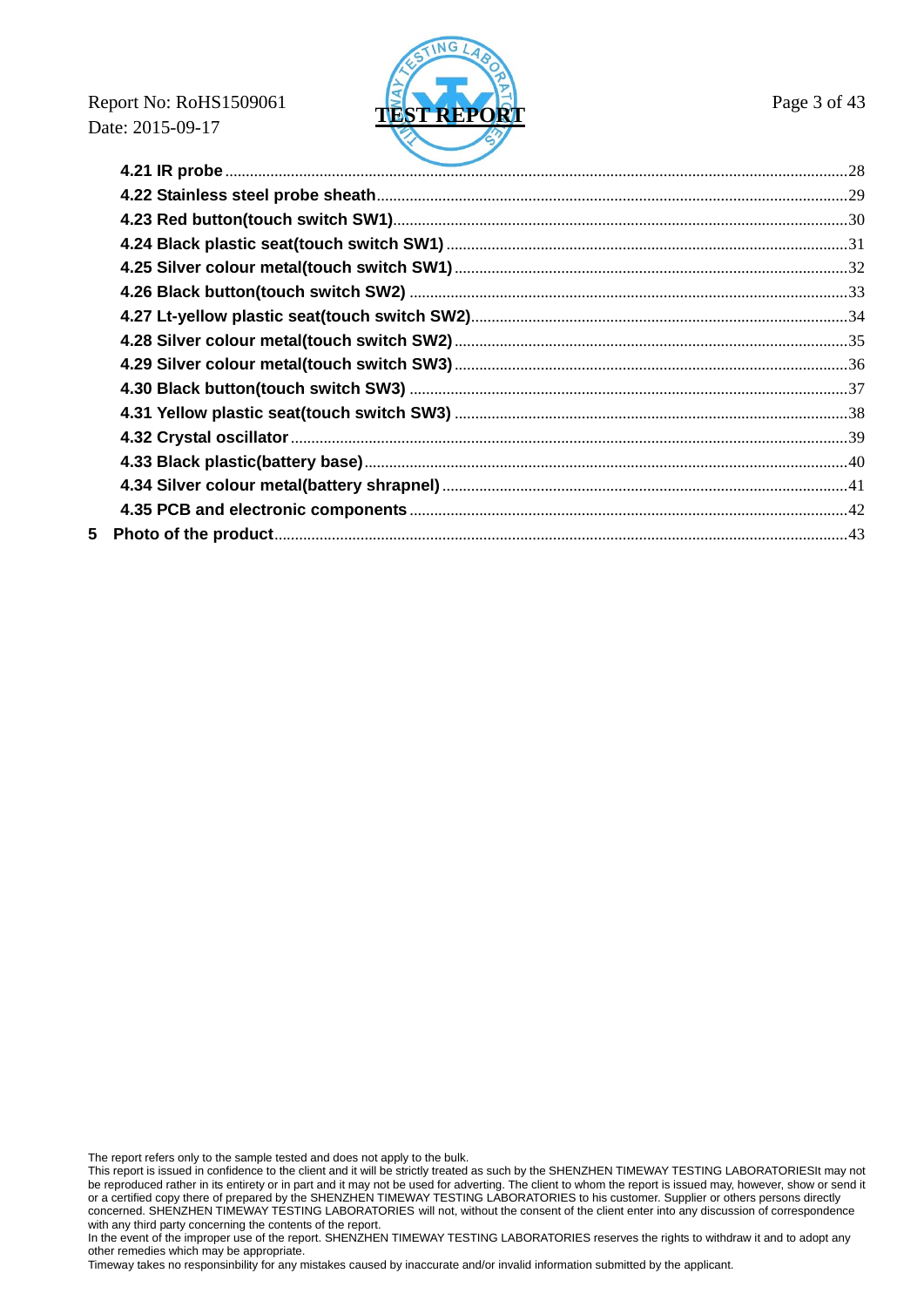Report No: RoHS1509061 Date: 2015-09-17



#### **General Details**  $\mathbf{1}$

# 1.1 Test Lab Details

| SHENZHEN TIMEWAY TESTING LABORATORIES                                               |
|-------------------------------------------------------------------------------------|
| Room 512-519, 5/F., East Tower, Building 4, Anhua Industrial Zone, Futian District, |
| Shenzhen, Guangdong, China                                                          |
| $(+86755)83448688$                                                                  |
| $(+86755)83442996$                                                                  |
|                                                                                     |

# 1.2 Applicant Details

| Applicant: | Shenzhen Pacom Medical Instruments Co., Ltd                                              |  |  |  |  |  |
|------------|------------------------------------------------------------------------------------------|--|--|--|--|--|
| Address:   | 8/F, No.2 Building, Fumin Science Park, Venture 5 Road, Jiangbian, Songgan Street, BaoAn |  |  |  |  |  |
|            | District, Shenzhen, China                                                                |  |  |  |  |  |
| Tel:       | 0755-27826579/13632627676                                                                |  |  |  |  |  |
| Fax:       | 0755-61536282                                                                            |  |  |  |  |  |

# 1.3 Description of EUT

| Product:           | Infrared thermometer                                                                  |
|--------------------|---------------------------------------------------------------------------------------|
| Manufacturer:      | Shenzhen Pacom Medical Instruments Co., Ltd                                           |
| Address:           | 8/F,No.2 Building,Fumin Science Park,Venture 5 Road, Jiangbian, Songgan Street, BaoAn |
|                    | District, Shenzhen, China                                                             |
| Model:             | PC800, PC801, PC808, PC828, PC868                                                     |
| <b>Brand Name:</b> | - PACOM                                                                               |

#### **1.4 Submitted Sample**

1 Sample

# 1.5 Test Time

2015-09-17

1.6 Test Engineer

The sample tested by

1.7 Verify Engineer

The report verified by



**Print Name: Jack.chung** 

The report refers only to the sample tested and does not apply to the bulk.<br>This report is issued in confidence to the client and it will be strictly treated as such by the SHENZHEN TIMEWAY TESTING LABORATORIESIt may not<br>b with any third party concerning the contents of the report.

In the event of the improper use of the report. SHENZHEN TIMEWAY TESTING LABORATORIES reserves the rights to withdraw it and to adopt any other remedies which may be appropriate.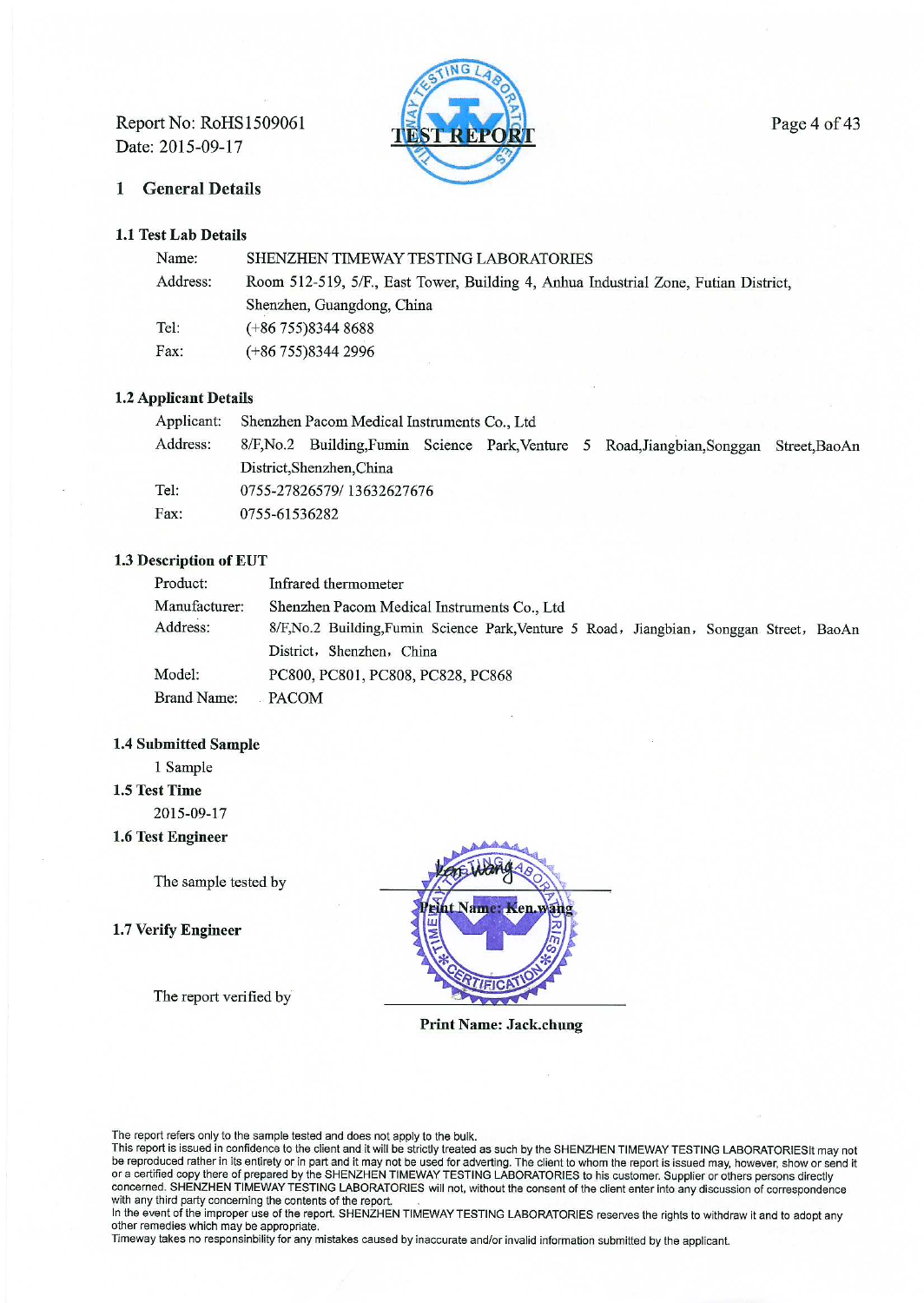**Report No: RoHS1509061 TEST Report No: RoHS1509061 Page 5 of 43** Date: 2015-09-17



# **1.8 Possible test case verdicts**

- 1. N.D.= NOT DETECTED (<2ppm)
- 2. ppm = PART PER MILLION
- 3. ppm =  $mg/kg$
- 4. " $-$ " = Not Regulated
- 5.  $\#$  = Positive indicates the presence of CrVI on the tested areas Negtive indicates the absence of CrVI on the tested areas
- 6. PASS  $=$  Test result pass the requirement.

# **1.9 General remark**

The test conclusions presented in this report relate only to the object tested.

 Timeway Technology Development Limited (Hong Kong) takes no responsibility for any mistakes caused by inaccurate and/or invalid information submitted by the applicant.

This report shall not be reproduced except in full without the written approval of the testing Lab.

The Difference between models: The proportions and contents for the material are same.

 Remark: This combined report was organized on the component report applicant provided. Some of the component reports were not provided.

# **2 Test Requested and Methods**

# **2.1 Test requested**

- 1) Determination of lead content in the submitted samples
- 2) Determination of cadmium content in the submitted samples
- 3) Determination of mercury content in the submitted samples
- 4) Determination of chromium(Ⅵ) content in the submitted samples

5) Determination of polybrominated biphenyls (PBB)& polybrominated diphenyl ethers (PBDE) content in the submitted samples

# **2.2 Test method**

1) Cd-with reference to BS EN1122/ US EPA3050B/ US EPA3052. Analysis was performed by acid digestion.

- 2) Pb-with reference to US EPA3050B/ US EPA3052. Analysis was performed by acid digestion.
- 3) Hg-with reference to US EPA3052. Analysis was performed by acid digestion.
- 4)  $Cr^{6+}$  with reference to US EPA3060A&7196A. Analysis was performed by alkaline digestion.
- 5) PBB&PBDE-with reference to US EPA3540C. Analysis was performed by solvent extraction.

The report refers only to the sample tested and does not apply to the bulk.

This report is issued in confidence to the client and it will be strictly treated as such by the SHENZHEN TIMEWAY TESTING LABORATORIESIt may not be reproduced rather in its entirety or in part and it may not be used for adverting. The client to whom the report is issued may, however, show or send it or a certified copy there of prepared by the SHENZHEN TIMEWAY TESTING LABORATORIES to his customer. Supplier or others persons directly concerned. SHENZHEN TIMEWAY TESTING LABORATORIES will not, without the consent of the client enter into any discussion of correspondence with any third party concerning the contents of the report.

In the event of the improper use of the report. SHENZHEN TIMEWAY TESTING LABORATORIES reserves the rights to withdraw it and to adopt any other remedies which may be appropriate.

Timeway takes no responsinbility for any mistakes caused by inaccurate and/or invalid information submitted by the applicant.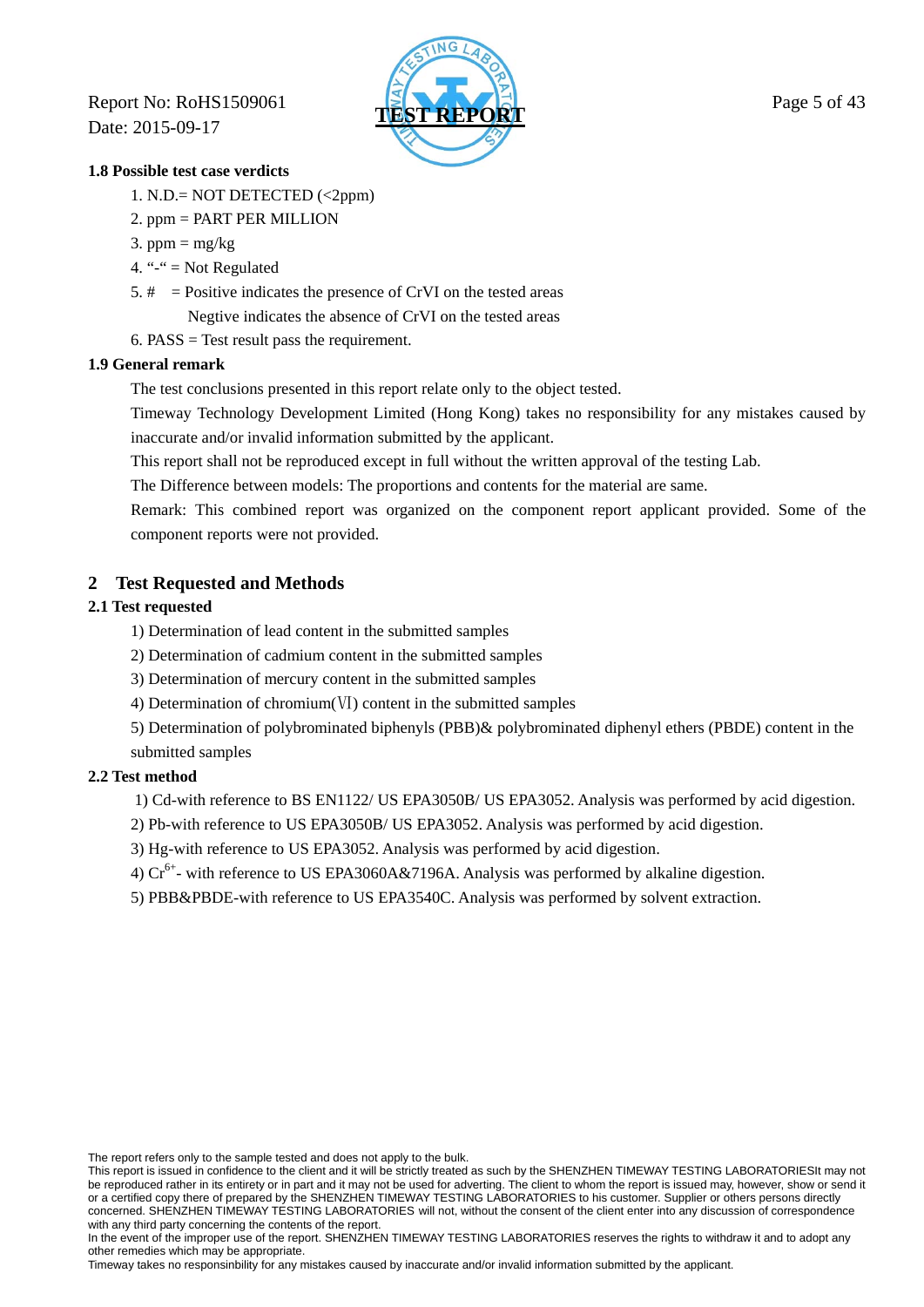Report No: RoHS1509061 **TEST REPORT** Page 6 of 43 Date: 2015-09-17



| 3<br><b>Data Resource</b> |                                                                  |                        |                    |            |  |
|---------------------------|------------------------------------------------------------------|------------------------|--------------------|------------|--|
| <b>Item</b>               | <b>Parts Name</b>                                                | Organization           | <b>Issued Date</b> | Report No. |  |
| 1                         | White plastic shell and probe                                    | $E^2TC$                | 2011-01-26         | SZ1101609  |  |
|                           | Pink plastic(button, ejector pin,                                |                        |                    |            |  |
| $\sqrt{2}$                | battery cover)                                                   | $E^2TC$                | 2011-01-26         | SZ1101609  |  |
| 3                         | White gum                                                        | $E^2TC$                | 2011-01-26         | SZ1101609  |  |
| $\overline{4}$            | Transparent viscose glue                                         | $E^2TC$                | 2011-01-26         | SZ1101609  |  |
| 5                         | <b>Black metal screw</b>                                         | $E^2TC$                | 2011-01-26         | SZ1101609  |  |
| 6                         | Transparent label with printing                                  | $E^2TC$                | 2011-01-26         | SZ1101609  |  |
| 7                         | Black plastic sheath                                             | $E^2TC$                | 2011-01-26         | SZ1101609  |  |
| $\,8\,$                   | Reedofbuzzer(copper colour metal)                                | $E^2TC$                | 2011-01-26         | SZ1101609  |  |
| 9                         | Black fine wire jacket                                           | $E^2TC$                | 2011-01-26         | SZ1101609  |  |
| 10                        | White fine wire jacket                                           | $E^2TC$                | 2011-01-26         | SZ1101609  |  |
| 11                        | Red fine wire jacket                                             | $E^2TC$                | 2011-01-26         | SZ1101609  |  |
| 12                        | Silver colour metal thread<br>(in black, red wire jacket)        | $\mbox{E}^2 \mbox{TC}$ | 2011-01-26         | SZ1101609  |  |
| 13                        | Copper colour metal thread<br>(in black, red, white wire jacket) | $E^2TC$                | 2011-01-26         | SZ1101609  |  |
| 14                        | Red and black sponge(LCD)                                        | $E^2TC$                | 2011-01-26         | SZ1101609  |  |
| 15                        | Black sponge(LCD)                                                | $E^2TC$                | 2011-01-26         | SZ1101609  |  |
| 16                        | Transparent glass plate(LCD)                                     | $E^2TC$                | 2011-01-26         | SZ1101609  |  |
| 17                        | Gray black plastic piece(LCD)                                    | $E^2TC$                | 2011-01-26         | SZ1101609  |  |
| 18                        | White plastic piece(LCD)                                         | $E^2TC$                | 2011-01-26         | SZ1101609  |  |
| 19                        | Transparent plastic cover(LCD)                                   | $E^2TC$                | 2011-01-26         | SZ1101609  |  |
| 20                        | Cooling copper column                                            | $E^2TC$                | 2011-01-26         | SZ1101609  |  |
| 21                        | IR probe                                                         | $E^2TC$                | 2011-01-26         | SZ1101609  |  |
| 22                        | Stainless steel probe sheath                                     | $E^2TC$                | 2011-01-26         | SZ1101609  |  |
| 23                        | Red button(touch switch SW1)                                     | $E^2TC$                | 2011-01-26         | SZ1101609  |  |
| 24                        | Black plastic seat(touch switch<br>SW1)                          | $E^2TC$                | 2011-01-26         | SZ1101609  |  |
| 25                        | Silver colour metal(touch switch<br>SW1)                         | $E^2TC$                | 2011-01-26         | SZ1101609  |  |
| 26                        | Black button(touch switch SW2)                                   | $E^2TC$                | 2011-01-26         | SZ1101609  |  |
| 27                        | Lt-yellow plastic seat(touch switch<br>SW2)                      | $E^2TC$                | 2011-01-26         | SZ1101609  |  |
| 28                        | Silver colour metal(touch switch<br>SW2)                         | $E^2TC$                | 2011-01-26         | SZ1101609  |  |
| 29                        | Silver colour metal(touch switch<br>SW3)                         | $E^2TC$                | 2011-01-26         | SZ1101609  |  |

The report refers only to the sample tested and does not apply to the bulk.

This report is issued in confidence to the client and it will be strictly treated as such by the SHENZHEN TIMEWAY TESTING LABORATORIESIt may not be reproduced rather in its entirety or in part and it may not be used for adverting. The client to whom the report is issued may, however, show or send it or a certified copy there of prepared by the SHENZHEN TIMEWAY TESTING LABORATORIES to his customer. Supplier or others persons directly concerned. SHENZHEN TIMEWAY TESTING LABORATORIES will not, without the consent of the client enter into any discussion of correspondence with any third party concerning the contents of the report.

In the event of the improper use of the report. SHENZHEN TIMEWAY TESTING LABORATORIES reserves the rights to withdraw it and to adopt any other remedies which may be appropriate.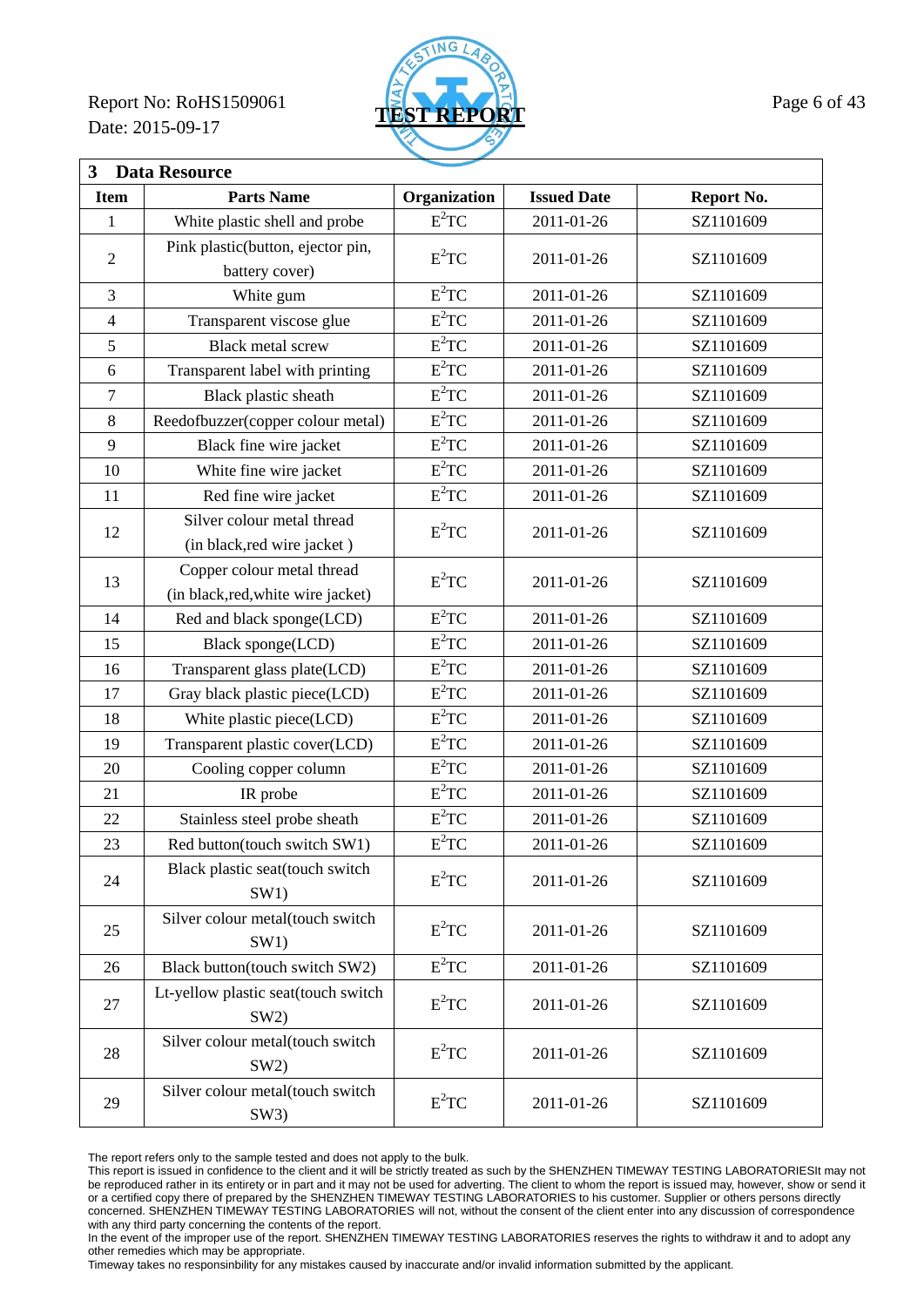# Report No: RoHS1509061 **TEST REPORT** Page 7 of 43 Date: 2015-09-17



| 30 | Black button(touch switch SW3)           | $E^2TC$ | 2011-01-26 | SZ1101609 |  |  |
|----|------------------------------------------|---------|------------|-----------|--|--|
| 31 | Yellow plastic seat(touch switch<br>SW3) | $E^2TC$ | 2011-01-26 | SZ1101609 |  |  |
| 32 | Crystal oscillator                       | $E^2TC$ | 2011-01-26 | SZ1101609 |  |  |
| 33 | Black plastic (battery base)             | $E^2TC$ | 2011-01-26 | SZ1101609 |  |  |
| 34 | Silver colour metal(battery<br>shrapnel) | $E^2TC$ | 2011-01-26 | SZ1101609 |  |  |
| 35 | PCB and electronic components            | $E^2TC$ | 2011-01-26 | SZ1101609 |  |  |

The photo of sample please see the appendix.

The report refers only to the sample tested and does not apply to the bulk.

This report is issued in confidence to the client and it will be strictly treated as such by the SHENZHEN TIMEWAY TESTING LABORATORIESIt may not be reproduced rather in its entirety or in part and it may not be used for adverting. The client to whom the report is issued may, however, show or send it or a certified copy there of prepared by the SHENZHEN TIMEWAY TESTING LABORATORIES to his customer. Supplier or others persons directly concerned. SHENZHEN TIMEWAY TESTING LABORATORIES will not, without the consent of the client enter into any discussion of correspondence with any third party concerning the contents of the report.

In the event of the improper use of the report. SHENZHEN TIMEWAY TESTING LABORATORIES reserves the rights to withdraw it and to adopt any other remedies which may be appropriate.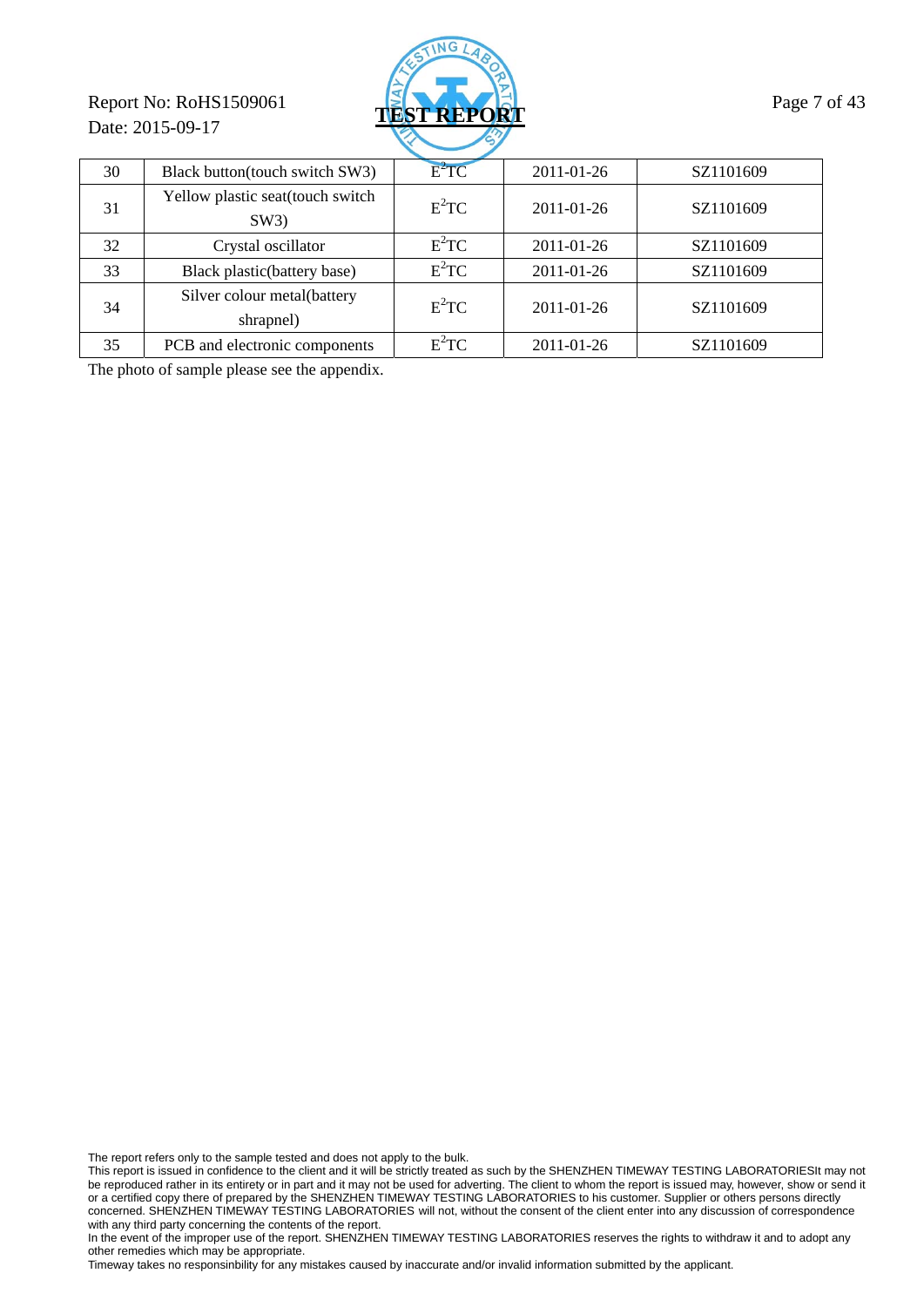Report No: RoHS1509061 **TEST REPORT** Page 8 of 43 Date: 2015-09-17



# **4 Test Conclusions**

# **4.1 White plastic shell and probe**

| <b>Testing item</b>                          | <b>Test Results</b> | Limit      | <b>Photo</b> |
|----------------------------------------------|---------------------|------------|--------------|
| Cadmium(Cd)                                  | N.D.                | 100ppm     |              |
| Lead(Pb)                                     | N.D.                | $1000$ ppm |              |
| Mercury(Hg)                                  | N.D.                | $1000$ ppm |              |
| Hexavalent Chromium( $Cr^{6+}$ )             | N.D.                | 1000ppm    |              |
| Sum of Polybrominated Biphenyl (PBBs)        | N.D.                | 1000ppm    |              |
| Monobromobiphenyl (MonoBB)                   | N.D.                |            |              |
| Dibromobiphenyl (DiBB)                       | N.D.                |            |              |
| Tribromobiphenyl (TriBB)                     | N.D.                |            |              |
| Tetrabromobiphenyl (TeraBB)                  | N.D.                |            |              |
| Pentabromobiphenyl (PentaBB)                 | N.D.                |            |              |
| Hexabromobiphenyl (HexaBB)                   | N.D.                |            |              |
| Heptabromobiphenyl (HeptaBB)                 | N.D.                |            |              |
| Octabromobiphenyl (OctaBB)                   | N.D.                |            |              |
| Nonabromobiphenyl (NonaBB)                   | N.D.                |            |              |
| Decabromobiphenyl (DecaBB)                   | N.D.                |            |              |
| Sum of Polybrominated Diphenyl ether (PBDEs) | N.D.                | 1000ppm    |              |
| Monobromodiphenyl ether(MonoBDE)             | N.D.                |            |              |
| Dibromodiphenyl ether(DiBDE)                 | N.D.                |            |              |
| Tribromodiphenyl ether(TriBDE)               | N.D.                |            |              |
| Tetrabromodiphenyl ether(TetraBDE)           | N.D.                |            |              |
| Pentabromodiphenyl ether(PentaBDE)           | N.D.                |            |              |
| Hexabromodiphenyl ether(HexaBDE)             | N.D.                |            |              |
| Heptabromodiphenyl ether(HeptaBDE)           | N.D.                |            |              |
| Octabromodiphenyl ether(OctaBDE)             | N.D.                |            |              |
| Nonabromodiphenyl ether(NonaBDE)             | N.D.                |            |              |
| Decabromodiphenyl ether(DecaBDE)             | N.D.                |            |              |

The report refers only to the sample tested and does not apply to the bulk.

This report is issued in confidence to the client and it will be strictly treated as such by the SHENZHEN TIMEWAY TESTING LABORATORIESIt may not be reproduced rather in its entirety or in part and it may not be used for adverting. The client to whom the report is issued may, however, show or send it or a certified copy there of prepared by the SHENZHEN TIMEWAY TESTING LABORATORIES to his customer. Supplier or others persons directly concerned. SHENZHEN TIMEWAY TESTING LABORATORIES will not, without the consent of the client enter into any discussion of correspondence with any third party concerning the contents of the report.

In the event of the improper use of the report. SHENZHEN TIMEWAY TESTING LABORATORIES reserves the rights to withdraw it and to adopt any other remedies which may be appropriate.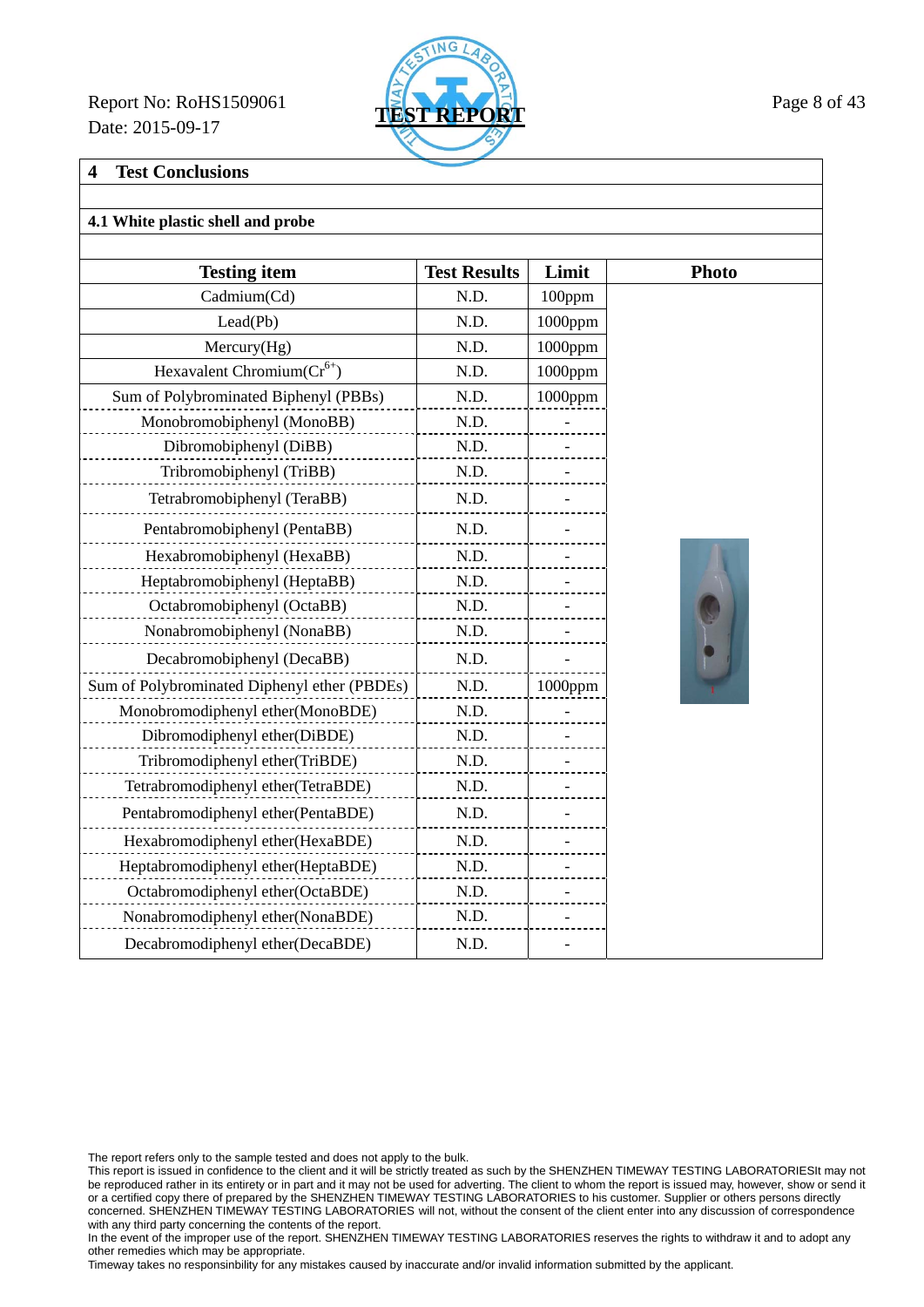Report No: RoHS1509061 **TEST REPORT** Page 9 of 43 Date: 2015-09-17



| 4.2 Pink plastic(button, ejector pin, battery cover) |                     |                          |              |  |
|------------------------------------------------------|---------------------|--------------------------|--------------|--|
| <b>Testing item</b>                                  | <b>Test Results</b> | Limit                    | <b>Photo</b> |  |
| Cadmium (Cd)                                         | N.D.                | 100ppm                   |              |  |
| Lead (Pb)                                            | N.D.                | 1000ppm                  |              |  |
| Mercury (Hg)                                         | N.D.                | 1000ppm                  |              |  |
| Hexavalent Chromium Cr VI( $Cr^{6+}$ )               | N.D.                | 1000ppm                  |              |  |
| Sum of Polybrominated Biphenyl (PBBs)                | N.D.                | 1000ppm                  |              |  |
| Monobromobiphenyl (MonoBB)                           | N.D.                |                          |              |  |
| Dibromobiphenyl (DiBB)                               | N.D.                |                          |              |  |
| Tribromobiphenyl (TriBB)                             | N.D.                |                          |              |  |
| Tetrabromobiphenyl (TeraBB)                          | N.D.                |                          |              |  |
| Pentabromobiphenyl (PentaBB)                         | N.D.                |                          |              |  |
| Hexabromobiphenyl (HexaBB)                           | N.D.                |                          |              |  |
| Heptabromobiphenyl (HeptaBB)                         | N.D.                |                          |              |  |
| Octabromobiphenyl (OctaBB)                           | N.D.                |                          |              |  |
| Nonabromobiphenyl (NonaBB)                           | N.D.                | -                        |              |  |
| Decabromobiphenyl (DecaBB)                           | N.D.                |                          |              |  |
| Sum of Polybrominated Diphenyl ether (PBDEs)         | N.D.                | 1000ppm                  |              |  |
| Monobromodiphenyl ether(MonoBDE)                     | N.D.                |                          |              |  |
| Dibromodiphenyl ether(DiBDE)                         | N.D.                |                          |              |  |
| Tribromodiphenyl ether(TriBDE)                       | N.D.                |                          |              |  |
| Tetrabromodiphenyl ether(TetraBDE)                   | N.D.                |                          |              |  |
| Pentabromodiphenyl ether(PentaBDE)                   | N.D.                | $\overline{a}$           |              |  |
| Hexabromodiphenyl ether(HexaBDE)                     | N.D.                |                          |              |  |
| Heptabromodiphenyl ether(HeptaBDE)                   | N.D.                |                          |              |  |
| Octabromodiphenyl ether(OctaBDE)                     | N.D.                | $\overline{\phantom{0}}$ |              |  |
| Nonabromodiphenyl ether(NonaBDE)                     | N.D.                | $\overline{a}$           |              |  |
| Decabromodiphenyl ether(DecaBDE)                     | N.D.                |                          |              |  |

The report refers only to the sample tested and does not apply to the bulk.

This report is issued in confidence to the client and it will be strictly treated as such by the SHENZHEN TIMEWAY TESTING LABORATORIESIt may not be reproduced rather in its entirety or in part and it may not be used for adverting. The client to whom the report is issued may, however, show or send it or a certified copy there of prepared by the SHENZHEN TIMEWAY TESTING LABORATORIES to his customer. Supplier or others persons directly concerned. SHENZHEN TIMEWAY TESTING LABORATORIES will not, without the consent of the client enter into any discussion of correspondence with any third party concerning the contents of the report.

In the event of the improper use of the report. SHENZHEN TIMEWAY TESTING LABORATORIES reserves the rights to withdraw it and to adopt any other remedies which may be appropriate.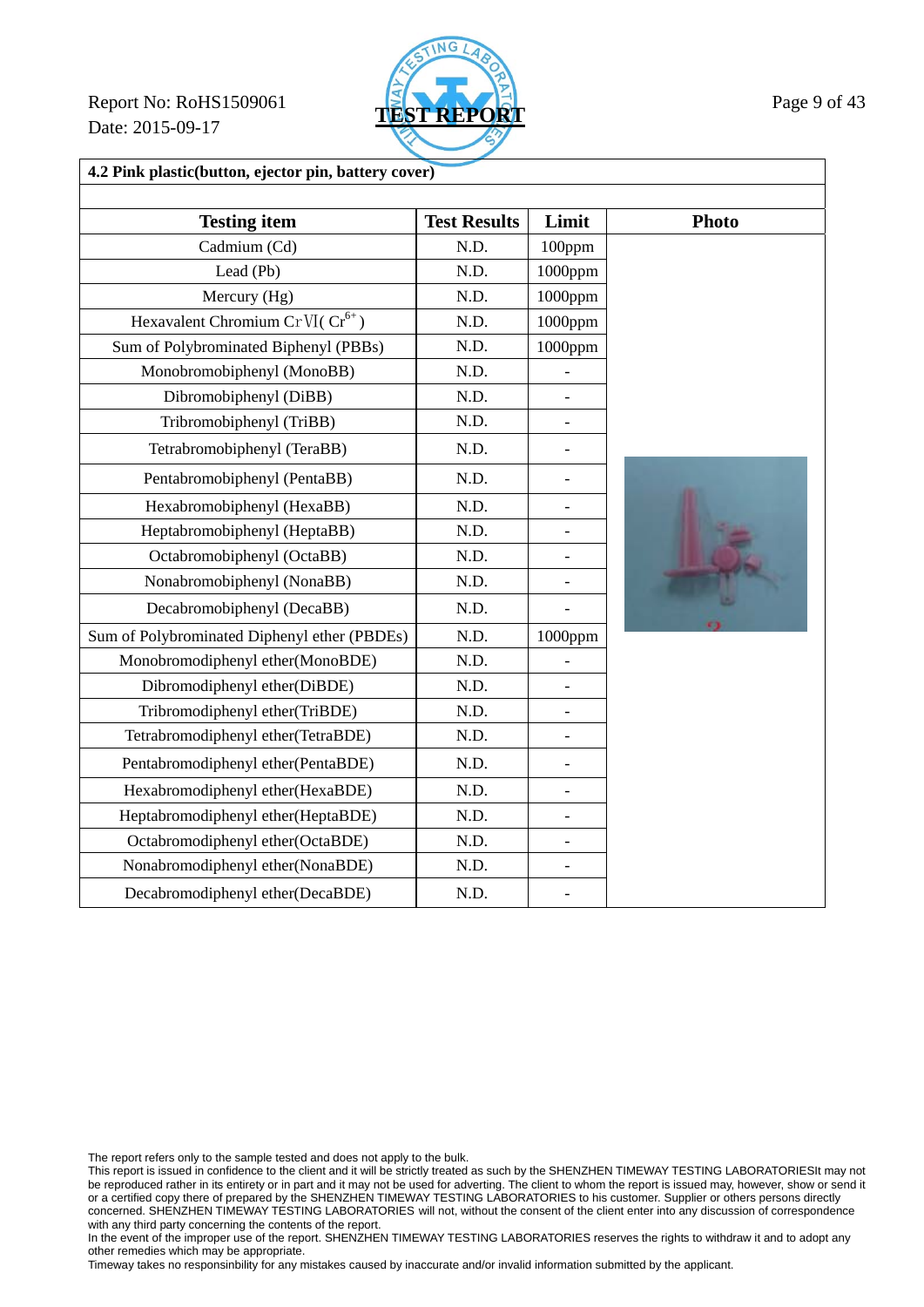Report No: RoHS1509061 **TEST REPORT** Page 10 of 43 Date: 2015-09-17



# **4.3 White gum**

| <b>Testing item</b>                          | <b>Test Results</b> | Limit                    | <b>Photo</b> |
|----------------------------------------------|---------------------|--------------------------|--------------|
| Cadmium (Cd)                                 | N.D.                | 100ppm                   |              |
| Lead (Pb)                                    | N.D.                | 1000ppm                  |              |
| Mercury (Hg)                                 | N.D.                | 1000ppm                  |              |
| Hexavalent Chromium Cr VI( $Cr^{6+}$ )       | N.D.                | 1000ppm                  |              |
| Sum of Polybrominated Biphenyl (PBBs)        | N.D.                | $1000$ ppm               |              |
| Monobromobiphenyl (MonoBB)                   | N.D.                |                          |              |
| Dibromobiphenyl (DiBB)                       | N.D.                | $\overline{\phantom{0}}$ |              |
| Tribromobiphenyl (TriBB)                     | N.D.                | $\overline{\phantom{a}}$ |              |
| Tetrabromobiphenyl (TeraBB)                  | N.D.                | $\overline{\phantom{0}}$ |              |
| Pentabromobiphenyl (PentaBB)                 | N.D.                | $\blacksquare$           |              |
| Hexabromobiphenyl (HexaBB)                   | N.D.                | $\overline{\phantom{0}}$ |              |
| Heptabromobiphenyl (HeptaBB)                 | N.D.                | $\overline{a}$           |              |
| Octabromobiphenyl (OctaBB)                   | N.D.                | $\qquad \qquad -$        |              |
| Nonabromobiphenyl (NonaBB)                   | N.D.                |                          |              |
| Decabromobiphenyl (DecaBB)                   | N.D.                |                          |              |
| Sum of Polybrominated Diphenyl ether (PBDEs) | N.D.                | 1000ppm                  |              |
| Monobromodiphenyl ether(MonoBDE)             | N.D.                | $\overline{\phantom{a}}$ |              |
| Dibromodiphenyl ether(DiBDE)                 | N.D.                | $\overline{\phantom{a}}$ |              |
| Tribromodiphenyl ether(TriBDE)               | N.D.                | $\overline{\phantom{a}}$ |              |
| Tetrabromodiphenyl ether(TetraBDE)           | N.D.                | $\overline{\phantom{0}}$ |              |
| Pentabromodiphenyl ether(PentaBDE)           | N.D.                | $\overline{\phantom{0}}$ |              |
| Hexabromodiphenyl ether(HexaBDE)             | N.D.                | $\qquad \qquad -$        |              |
| Heptabromodiphenyl ether(HeptaBDE)           | N.D.                | $\blacksquare$           |              |
| Octabromodiphenyl ether(OctaBDE)             | N.D.                | $\overline{\phantom{a}}$ |              |
| Nonabromodiphenyl ether(NonaBDE)             | N.D.                | $\blacksquare$           |              |
| Decabromodiphenyl ether(DecaBDE)             | N.D.                |                          |              |

The report refers only to the sample tested and does not apply to the bulk.

This report is issued in confidence to the client and it will be strictly treated as such by the SHENZHEN TIMEWAY TESTING LABORATORIESIt may not be reproduced rather in its entirety or in part and it may not be used for adverting. The client to whom the report is issued may, however, show or send it or a certified copy there of prepared by the SHENZHEN TIMEWAY TESTING LABORATORIES to his customer. Supplier or others persons directly concerned. SHENZHEN TIMEWAY TESTING LABORATORIES will not, without the consent of the client enter into any discussion of correspondence with any third party concerning the contents of the report.

In the event of the improper use of the report. SHENZHEN TIMEWAY TESTING LABORATORIES reserves the rights to withdraw it and to adopt any other remedies which may be appropriate.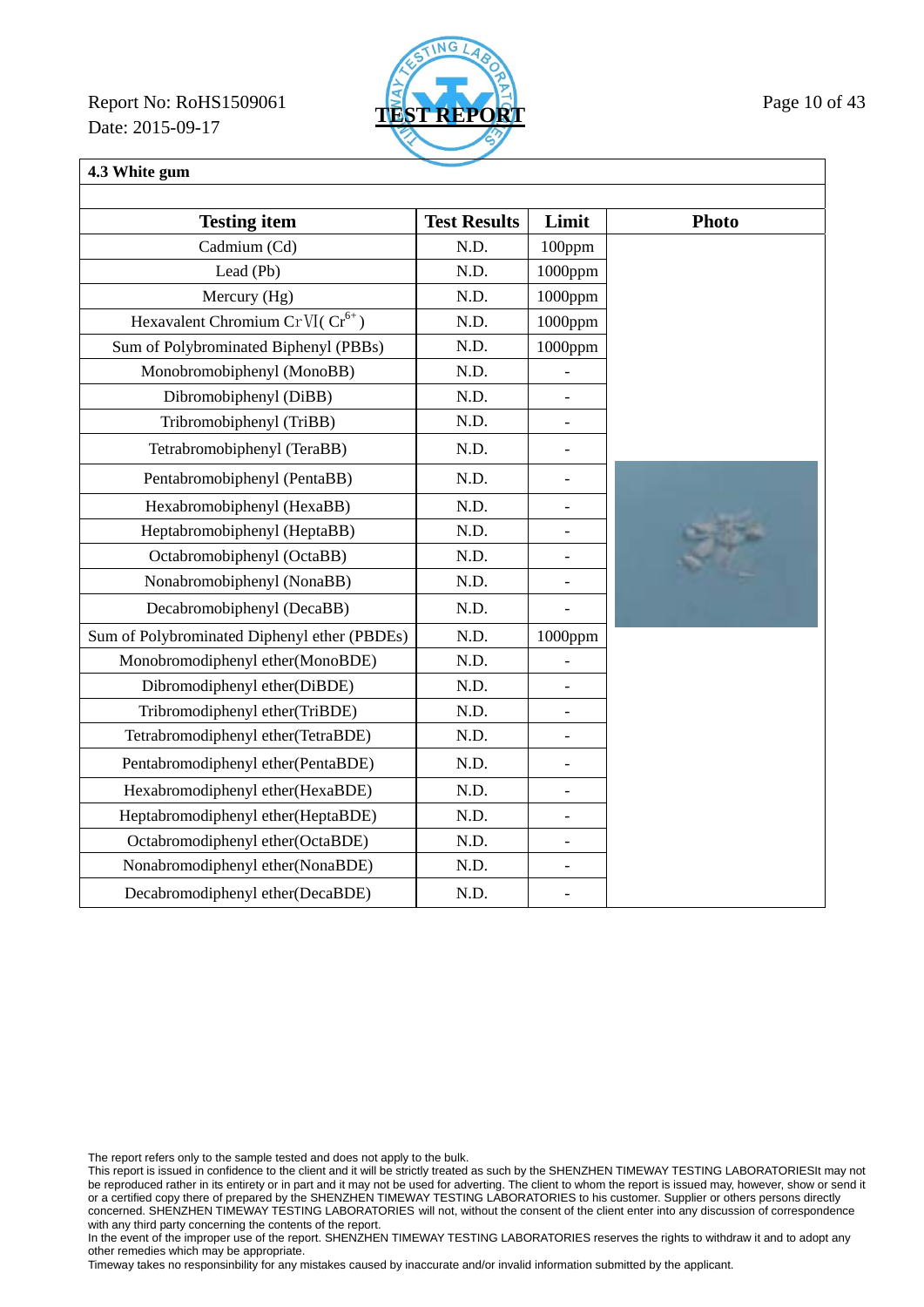Report No: RoHS1509061 **TEST REPORT** Page 11 of 43 Date: 2015-09-17



**4.4 Transparent viscose glue** 

| <b>Testing item</b>                          | <b>Test Results</b> | Limit                    | <b>Photo</b> |
|----------------------------------------------|---------------------|--------------------------|--------------|
| Cadmium (Cd)                                 | N.D.                | 100ppm                   |              |
| Lead (Pb)                                    | N.D.                | $1000$ ppm               |              |
| Mercury (Hg)                                 | N.D.                | 1000ppm                  |              |
| Hexavalent Chromium Cr VI( $Cr^{6+}$ )       | N.D.                | 1000ppm                  |              |
| Sum of Polybrominated Biphenyl (PBBs)        | N.D.                | 1000ppm                  |              |
| Monobromobiphenyl (MonoBB)                   | N.D.                |                          |              |
| Dibromobiphenyl (DiBB)                       | N.D.                |                          |              |
| Tribromobiphenyl (TriBB)                     | N.D.                |                          |              |
| Tetrabromobiphenyl (TeraBB)                  | N.D.                | $\overline{\phantom{0}}$ |              |
| Pentabromobiphenyl (PentaBB)                 | N.D.                |                          |              |
| Hexabromobiphenyl (HexaBB)                   | N.D.                | $\overline{\phantom{0}}$ |              |
| Heptabromobiphenyl (HeptaBB)                 | N.D.                |                          |              |
| Octabromobiphenyl (OctaBB)                   | N.D.                |                          |              |
| Nonabromobiphenyl (NonaBB)                   | N.D.                |                          |              |
| Decabromobiphenyl (DecaBB)                   | N.D.                |                          |              |
| Sum of Polybrominated Diphenyl ether (PBDEs) | N.D.                | 1000ppm                  |              |
| Monobromodiphenyl ether(MonoBDE)             | N.D.                |                          |              |
| Dibromodiphenyl ether(DiBDE)                 | N.D.                | $\overline{a}$           |              |
| Tribromodiphenyl ether(TriBDE)               | N.D.                | $\overline{\phantom{0}}$ |              |
| Tetrabromodiphenyl ether(TetraBDE)           | N.D.                | $\overline{\phantom{a}}$ |              |
| Pentabromodiphenyl ether(PentaBDE)           | N.D.                | $\overline{a}$           |              |
| Hexabromodiphenyl ether(HexaBDE)             | N.D.                | $\overline{a}$           |              |
| Heptabromodiphenyl ether(HeptaBDE)           | N.D.                | $\overline{\phantom{0}}$ |              |
| Octabromodiphenyl ether(OctaBDE)             | N.D.                | $\overline{\phantom{0}}$ |              |
| Nonabromodiphenyl ether(NonaBDE)             | N.D.                | $\overline{a}$           |              |
| Decabromodiphenyl ether(DecaBDE)             | N.D.                |                          |              |

The report refers only to the sample tested and does not apply to the bulk.

This report is issued in confidence to the client and it will be strictly treated as such by the SHENZHEN TIMEWAY TESTING LABORATORIESIt may not be reproduced rather in its entirety or in part and it may not be used for adverting. The client to whom the report is issued may, however, show or send it or a certified copy there of prepared by the SHENZHEN TIMEWAY TESTING LABORATORIES to his customer. Supplier or others persons directly concerned. SHENZHEN TIMEWAY TESTING LABORATORIES will not, without the consent of the client enter into any discussion of correspondence with any third party concerning the contents of the report.

In the event of the improper use of the report. SHENZHEN TIMEWAY TESTING LABORATORIES reserves the rights to withdraw it and to adopt any other remedies which may be appropriate.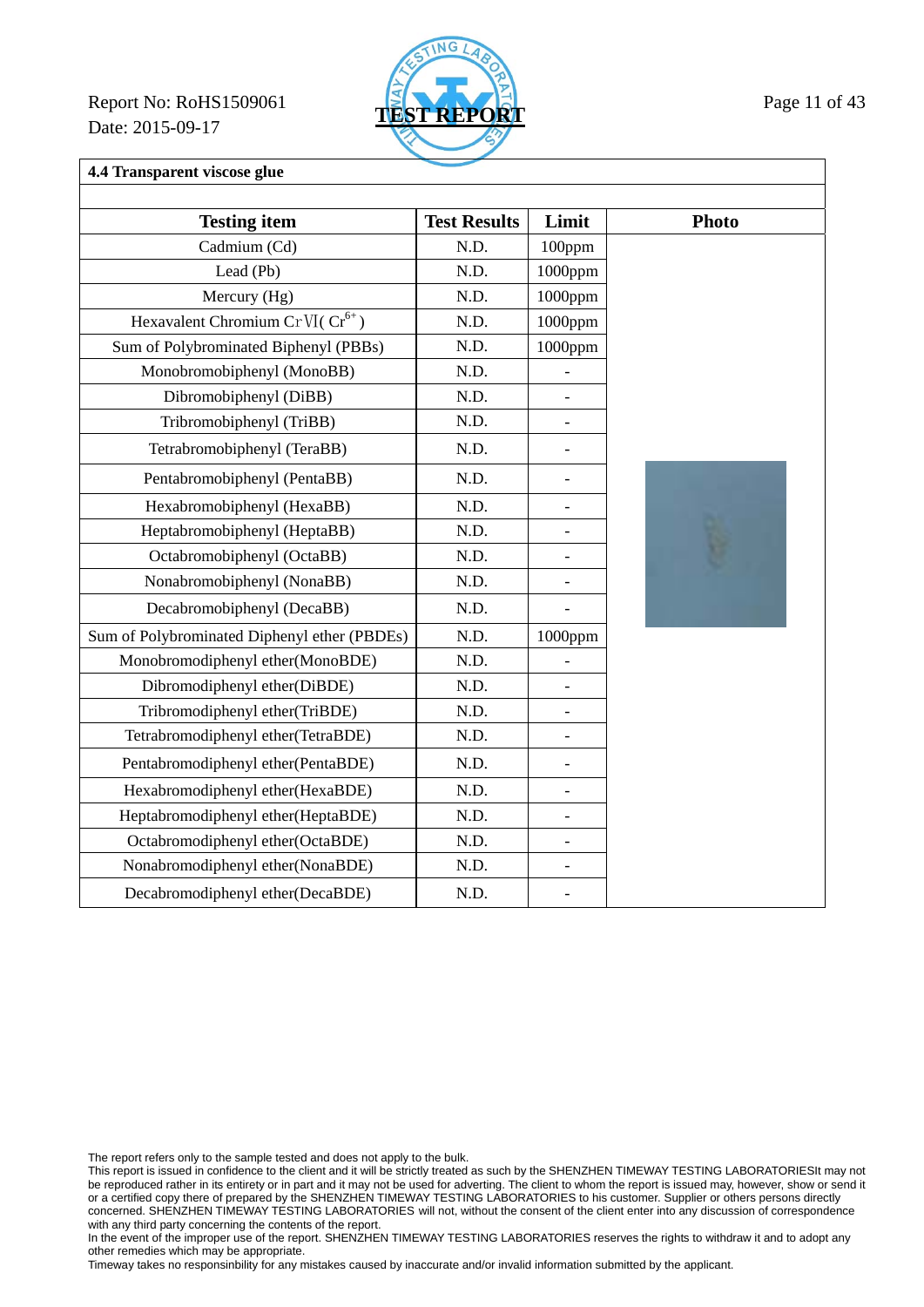Report No: RoHS1509061 **TEST REPORT** Page 12 of 43 Date: 2015-09-17



### **4.5 Black metal screw**

| <b>Testing item</b>                          | <b>Test Results</b> | Limit                    | <b>Photo</b> |
|----------------------------------------------|---------------------|--------------------------|--------------|
| Cadmium (Cd)                                 | N.D.                | 100ppm                   |              |
| Lead (Pb)                                    | N.D.                | $1000$ ppm               |              |
| Mercury (Hg)                                 | N.D.                | 1000ppm                  |              |
| Hexavalent Chromium Cr VI( $Cr^{6+}$ )       | N.D.                | $1000$ ppm               |              |
| Sum of Polybrominated Biphenyl (PBBs)        | N.D.                | 1000ppm                  |              |
| Monobromobiphenyl (MonoBB)                   | N.D.                |                          |              |
| Dibromobiphenyl (DiBB)                       | N.D.                | $\overline{\phantom{0}}$ |              |
| Tribromobiphenyl (TriBB)                     | N.D.                | $\overline{a}$           |              |
| Tetrabromobiphenyl (TeraBB)                  | N.D.                | $\overline{a}$           |              |
| Pentabromobiphenyl (PentaBB)                 | N.D.                | $\overline{\phantom{0}}$ |              |
| Hexabromobiphenyl (HexaBB)                   | N.D.                |                          |              |
| Heptabromobiphenyl (HeptaBB)                 | N.D.                | $\overline{\phantom{0}}$ |              |
| Octabromobiphenyl (OctaBB)                   | N.D.                | $\overline{\phantom{a}}$ |              |
| Nonabromobiphenyl (NonaBB)                   | N.D.                | $\qquad \qquad -$        |              |
| Decabromobiphenyl (DecaBB)                   | N.D.                | $\overline{a}$           |              |
| Sum of Polybrominated Diphenyl ether (PBDEs) | N.D.                | $1000$ ppm               |              |
| Monobromodiphenyl ether(MonoBDE)             | N.D.                |                          |              |
| Dibromodiphenyl ether(DiBDE)                 | N.D.                | $\frac{1}{2}$            |              |
| Tribromodiphenyl ether(TriBDE)               | N.D.                | $\overline{a}$           |              |
| Tetrabromodiphenyl ether(TetraBDE)           | N.D.                | $\overline{a}$           |              |
| Pentabromodiphenyl ether(PentaBDE)           | N.D.                | $\overline{a}$           |              |
| Hexabromodiphenyl ether(HexaBDE)             | N.D.                | $\qquad \qquad -$        |              |
| Heptabromodiphenyl ether(HeptaBDE)           | N.D.                | $\overline{\phantom{0}}$ |              |
| Octabromodiphenyl ether(OctaBDE)             | N.D.                | $\overline{a}$           |              |
| Nonabromodiphenyl ether(NonaBDE)             | N.D.                | $\overline{\phantom{0}}$ |              |
| Decabromodiphenyl ether(DecaBDE)             | N.D.                | $\overline{a}$           |              |

The report refers only to the sample tested and does not apply to the bulk.

This report is issued in confidence to the client and it will be strictly treated as such by the SHENZHEN TIMEWAY TESTING LABORATORIESIt may not be reproduced rather in its entirety or in part and it may not be used for adverting. The client to whom the report is issued may, however, show or send it or a certified copy there of prepared by the SHENZHEN TIMEWAY TESTING LABORATORIES to his customer. Supplier or others persons directly concerned. SHENZHEN TIMEWAY TESTING LABORATORIES will not, without the consent of the client enter into any discussion of correspondence with any third party concerning the contents of the report.

In the event of the improper use of the report. SHENZHEN TIMEWAY TESTING LABORATORIES reserves the rights to withdraw it and to adopt any other remedies which may be appropriate.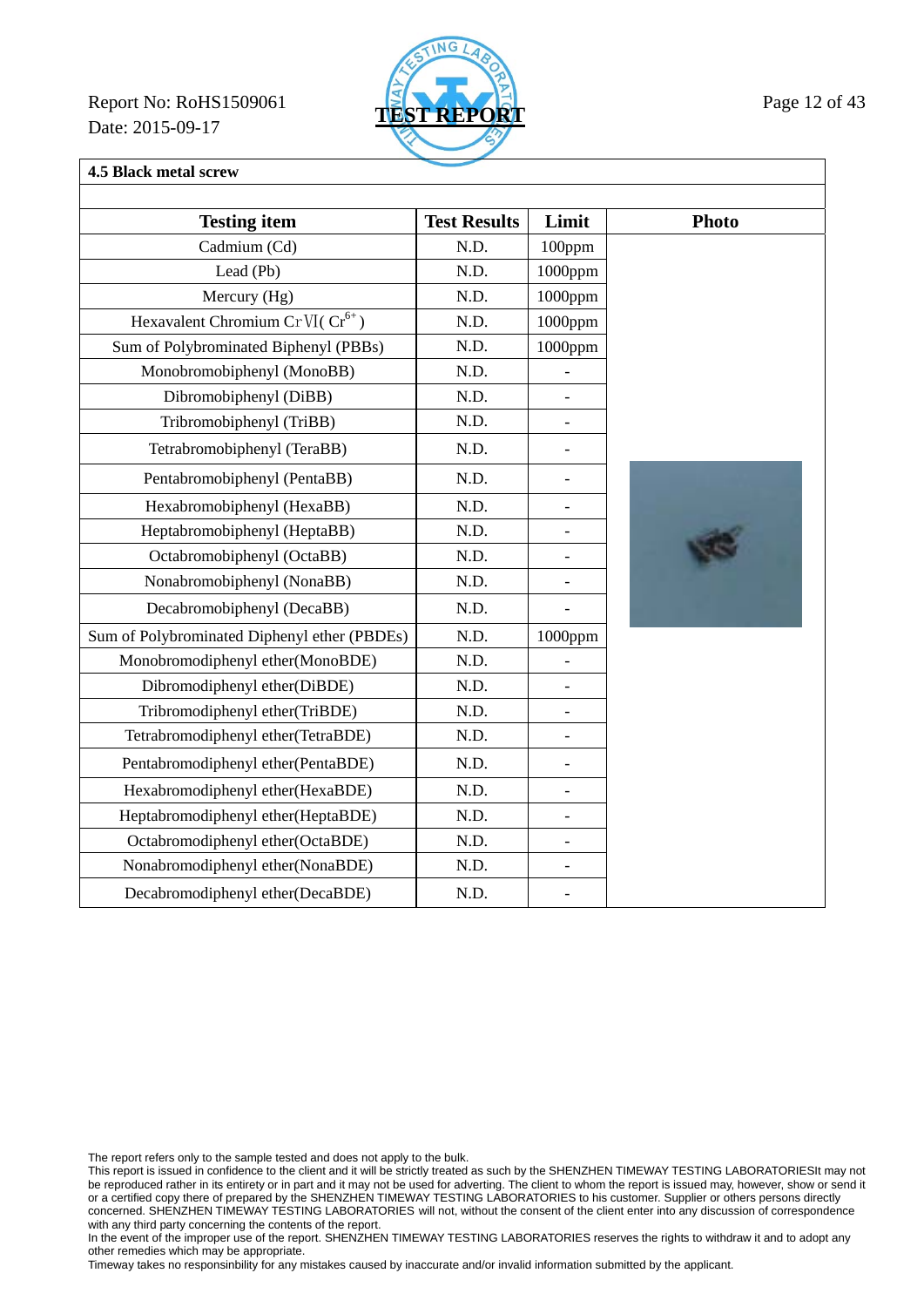Report No: RoHS1509061 **TEST REPORT** Page 13 of 43 Date: 2015-09-17



**4.6 Transparent label with printing** 

| <b>Testing item</b>                          | <b>Test Results</b> | Limit                    | <b>Photo</b> |
|----------------------------------------------|---------------------|--------------------------|--------------|
| Cadmium (Cd)                                 | N.D.                | 100ppm                   |              |
| Lead (Pb)                                    | N.D.                | 1000ppm                  |              |
| Mercury (Hg)                                 | N.D.                | 1000ppm                  |              |
| Hexavalent Chromium Cr VI(Cr <sup>6+</sup> ) | N.D.                | 1000ppm                  |              |
| Sum of Polybrominated Biphenyl (PBBs)        | N.D.                | 1000ppm                  |              |
| Monobromobiphenyl (MonoBB)                   | N.D.                |                          |              |
| Dibromobiphenyl (DiBB)                       | N.D.                | $\overline{a}$           |              |
| Tribromobiphenyl (TriBB)                     | N.D.                | $\overline{\phantom{0}}$ |              |
| Tetrabromobiphenyl (TeraBB)                  | N.D.                | $\overline{\phantom{a}}$ |              |
| Pentabromobiphenyl (PentaBB)                 | N.D.                | $\qquad \qquad -$        |              |
| Hexabromobiphenyl (HexaBB)                   | N.D.                | $\overline{a}$           |              |
| Heptabromobiphenyl (HeptaBB)                 | N.D.                | $\overline{\phantom{a}}$ |              |
| Octabromobiphenyl (OctaBB)                   | N.D.                | $\overline{a}$           |              |
| Nonabromobiphenyl (NonaBB)                   | N.D.                | $\overline{a}$           |              |
| Decabromobiphenyl (DecaBB)                   | N.D.                | $\overline{a}$           |              |
| Sum of Polybrominated Diphenyl ether (PBDEs) | N.D.                | $1000$ ppm               |              |
| Monobromodiphenyl ether(MonoBDE)             | N.D.                |                          |              |
| Dibromodiphenyl ether(DiBDE)                 | N.D.                | $\blacksquare$           |              |
| Tribromodiphenyl ether(TriBDE)               | N.D.                | $\blacksquare$           |              |
| Tetrabromodiphenyl ether(TetraBDE)           | N.D.                | $\overline{a}$           |              |
| Pentabromodiphenyl ether(PentaBDE)           | N.D.                | $\qquad \qquad -$        |              |
| Hexabromodiphenyl ether(HexaBDE)             | N.D.                | $\overline{\phantom{a}}$ |              |
| Heptabromodiphenyl ether(HeptaBDE)           | N.D.                | $\overline{\phantom{0}}$ |              |
| Octabromodiphenyl ether(OctaBDE)             | N.D.                | $\overline{\phantom{a}}$ |              |
| Nonabromodiphenyl ether(NonaBDE)             | N.D.                | $\overline{\phantom{0}}$ |              |
| Decabromodiphenyl ether(DecaBDE)             | N.D.                |                          |              |

The report refers only to the sample tested and does not apply to the bulk.

This report is issued in confidence to the client and it will be strictly treated as such by the SHENZHEN TIMEWAY TESTING LABORATORIESIt may not be reproduced rather in its entirety or in part and it may not be used for adverting. The client to whom the report is issued may, however, show or send it or a certified copy there of prepared by the SHENZHEN TIMEWAY TESTING LABORATORIES to his customer. Supplier or others persons directly concerned. SHENZHEN TIMEWAY TESTING LABORATORIES will not, without the consent of the client enter into any discussion of correspondence with any third party concerning the contents of the report.

In the event of the improper use of the report. SHENZHEN TIMEWAY TESTING LABORATORIES reserves the rights to withdraw it and to adopt any other remedies which may be appropriate.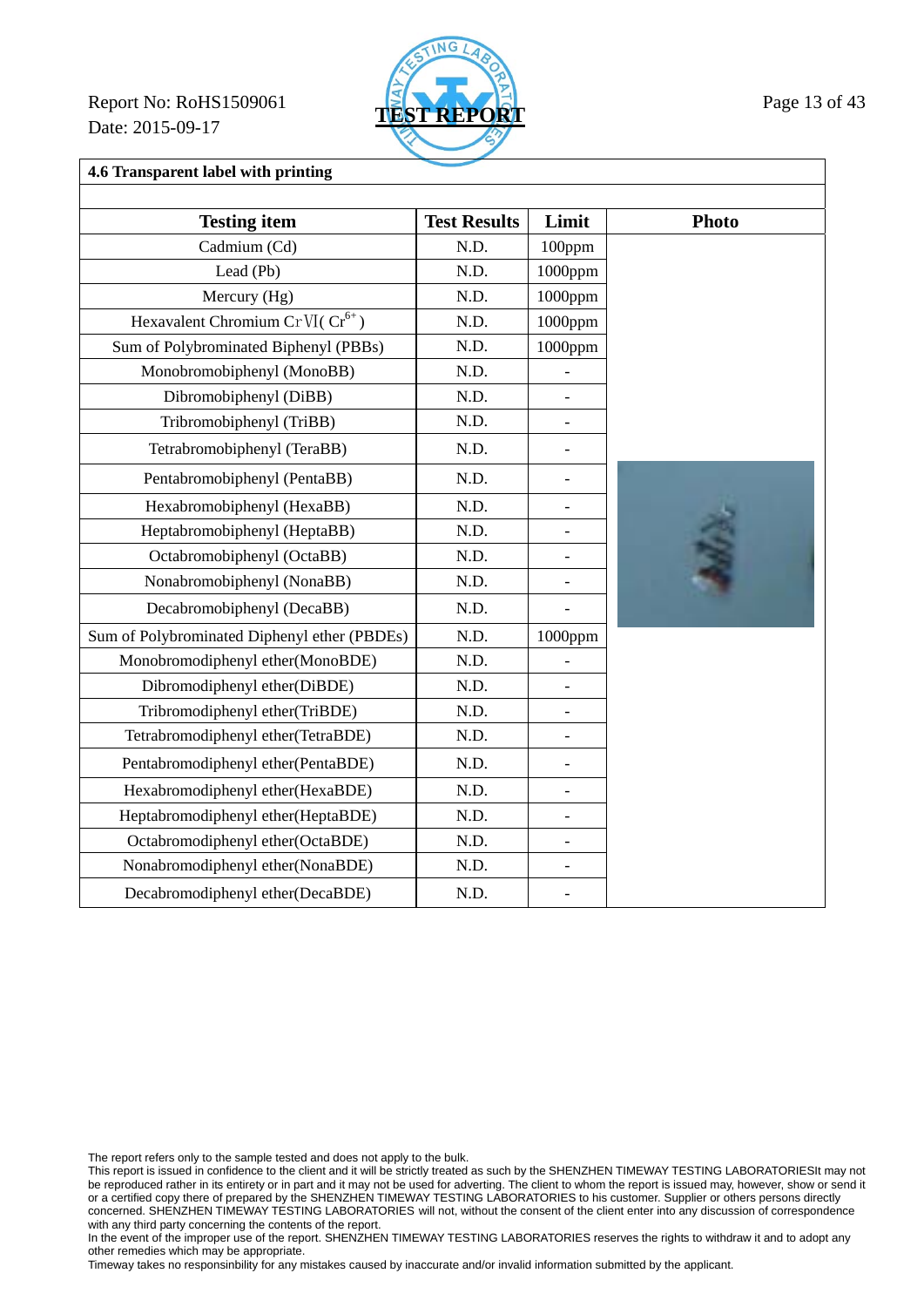Report No: RoHS1509061 **TEST REPORT** Page 14 of 43 Date: 2015-09-17



### **4.7 Black plastic sheath**

| <b>Testing item</b>                          | <b>Test Results</b> | Limit                    | <b>Photo</b> |
|----------------------------------------------|---------------------|--------------------------|--------------|
| Cadmium (Cd)                                 | N.D.                | 100ppm                   |              |
| Lead (Pb)                                    | N.D.                | 1000ppm                  |              |
| Mercury (Hg)                                 | N.D.                | 1000ppm                  |              |
| Hexavalent Chromium Cr VI( $Cr^{6+}$ )       | N.D.                | 1000ppm                  |              |
| Sum of Polybrominated Biphenyl (PBBs)        | N.D.                | 1000ppm                  |              |
| Monobromobiphenyl (MonoBB)                   | N.D.                |                          |              |
| Dibromobiphenyl (DiBB)                       | N.D.                | $\qquad \qquad -$        |              |
| Tribromobiphenyl (TriBB)                     | N.D.                | $\overline{\phantom{0}}$ |              |
|                                              |                     |                          |              |
| Tetrabromobiphenyl (TeraBB)                  | N.D.                | $\overline{\phantom{a}}$ |              |
| Pentabromobiphenyl (PentaBB)                 | N.D.                | $\overline{\phantom{0}}$ |              |
| Hexabromobiphenyl (HexaBB)                   | N.D.                | $\overline{a}$           |              |
| Heptabromobiphenyl (HeptaBB)                 | N.D.                | $\overline{\phantom{a}}$ |              |
| Octabromobiphenyl (OctaBB)                   | N.D.                | $\overline{\phantom{a}}$ |              |
| Nonabromobiphenyl (NonaBB)                   | N.D.                | $\frac{1}{2}$            |              |
| Decabromobiphenyl (DecaBB)                   | N.D.                | $\overline{a}$           |              |
| Sum of Polybrominated Diphenyl ether (PBDEs) | N.D.                | $1000$ ppm               |              |
| Monobromodiphenyl ether(MonoBDE)             | N.D.                |                          |              |
| Dibromodiphenyl ether(DiBDE)                 | N.D.                | $\blacksquare$           |              |
| Tribromodiphenyl ether(TriBDE)               | N.D.                | $\blacksquare$           |              |
| Tetrabromodiphenyl ether(TetraBDE)           | N.D.                | $\overline{a}$           |              |
| Pentabromodiphenyl ether(PentaBDE)           | N.D.                | $\overline{\phantom{0}}$ |              |
| Hexabromodiphenyl ether(HexaBDE)             | N.D.                | $\qquad \qquad -$        |              |
| Heptabromodiphenyl ether(HeptaBDE)           | N.D.                | $\overline{\phantom{a}}$ |              |
| Octabromodiphenyl ether(OctaBDE)             | N.D.                | $\overline{\phantom{a}}$ |              |
| Nonabromodiphenyl ether(NonaBDE)             | N.D.                | $\overline{\phantom{0}}$ |              |
| Decabromodiphenyl ether(DecaBDE)             | N.D.                | $\overline{\phantom{a}}$ |              |

The report refers only to the sample tested and does not apply to the bulk.

This report is issued in confidence to the client and it will be strictly treated as such by the SHENZHEN TIMEWAY TESTING LABORATORIESIt may not be reproduced rather in its entirety or in part and it may not be used for adverting. The client to whom the report is issued may, however, show or send it or a certified copy there of prepared by the SHENZHEN TIMEWAY TESTING LABORATORIES to his customer. Supplier or others persons directly concerned. SHENZHEN TIMEWAY TESTING LABORATORIES will not, without the consent of the client enter into any discussion of correspondence with any third party concerning the contents of the report.

In the event of the improper use of the report. SHENZHEN TIMEWAY TESTING LABORATORIES reserves the rights to withdraw it and to adopt any other remedies which may be appropriate.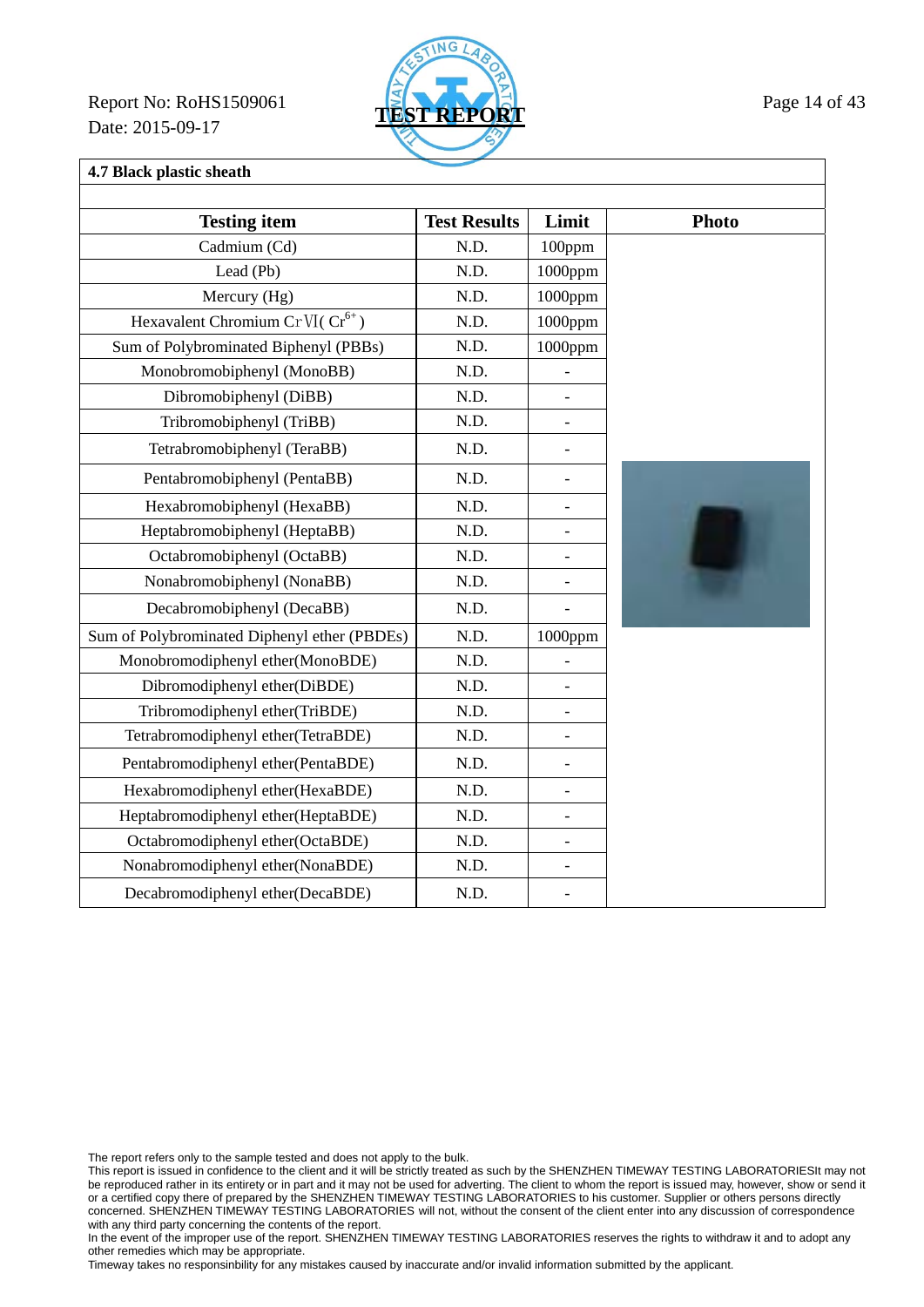Report No: RoHS1509061 **TEST REPORT** Page 15 of 43 Date: 2015-09-17



**4.8 Reedofbuzzer(copper colour metal)** 

| <b>Testing item</b>                          | <b>Test Results</b> | Limit                    | <b>Photo</b> |
|----------------------------------------------|---------------------|--------------------------|--------------|
| Cadmium (Cd)                                 | N.D.                | 100ppm                   |              |
| Lead (Pb)                                    | N.D.                | $1000$ ppm               |              |
| Mercury (Hg)                                 | N.D.                | 1000ppm                  |              |
| Hexavalent Chromium Cr VI( $Cr^{6+}$ )       | N.D.                | 1000ppm                  |              |
| Sum of Polybrominated Biphenyl (PBBs)        | N.D.                | 1000ppm                  |              |
| Monobromobiphenyl (MonoBB)                   | N.D.                |                          |              |
| Dibromobiphenyl (DiBB)                       | N.D.                | $\overline{\phantom{0}}$ |              |
| Tribromobiphenyl (TriBB)                     | N.D.                |                          |              |
| Tetrabromobiphenyl (TeraBB)                  | N.D.                | $\overline{a}$           |              |
| Pentabromobiphenyl (PentaBB)                 | N.D.                |                          |              |
| Hexabromobiphenyl (HexaBB)                   | N.D.                | $\overline{\phantom{0}}$ |              |
| Heptabromobiphenyl (HeptaBB)                 | N.D.                |                          |              |
| Octabromobiphenyl (OctaBB)                   | N.D.                |                          |              |
| Nonabromobiphenyl (NonaBB)                   | N.D.                | -                        |              |
| Decabromobiphenyl (DecaBB)                   | N.D.                |                          |              |
| Sum of Polybrominated Diphenyl ether (PBDEs) | N.D.                | 1000ppm                  |              |
| Monobromodiphenyl ether(MonoBDE)             | N.D.                |                          |              |
| Dibromodiphenyl ether(DiBDE)                 | N.D.                |                          |              |
| Tribromodiphenyl ether(TriBDE)               | N.D.                | $\overline{\phantom{0}}$ |              |
| Tetrabromodiphenyl ether(TetraBDE)           | N.D.                | $\overline{a}$           |              |
| Pentabromodiphenyl ether(PentaBDE)           | N.D.                | $\blacksquare$           |              |
| Hexabromodiphenyl ether(HexaBDE)             | N.D.                | $\overline{\phantom{0}}$ |              |
| Heptabromodiphenyl ether(HeptaBDE)           | N.D.                | $\overline{\phantom{0}}$ |              |
| Octabromodiphenyl ether(OctaBDE)             | N.D.                |                          |              |
| Nonabromodiphenyl ether(NonaBDE)             | N.D.                | $\overline{a}$           |              |
| Decabromodiphenyl ether(DecaBDE)             | N.D.                |                          |              |

The report refers only to the sample tested and does not apply to the bulk.

This report is issued in confidence to the client and it will be strictly treated as such by the SHENZHEN TIMEWAY TESTING LABORATORIESIt may not be reproduced rather in its entirety or in part and it may not be used for adverting. The client to whom the report is issued may, however, show or send it or a certified copy there of prepared by the SHENZHEN TIMEWAY TESTING LABORATORIES to his customer. Supplier or others persons directly concerned. SHENZHEN TIMEWAY TESTING LABORATORIES will not, without the consent of the client enter into any discussion of correspondence with any third party concerning the contents of the report.

In the event of the improper use of the report. SHENZHEN TIMEWAY TESTING LABORATORIES reserves the rights to withdraw it and to adopt any other remedies which may be appropriate.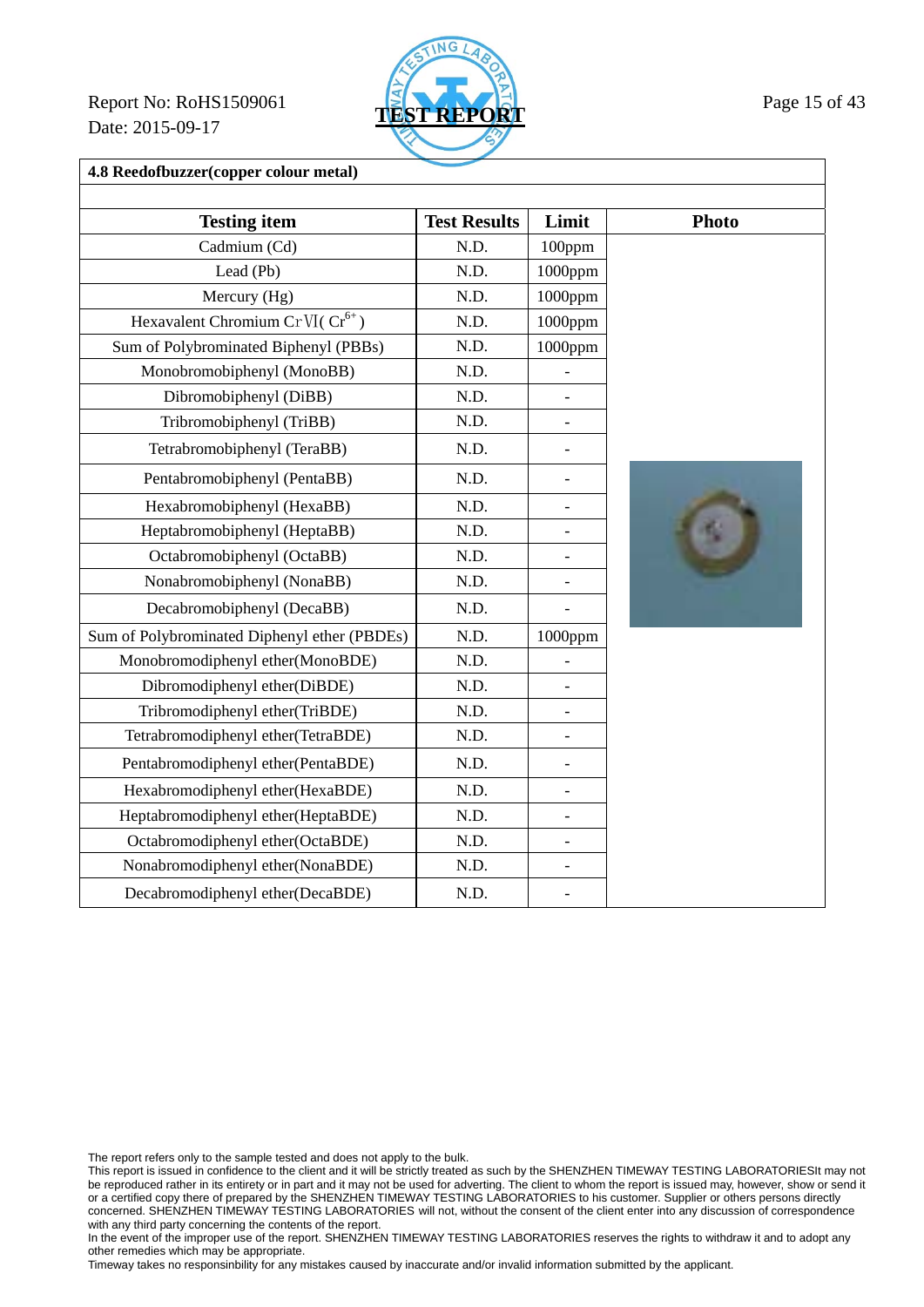Report No: RoHS1509061 **TEST REPORT** Page 16 of 43 Date: 2015-09-17



# **4.9 Black fine wire jacket**

| <b>Testing item</b>                          | <b>Test Results</b> | Limit                    | <b>Photo</b> |
|----------------------------------------------|---------------------|--------------------------|--------------|
| Cadmium (Cd)                                 | N.D.                | 100ppm                   |              |
| Lead (Pb)                                    | N.D.                | $1000$ ppm               |              |
| Mercury (Hg)                                 | N.D.                | 1000ppm                  |              |
| Hexavalent Chromium Cr VI( $Cr^{6+}$ )       | N.D.                | $1000$ ppm               |              |
| Sum of Polybrominated Biphenyl (PBBs)        | N.D.                | $1000$ ppm               |              |
| Monobromobiphenyl (MonoBB)                   | N.D.                | $\overline{a}$           |              |
| Dibromobiphenyl (DiBB)                       | N.D.                |                          |              |
| Tribromobiphenyl (TriBB)                     | N.D.                |                          |              |
| Tetrabromobiphenyl (TeraBB)                  | N.D.                |                          |              |
| Pentabromobiphenyl (PentaBB)                 | N.D.                | $\overline{\phantom{0}}$ |              |
| Hexabromobiphenyl (HexaBB)                   | N.D.                | $\overline{\phantom{a}}$ |              |
| Heptabromobiphenyl (HeptaBB)                 | N.D.                | $\overline{\phantom{m}}$ |              |
| Octabromobiphenyl (OctaBB)                   | N.D.                |                          |              |
| Nonabromobiphenyl (NonaBB)                   | N.D.                | $\blacksquare$           |              |
| Decabromobiphenyl (DecaBB)                   | N.D.                |                          |              |
| Sum of Polybrominated Diphenyl ether (PBDEs) | N.D.                | $1000$ ppm               |              |
| Monobromodiphenyl ether(MonoBDE)             | N.D.                |                          |              |
| Dibromodiphenyl ether(DiBDE)                 | N.D.                |                          |              |
| Tribromodiphenyl ether(TriBDE)               | N.D.                |                          |              |
| Tetrabromodiphenyl ether(TetraBDE)           | N.D.                | $\overline{\phantom{0}}$ |              |
| Pentabromodiphenyl ether(PentaBDE)           | N.D.                | $\overline{\phantom{0}}$ |              |
| Hexabromodiphenyl ether(HexaBDE)             | N.D.                | $\overline{\phantom{0}}$ |              |
| Heptabromodiphenyl ether(HeptaBDE)           | N.D.                | $\overline{a}$           |              |
| Octabromodiphenyl ether(OctaBDE)             | N.D.                |                          |              |
| Nonabromodiphenyl ether(NonaBDE)             | N.D.                | $\blacksquare$           |              |
| Decabromodiphenyl ether(DecaBDE)             | N.D.                |                          |              |

The report refers only to the sample tested and does not apply to the bulk.

This report is issued in confidence to the client and it will be strictly treated as such by the SHENZHEN TIMEWAY TESTING LABORATORIESIt may not be reproduced rather in its entirety or in part and it may not be used for adverting. The client to whom the report is issued may, however, show or send it or a certified copy there of prepared by the SHENZHEN TIMEWAY TESTING LABORATORIES to his customer. Supplier or others persons directly concerned. SHENZHEN TIMEWAY TESTING LABORATORIES will not, without the consent of the client enter into any discussion of correspondence with any third party concerning the contents of the report.

In the event of the improper use of the report. SHENZHEN TIMEWAY TESTING LABORATORIES reserves the rights to withdraw it and to adopt any other remedies which may be appropriate.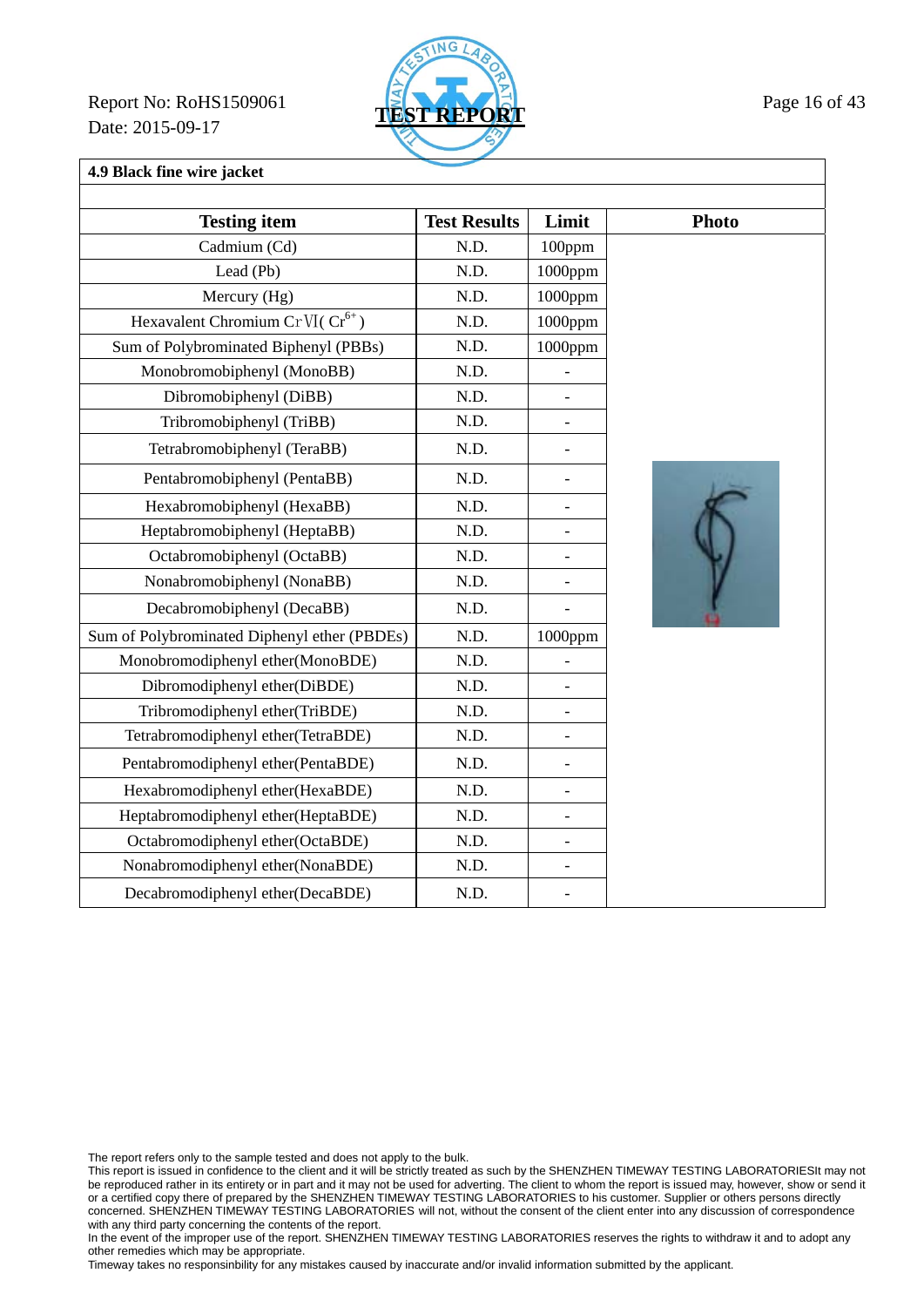Report No: RoHS1509061 **TEST REPORT** Page 17 of 43 Date: 2015-09-17



**4.10 White fine wire jacket** 

| <b>Testing item</b>                          | <b>Test Results</b> | Limit                    | <b>Photo</b> |
|----------------------------------------------|---------------------|--------------------------|--------------|
| Cadmium (Cd)                                 | N.D.                | 100ppm                   |              |
| Lead (Pb)                                    | N.D.                | $1000$ ppm               |              |
| Mercury (Hg)                                 | N.D.                | 1000ppm                  |              |
| Hexavalent Chromium Cr VI( $Cr^{6+}$ )       | N.D.                | 1000ppm                  |              |
| Sum of Polybrominated Biphenyl (PBBs)        | N.D.                | 1000ppm                  |              |
| Monobromobiphenyl (MonoBB)                   | N.D.                |                          |              |
| Dibromobiphenyl (DiBB)                       | N.D.                |                          |              |
| Tribromobiphenyl (TriBB)                     | N.D.                | $\overline{a}$           |              |
| Tetrabromobiphenyl (TeraBB)                  | N.D.                | $\overline{\phantom{0}}$ |              |
| Pentabromobiphenyl (PentaBB)                 | N.D.                |                          |              |
| Hexabromobiphenyl (HexaBB)                   | N.D.                | $\overline{\phantom{0}}$ |              |
| Heptabromobiphenyl (HeptaBB)                 | N.D.                |                          |              |
| Octabromobiphenyl (OctaBB)                   | N.D.                | $\overline{a}$           |              |
| Nonabromobiphenyl (NonaBB)                   | N.D.                | $\overline{a}$           |              |
| Decabromobiphenyl (DecaBB)                   | N.D.                | $\overline{a}$           |              |
| Sum of Polybrominated Diphenyl ether (PBDEs) | N.D.                | 1000ppm                  |              |
| Monobromodiphenyl ether(MonoBDE)             | N.D.                |                          |              |
| Dibromodiphenyl ether(DiBDE)                 | N.D.                | $\overline{a}$           |              |
| Tribromodiphenyl ether(TriBDE)               | N.D.                | $\overline{\phantom{0}}$ |              |
| Tetrabromodiphenyl ether(TetraBDE)           | N.D.                | $\overline{\phantom{0}}$ |              |
| Pentabromodiphenyl ether(PentaBDE)           | N.D.                | $\overline{a}$           |              |
| Hexabromodiphenyl ether(HexaBDE)             | N.D.                | $\overline{\phantom{0}}$ |              |
| Heptabromodiphenyl ether(HeptaBDE)           | N.D.                | $\overline{\phantom{0}}$ |              |
| Octabromodiphenyl ether(OctaBDE)             | N.D.                | $\overline{\phantom{0}}$ |              |
| Nonabromodiphenyl ether(NonaBDE)             | N.D.                | $\overline{a}$           |              |
| Decabromodiphenyl ether(DecaBDE)             | N.D.                |                          |              |

The report refers only to the sample tested and does not apply to the bulk.

This report is issued in confidence to the client and it will be strictly treated as such by the SHENZHEN TIMEWAY TESTING LABORATORIESIt may not be reproduced rather in its entirety or in part and it may not be used for adverting. The client to whom the report is issued may, however, show or send it or a certified copy there of prepared by the SHENZHEN TIMEWAY TESTING LABORATORIES to his customer. Supplier or others persons directly concerned. SHENZHEN TIMEWAY TESTING LABORATORIES will not, without the consent of the client enter into any discussion of correspondence with any third party concerning the contents of the report.

In the event of the improper use of the report. SHENZHEN TIMEWAY TESTING LABORATORIES reserves the rights to withdraw it and to adopt any other remedies which may be appropriate.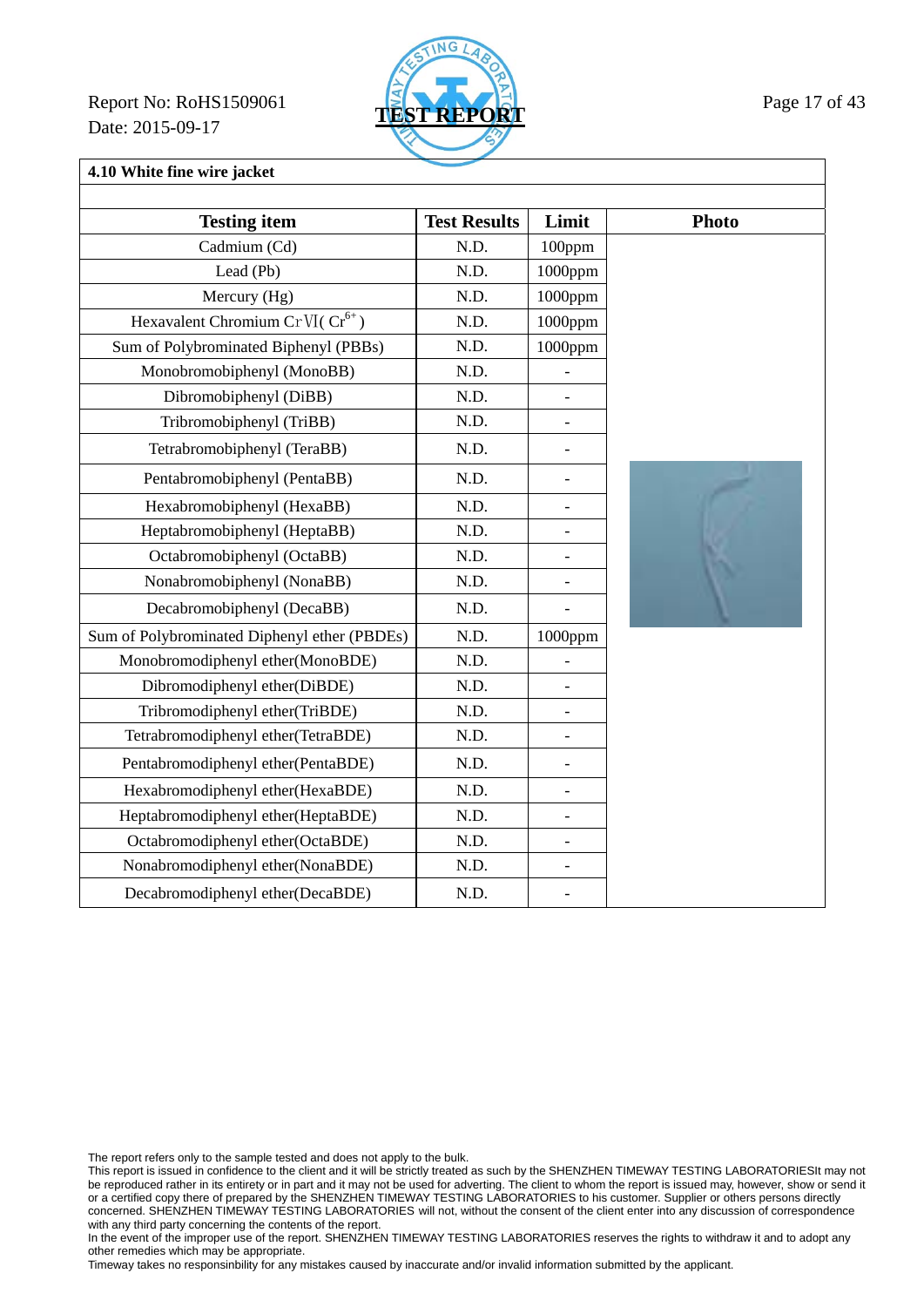Report No: RoHS1509061 **TEST REPORT** Page 18 of 43 Date: 2015-09-17



# **4.11 Red fine wire jacket**

| <b>Testing item</b>                           | <b>Test Results</b> | Limit                    | <b>Photo</b>  |
|-----------------------------------------------|---------------------|--------------------------|---------------|
| Cadmium (Cd)                                  | N.D.                | 100ppm                   |               |
| Lead (Pb)                                     | N.D.                | 1000ppm                  |               |
| Mercury (Hg)                                  | N.D.                | 1000ppm                  |               |
| Hexavalent Chromium Cr VI( Cr <sup>6+</sup> ) | N.D.                | 1000ppm                  |               |
| Sum of Polybrominated Biphenyl (PBBs)         | N.D.                | 1000ppm                  |               |
| Monobromobiphenyl (MonoBB)                    | N.D.                |                          |               |
| Dibromobiphenyl (DiBB)                        | N.D.                | $\qquad \qquad -$        |               |
| Tribromobiphenyl (TriBB)                      | N.D.                |                          |               |
| Tetrabromobiphenyl (TeraBB)                   | N.D.                | $\qquad \qquad -$        |               |
| Pentabromobiphenyl (PentaBB)                  | N.D.                |                          |               |
| Hexabromobiphenyl (HexaBB)                    | N.D.                | $\overline{\phantom{0}}$ |               |
| Heptabromobiphenyl (HeptaBB)                  | N.D.                |                          | $\mathcal{X}$ |
| Octabromobiphenyl (OctaBB)                    | N.D.                |                          |               |
| Nonabromobiphenyl (NonaBB)                    | N.D.                | $\overline{a}$           |               |
| Decabromobiphenyl (DecaBB)                    | N.D.                |                          |               |
| Sum of Polybrominated Diphenyl ether (PBDEs)  | N.D.                | 1000ppm                  |               |
| Monobromodiphenyl ether(MonoBDE)              | N.D.                |                          |               |
| Dibromodiphenyl ether(DiBDE)                  | N.D.                |                          |               |
| Tribromodiphenyl ether(TriBDE)                | N.D.                |                          |               |
| Tetrabromodiphenyl ether(TetraBDE)            | N.D.                | $\blacksquare$           |               |
| Pentabromodiphenyl ether(PentaBDE)            | N.D.                | $\overline{\phantom{0}}$ |               |
| Hexabromodiphenyl ether(HexaBDE)              | N.D.                | $\overline{\phantom{0}}$ |               |
| Heptabromodiphenyl ether(HeptaBDE)            | N.D.                | $\overline{a}$           |               |
| Octabromodiphenyl ether(OctaBDE)              | N.D.                |                          |               |
| Nonabromodiphenyl ether(NonaBDE)              | N.D.                | $\qquad \qquad -$        |               |
| Decabromodiphenyl ether(DecaBDE)              | N.D.                |                          |               |

The report refers only to the sample tested and does not apply to the bulk.

This report is issued in confidence to the client and it will be strictly treated as such by the SHENZHEN TIMEWAY TESTING LABORATORIESIt may not be reproduced rather in its entirety or in part and it may not be used for adverting. The client to whom the report is issued may, however, show or send it or a certified copy there of prepared by the SHENZHEN TIMEWAY TESTING LABORATORIES to his customer. Supplier or others persons directly concerned. SHENZHEN TIMEWAY TESTING LABORATORIES will not, without the consent of the client enter into any discussion of correspondence with any third party concerning the contents of the report.

In the event of the improper use of the report. SHENZHEN TIMEWAY TESTING LABORATORIES reserves the rights to withdraw it and to adopt any other remedies which may be appropriate.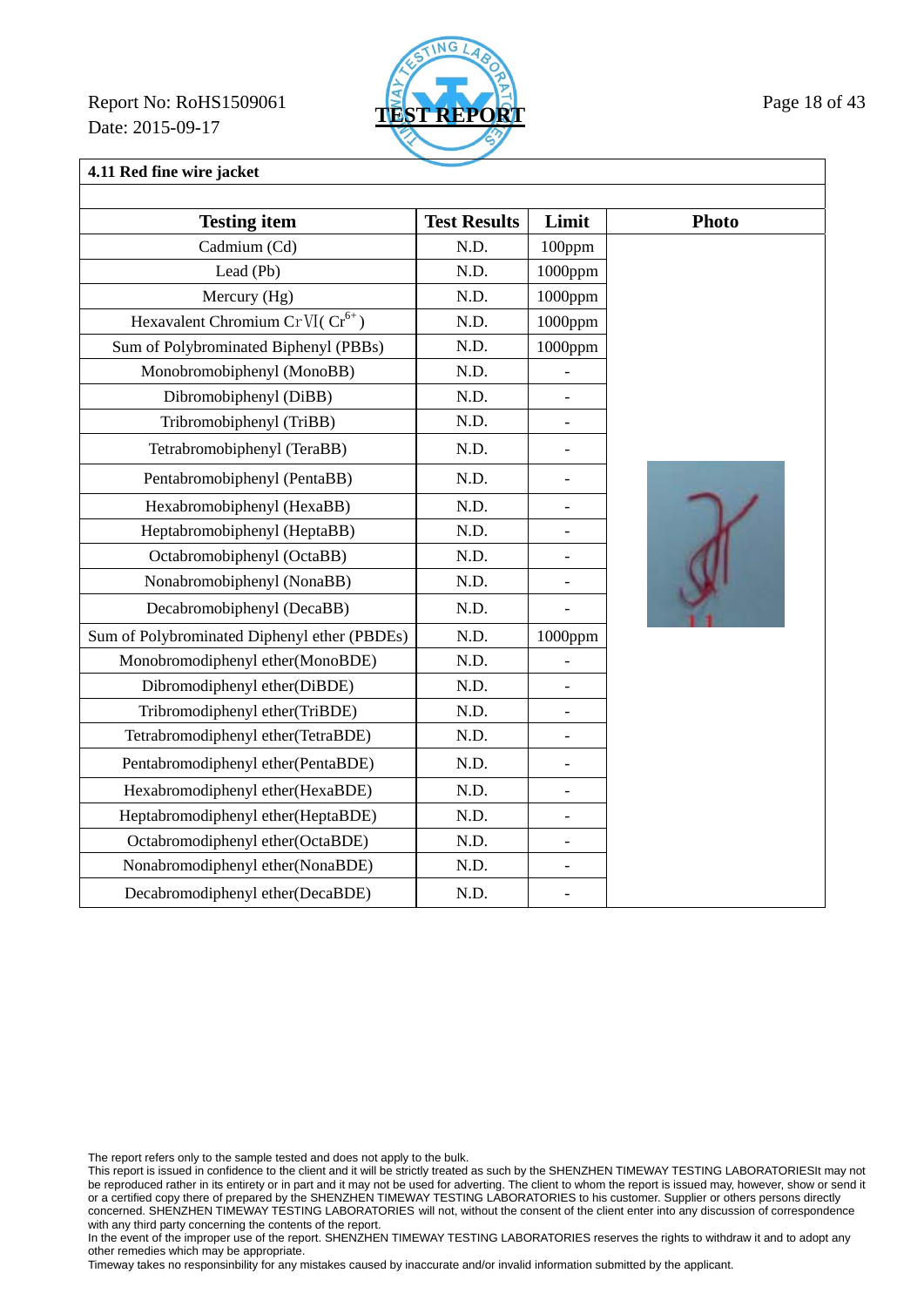Report No: RoHS1509061 **TEST REPORT** Page 19 of 43 Date: 2015-09-17



| <b>Testing item</b>                          | <b>Test Results</b> | Limit                    | <b>Photo</b> |
|----------------------------------------------|---------------------|--------------------------|--------------|
| Cadmium (Cd)                                 | N.D.                | 100ppm                   |              |
| Lead (Pb)                                    | N.D.                | $1000$ ppm               |              |
| Mercury (Hg)                                 | N.D.                | 1000ppm                  |              |
| Hexavalent Chromium Cr VI( $Cr^{6+}$ )       | N.D.                | 1000ppm                  |              |
| Sum of Polybrominated Biphenyl (PBBs)        | N.D.                | $1000$ ppm               |              |
| Monobromobiphenyl (MonoBB)                   | N.D.                |                          |              |
| Dibromobiphenyl (DiBB)                       | N.D.                |                          |              |
| Tribromobiphenyl (TriBB)                     | N.D.                |                          |              |
| Tetrabromobiphenyl (TeraBB)                  | N.D.                |                          |              |
| Pentabromobiphenyl (PentaBB)                 | N.D.                |                          |              |
| Hexabromobiphenyl (HexaBB)                   | N.D.                |                          |              |
| Heptabromobiphenyl (HeptaBB)                 | N.D.                |                          |              |
| Octabromobiphenyl (OctaBB)                   | N.D.                |                          |              |
| Nonabromobiphenyl (NonaBB)                   | N.D.                | $\overline{\phantom{0}}$ |              |
| Decabromobiphenyl (DecaBB)                   | N.D.                |                          |              |
| Sum of Polybrominated Diphenyl ether (PBDEs) | N.D.                | 1000ppm                  |              |
| Monobromodiphenyl ether(MonoBDE)             | N.D.                | $\overline{\phantom{0}}$ |              |
| Dibromodiphenyl ether(DiBDE)                 | N.D.                | $\overline{\phantom{0}}$ |              |
| Tribromodiphenyl ether(TriBDE)               | N.D.                | $\overline{\phantom{a}}$ |              |
| Tetrabromodiphenyl ether(TetraBDE)           | N.D.                | $\overline{a}$           |              |
| Pentabromodiphenyl ether(PentaBDE)           | N.D.                | $\overline{\phantom{a}}$ |              |
| Hexabromodiphenyl ether(HexaBDE)             | N.D.                | $\overline{\phantom{0}}$ |              |
| Heptabromodiphenyl ether(HeptaBDE)           | N.D.                |                          |              |
| Octabromodiphenyl ether(OctaBDE)             | N.D.                | $\overline{\phantom{0}}$ |              |
| Nonabromodiphenyl ether(NonaBDE)             | N.D.                |                          |              |
| Decabromodiphenyl ether(DecaBDE)             | N.D.                |                          |              |

The report refers only to the sample tested and does not apply to the bulk.

This report is issued in confidence to the client and it will be strictly treated as such by the SHENZHEN TIMEWAY TESTING LABORATORIESIt may not be reproduced rather in its entirety or in part and it may not be used for adverting. The client to whom the report is issued may, however, show or send it or a certified copy there of prepared by the SHENZHEN TIMEWAY TESTING LABORATORIES to his customer. Supplier or others persons directly concerned. SHENZHEN TIMEWAY TESTING LABORATORIES will not, without the consent of the client enter into any discussion of correspondence with any third party concerning the contents of the report.

In the event of the improper use of the report. SHENZHEN TIMEWAY TESTING LABORATORIES reserves the rights to withdraw it and to adopt any other remedies which may be appropriate.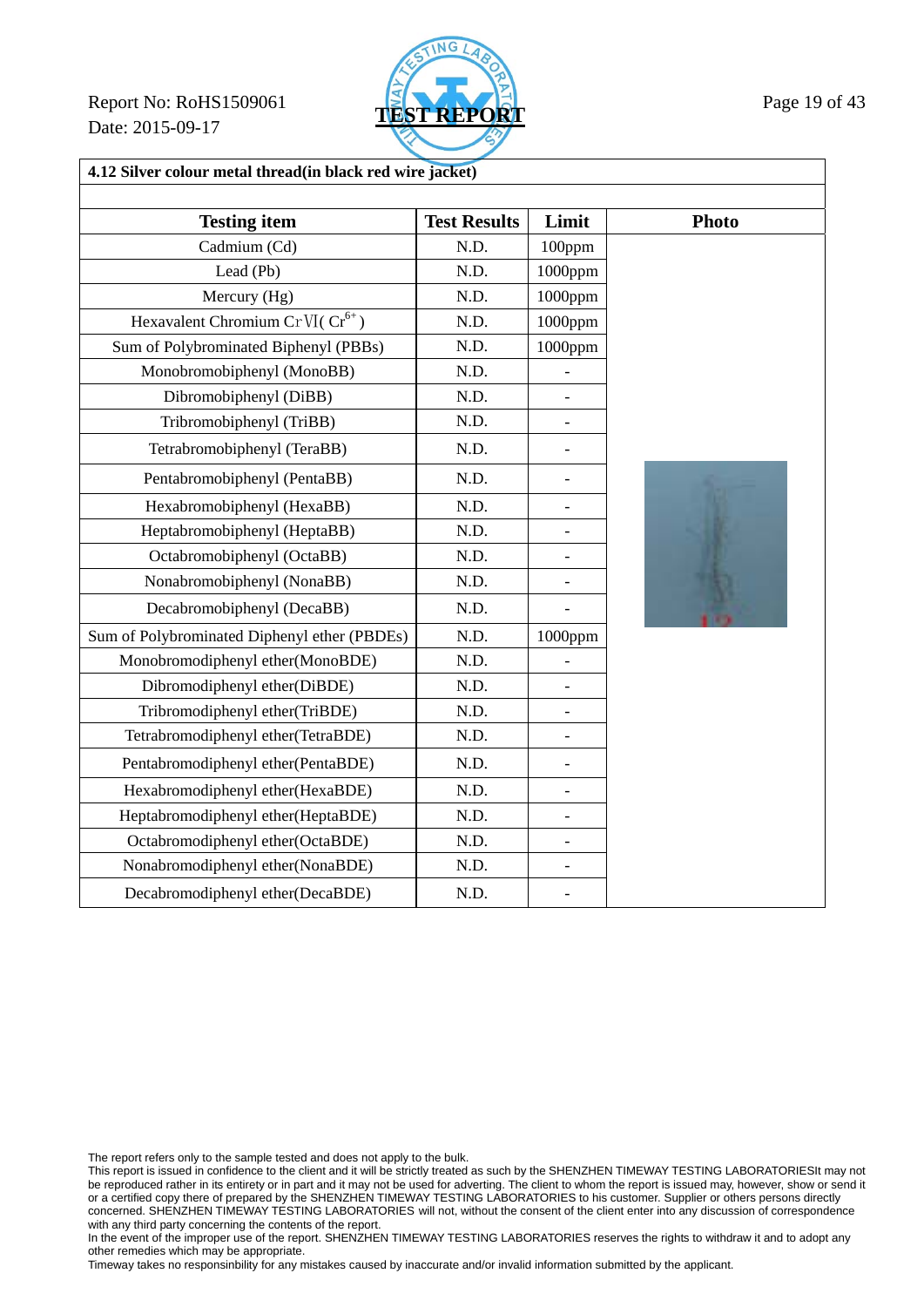**Report No: RoHS1509061 TEST REPORT Page 20 of 43** Date: 2015-09-17



| 4.13 Copper colour metal thread(in black, red, white wire jacket) |                     |                          |              |
|-------------------------------------------------------------------|---------------------|--------------------------|--------------|
|                                                                   |                     |                          |              |
| <b>Testing item</b>                                               | <b>Test Results</b> | Limit                    | <b>Photo</b> |
| Cadmium (Cd)                                                      | N.D.                | 100ppm                   |              |
| Lead (Pb)                                                         | N.D.                | 1000ppm                  |              |
| Mercury (Hg)                                                      | N.D.                | 1000ppm                  |              |
| Hexavalent Chromium Cr VI( $Cr^{6+}$ )                            | N.D.                | 1000ppm                  |              |
| Sum of Polybrominated Biphenyl (PBBs)                             | N.D.                | 1000ppm                  |              |
| Monobromobiphenyl (MonoBB)                                        | N.D.                |                          |              |
| Dibromobiphenyl (DiBB)                                            | N.D.                |                          |              |
| Tribromobiphenyl (TriBB)                                          | N.D.                | $\qquad \qquad -$        |              |
| Tetrabromobiphenyl (TeraBB)                                       | N.D.                |                          |              |
| Pentabromobiphenyl (PentaBB)                                      | N.D.                |                          |              |
| Hexabromobiphenyl (HexaBB)                                        | N.D.                |                          |              |
| Heptabromobiphenyl (HeptaBB)                                      | N.D.                |                          |              |
| Octabromobiphenyl (OctaBB)                                        | N.D.                |                          |              |
| Nonabromobiphenyl (NonaBB)                                        | N.D.                |                          |              |
| Decabromobiphenyl (DecaBB)                                        | N.D.                | $\overline{a}$           |              |
| Sum of Polybrominated Diphenyl ether (PBDEs)                      | N.D.                | $1000$ ppm               |              |
| Monobromodiphenyl ether(MonoBDE)                                  | N.D.                |                          |              |
| Dibromodiphenyl ether(DiBDE)                                      | N.D.                | $\overline{\phantom{0}}$ |              |
| Tribromodiphenyl ether(TriBDE)                                    | N.D.                |                          |              |
| Tetrabromodiphenyl ether(TetraBDE)                                | N.D.                |                          |              |
| Pentabromodiphenyl ether(PentaBDE)                                | N.D.                | $\overline{a}$           |              |
| Hexabromodiphenyl ether(HexaBDE)                                  | N.D.                |                          |              |
| Heptabromodiphenyl ether(HeptaBDE)                                | N.D.                | $\overline{\phantom{0}}$ |              |
| Octabromodiphenyl ether(OctaBDE)                                  | N.D.                | $\overline{\phantom{0}}$ |              |
| Nonabromodiphenyl ether(NonaBDE)                                  | N.D.                | $\overline{\phantom{0}}$ |              |
| Decabromodiphenyl ether(DecaBDE)                                  | N.D.                |                          |              |

The report refers only to the sample tested and does not apply to the bulk.

This report is issued in confidence to the client and it will be strictly treated as such by the SHENZHEN TIMEWAY TESTING LABORATORIESIt may not be reproduced rather in its entirety or in part and it may not be used for adverting. The client to whom the report is issued may, however, show or send it or a certified copy there of prepared by the SHENZHEN TIMEWAY TESTING LABORATORIES to his customer. Supplier or others persons directly concerned. SHENZHEN TIMEWAY TESTING LABORATORIES will not, without the consent of the client enter into any discussion of correspondence with any third party concerning the contents of the report.

In the event of the improper use of the report. SHENZHEN TIMEWAY TESTING LABORATORIES reserves the rights to withdraw it and to adopt any other remedies which may be appropriate.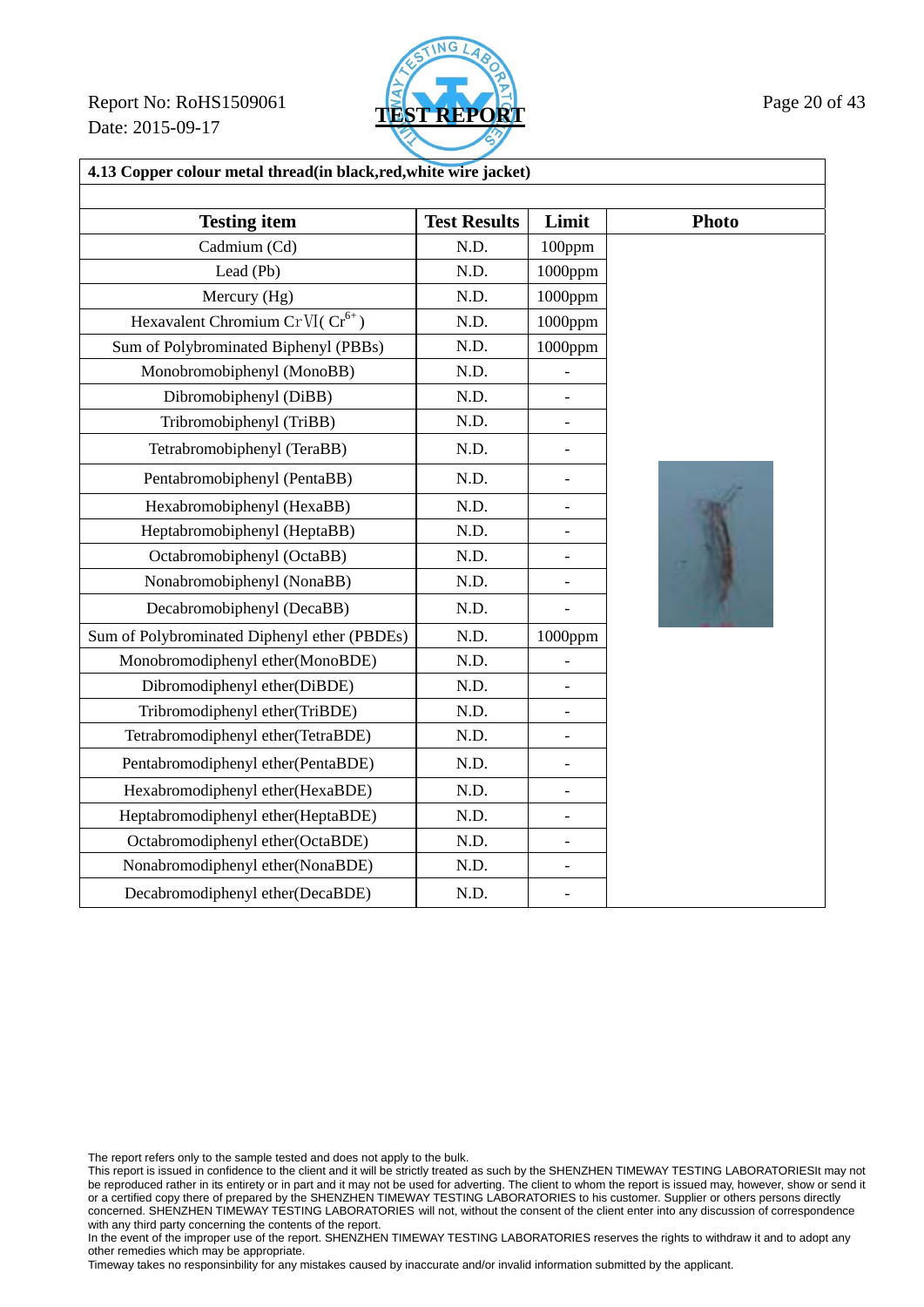Report No: RoHS1509061 **TEST REPORT** Page 21 of 43 Date: 2015-09-17



**4.14 Red and black sponge(LCD)** 

| <b>Testing item</b>                          | <b>Test Results</b> | Limit                    | <b>Photo</b> |
|----------------------------------------------|---------------------|--------------------------|--------------|
| Cadmium (Cd)                                 | N.D.                | 100ppm                   |              |
| Lead (Pb)                                    | N.D.                | $1000$ ppm               |              |
| Mercury (Hg)                                 | N.D.                | 1000ppm                  |              |
| Hexavalent Chromium Cr VI( $Cr^{6+}$ )       | N.D.                | 1000ppm                  |              |
| Sum of Polybrominated Biphenyl (PBBs)        | N.D.                | $1000$ ppm               |              |
| Monobromobiphenyl (MonoBB)                   | N.D.                |                          |              |
| Dibromobiphenyl (DiBB)                       | N.D.                | $\qquad \qquad -$        |              |
| Tribromobiphenyl (TriBB)                     | N.D.                |                          |              |
| Tetrabromobiphenyl (TeraBB)                  | N.D.                | $\overline{a}$           |              |
| Pentabromobiphenyl (PentaBB)                 | N.D.                |                          |              |
| Hexabromobiphenyl (HexaBB)                   | N.D.                | $\overline{a}$           |              |
| Heptabromobiphenyl (HeptaBB)                 | N.D.                | $\overline{a}$           |              |
| Octabromobiphenyl (OctaBB)                   | N.D.                | $\overline{a}$           |              |
| Nonabromobiphenyl (NonaBB)                   | N.D.                | $\overline{a}$           |              |
| Decabromobiphenyl (DecaBB)                   | N.D.                |                          |              |
| Sum of Polybrominated Diphenyl ether (PBDEs) | N.D.                | 1000ppm                  |              |
| Monobromodiphenyl ether(MonoBDE)             | N.D.                |                          |              |
| Dibromodiphenyl ether(DiBDE)                 | N.D.                | $\overline{a}$           |              |
| Tribromodiphenyl ether(TriBDE)               | N.D.                | $\overline{\phantom{0}}$ |              |
| Tetrabromodiphenyl ether(TetraBDE)           | N.D.                | $\overline{\phantom{0}}$ |              |
| Pentabromodiphenyl ether(PentaBDE)           | N.D.                | $\overline{a}$           |              |
| Hexabromodiphenyl ether(HexaBDE)             | N.D.                | $\overline{\phantom{0}}$ |              |
| Heptabromodiphenyl ether(HeptaBDE)           | N.D.                | $\overline{a}$           |              |
| Octabromodiphenyl ether(OctaBDE)             | N.D.                | $\overline{\phantom{0}}$ |              |
| Nonabromodiphenyl ether(NonaBDE)             | N.D.                | $\overline{a}$           |              |
| Decabromodiphenyl ether(DecaBDE)             | N.D.                |                          |              |

The report refers only to the sample tested and does not apply to the bulk.

This report is issued in confidence to the client and it will be strictly treated as such by the SHENZHEN TIMEWAY TESTING LABORATORIESIt may not be reproduced rather in its entirety or in part and it may not be used for adverting. The client to whom the report is issued may, however, show or send it or a certified copy there of prepared by the SHENZHEN TIMEWAY TESTING LABORATORIES to his customer. Supplier or others persons directly concerned. SHENZHEN TIMEWAY TESTING LABORATORIES will not, without the consent of the client enter into any discussion of correspondence with any third party concerning the contents of the report.

In the event of the improper use of the report. SHENZHEN TIMEWAY TESTING LABORATORIES reserves the rights to withdraw it and to adopt any other remedies which may be appropriate.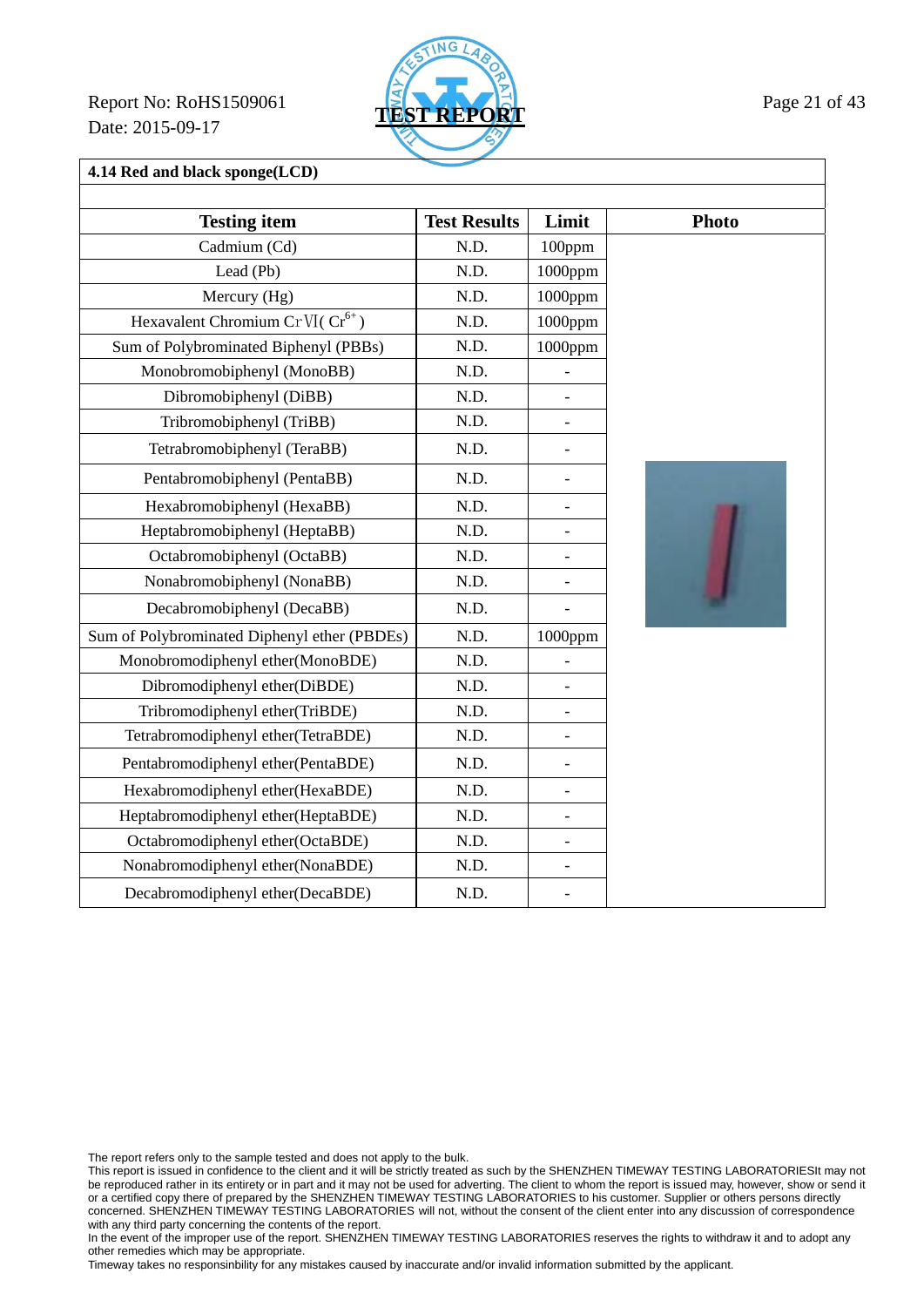Report No: RoHS1509061 **TEST REPORT** Page 22 of 43 Date: 2015-09-17



**4.15 Black sponge(LCD)** 

| <b>Testing item</b>                          | <b>Test Results</b> | Limit                    | <b>Photo</b> |
|----------------------------------------------|---------------------|--------------------------|--------------|
| Cadmium (Cd)                                 | N.D.                | 100ppm                   |              |
| Lead (Pb)                                    | N.D.                | $1000$ ppm               |              |
| Mercury (Hg)                                 | N.D.                | $1000$ ppm               |              |
| Hexavalent Chromium Cr VI( $Cr^{6+}$ )       | N.D.                | 1000ppm                  |              |
| Sum of Polybrominated Biphenyl (PBBs)        | N.D.                | $1000$ ppm               |              |
| Monobromobiphenyl (MonoBB)                   | N.D.                |                          |              |
| Dibromobiphenyl (DiBB)                       | N.D.                |                          |              |
| Tribromobiphenyl (TriBB)                     | N.D.                |                          |              |
| Tetrabromobiphenyl (TeraBB)                  | N.D.                | $\qquad \qquad -$        |              |
| Pentabromobiphenyl (PentaBB)                 | N.D.                |                          |              |
| Hexabromobiphenyl (HexaBB)                   | N.D.                | $\overline{a}$           |              |
| Heptabromobiphenyl (HeptaBB)                 | N.D.                |                          |              |
| Octabromobiphenyl (OctaBB)                   | N.D.                |                          |              |
| Nonabromobiphenyl (NonaBB)                   | N.D.                | $\overline{\phantom{0}}$ |              |
| Decabromobiphenyl (DecaBB)                   | N.D.                |                          |              |
| Sum of Polybrominated Diphenyl ether (PBDEs) | N.D.                | 1000ppm                  |              |
| Monobromodiphenyl ether(MonoBDE)             | N.D.                |                          |              |
| Dibromodiphenyl ether(DiBDE)                 | N.D.                |                          |              |
| Tribromodiphenyl ether(TriBDE)               | N.D.                |                          |              |
| Tetrabromodiphenyl ether(TetraBDE)           | N.D.                | $\overline{\phantom{0}}$ |              |
| Pentabromodiphenyl ether(PentaBDE)           | N.D.                | $\overline{\phantom{0}}$ |              |
| Hexabromodiphenyl ether(HexaBDE)             | N.D.                | $\blacksquare$           |              |
| Heptabromodiphenyl ether(HeptaBDE)           | N.D.                | $\overline{a}$           |              |
| Octabromodiphenyl ether(OctaBDE)             | N.D.                |                          |              |
| Nonabromodiphenyl ether(NonaBDE)             | N.D.                | $\qquad \qquad \Box$     |              |
| Decabromodiphenyl ether(DecaBDE)             | N.D.                |                          |              |

The report refers only to the sample tested and does not apply to the bulk.

This report is issued in confidence to the client and it will be strictly treated as such by the SHENZHEN TIMEWAY TESTING LABORATORIESIt may not be reproduced rather in its entirety or in part and it may not be used for adverting. The client to whom the report is issued may, however, show or send it or a certified copy there of prepared by the SHENZHEN TIMEWAY TESTING LABORATORIES to his customer. Supplier or others persons directly concerned. SHENZHEN TIMEWAY TESTING LABORATORIES will not, without the consent of the client enter into any discussion of correspondence with any third party concerning the contents of the report.

In the event of the improper use of the report. SHENZHEN TIMEWAY TESTING LABORATORIES reserves the rights to withdraw it and to adopt any other remedies which may be appropriate.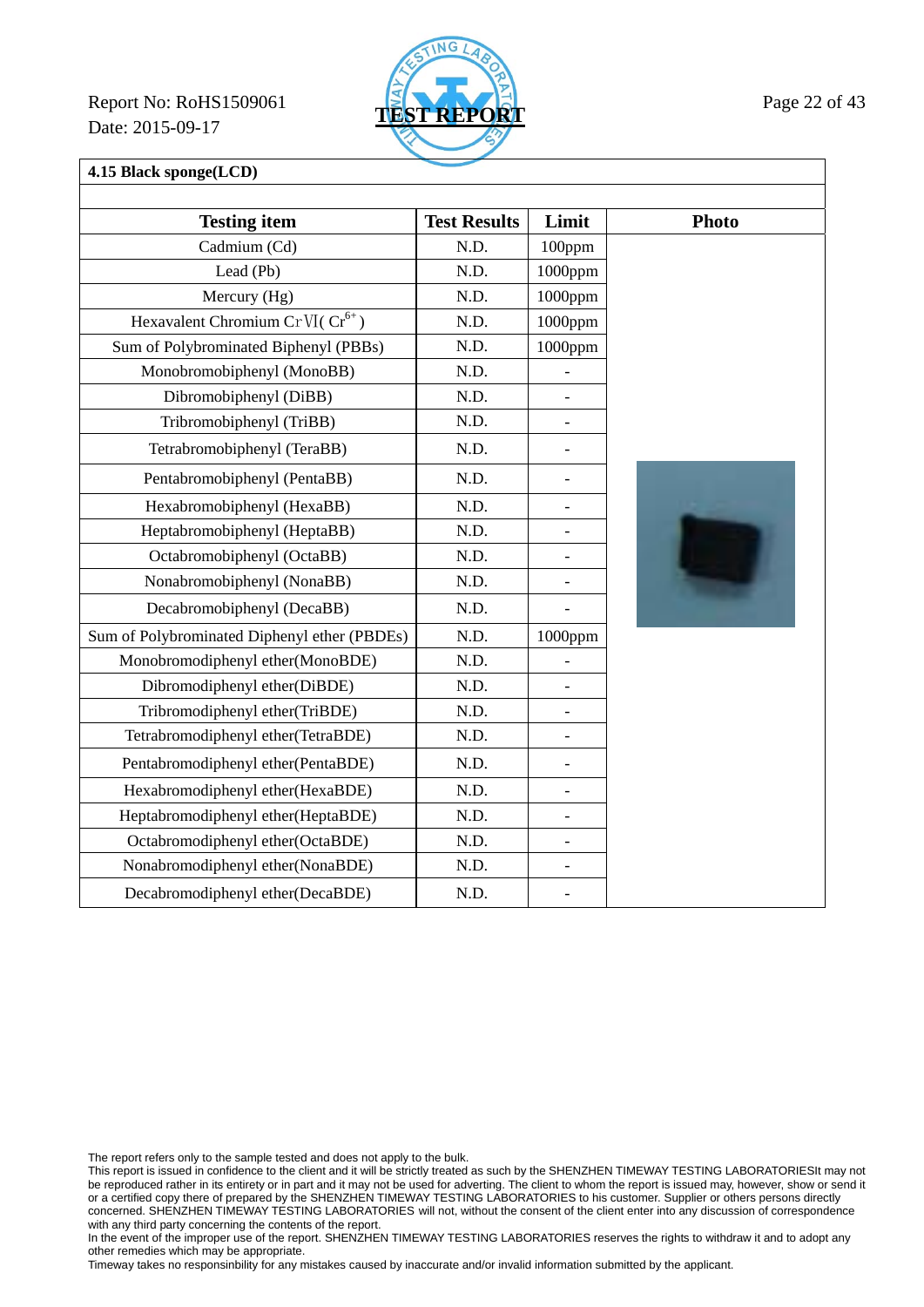Report No: RoHS1509061 **TEST REPORT** Page 23 of 43 Date: 2015-09-17



**4.16 Transparent glass plate(LCD)** 

| <b>Testing item</b>                          | <b>Test Results</b> | Limit                    | <b>Photo</b> |
|----------------------------------------------|---------------------|--------------------------|--------------|
| Cadmium (Cd)                                 | N.D.                | 100ppm                   |              |
| Lead (Pb)                                    | N.D.                | $1000$ ppm               |              |
| Mercury (Hg)                                 | N.D.                | 1000ppm                  |              |
| Hexavalent Chromium Cr VI( $Cr^{6+}$ )       | N.D.                | 1000ppm                  |              |
| Sum of Polybrominated Biphenyl (PBBs)        | N.D.                | 1000ppm                  |              |
| Monobromobiphenyl (MonoBB)                   | N.D.                |                          |              |
| Dibromobiphenyl (DiBB)                       | N.D.                | $\overline{\phantom{0}}$ |              |
| Tribromobiphenyl (TriBB)                     | N.D.                |                          |              |
| Tetrabromobiphenyl (TeraBB)                  | N.D.                |                          |              |
| Pentabromobiphenyl (PentaBB)                 | N.D.                |                          |              |
| Hexabromobiphenyl (HexaBB)                   | N.D.                | $\overline{\phantom{0}}$ |              |
| Heptabromobiphenyl (HeptaBB)                 | N.D.                | $\overline{a}$           |              |
| Octabromobiphenyl (OctaBB)                   | N.D.                | $\overline{a}$           |              |
| Nonabromobiphenyl (NonaBB)                   | N.D.                | $\overline{a}$           |              |
| Decabromobiphenyl (DecaBB)                   | N.D.                |                          |              |
| Sum of Polybrominated Diphenyl ether (PBDEs) | N.D.                | 1000ppm                  |              |
| Monobromodiphenyl ether(MonoBDE)             | N.D.                |                          |              |
| Dibromodiphenyl ether(DiBDE)                 | N.D.                | $\overline{a}$           |              |
| Tribromodiphenyl ether(TriBDE)               | N.D.                | $\overline{\phantom{a}}$ |              |
| Tetrabromodiphenyl ether(TetraBDE)           | N.D.                | $\overline{a}$           |              |
| Pentabromodiphenyl ether(PentaBDE)           | N.D.                | $\overline{a}$           |              |
| Hexabromodiphenyl ether(HexaBDE)             | N.D.                | $\overline{a}$           |              |
| Heptabromodiphenyl ether(HeptaBDE)           | N.D.                | $\overline{\phantom{0}}$ |              |
| Octabromodiphenyl ether(OctaBDE)             | N.D.                | $\overline{a}$           |              |
| Nonabromodiphenyl ether(NonaBDE)             | N.D.                | $\overline{\phantom{0}}$ |              |
| Decabromodiphenyl ether(DecaBDE)             | N.D.                |                          |              |

The report refers only to the sample tested and does not apply to the bulk.

This report is issued in confidence to the client and it will be strictly treated as such by the SHENZHEN TIMEWAY TESTING LABORATORIESIt may not be reproduced rather in its entirety or in part and it may not be used for adverting. The client to whom the report is issued may, however, show or send it or a certified copy there of prepared by the SHENZHEN TIMEWAY TESTING LABORATORIES to his customer. Supplier or others persons directly concerned. SHENZHEN TIMEWAY TESTING LABORATORIES will not, without the consent of the client enter into any discussion of correspondence with any third party concerning the contents of the report.

In the event of the improper use of the report. SHENZHEN TIMEWAY TESTING LABORATORIES reserves the rights to withdraw it and to adopt any other remedies which may be appropriate.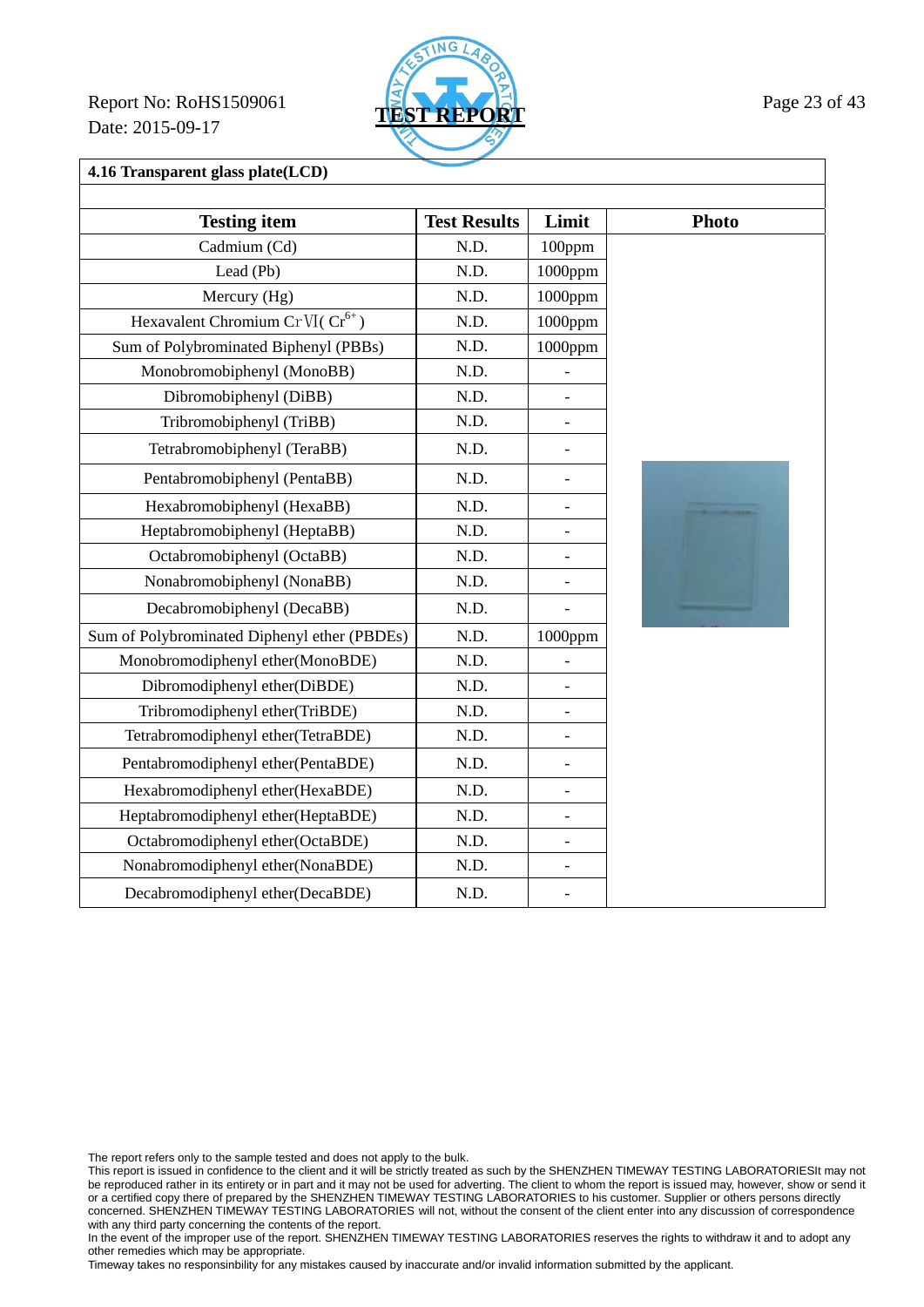Report No: RoHS1509061 **TEST REPORT** Page 24 of 43 Date: 2015-09-17



**4.17 Gray black plastic piece(LCD)** 

| <b>Testing item</b>                          | <b>Test Results</b> | Limit                    | <b>Photo</b> |
|----------------------------------------------|---------------------|--------------------------|--------------|
| Cadmium (Cd)                                 | N.D.                | 100ppm                   |              |
| Lead (Pb)                                    | N.D.                | $1000$ ppm               |              |
| Mercury (Hg)                                 | N.D.                | 1000ppm                  |              |
| Hexavalent Chromium Cr VI(Cr <sup>6+</sup> ) | N.D.                | 1000ppm                  |              |
| Sum of Polybrominated Biphenyl (PBBs)        | N.D.                | 1000ppm                  |              |
| Monobromobiphenyl (MonoBB)                   | N.D.                | $\overline{a}$           |              |
| Dibromobiphenyl (DiBB)                       | N.D.                | $\overline{a}$           |              |
| Tribromobiphenyl (TriBB)                     | N.D.                |                          |              |
| Tetrabromobiphenyl (TeraBB)                  | N.D.                | $\overline{a}$           |              |
| Pentabromobiphenyl (PentaBB)                 | N.D.                | $\overline{a}$           |              |
| Hexabromobiphenyl (HexaBB)                   | N.D.                | $\overline{a}$           |              |
| Heptabromobiphenyl (HeptaBB)                 | N.D.                | -                        |              |
| Octabromobiphenyl (OctaBB)                   | N.D.                |                          |              |
| Nonabromobiphenyl (NonaBB)                   | N.D.                | $\overline{\phantom{0}}$ |              |
| Decabromobiphenyl (DecaBB)                   | N.D.                |                          | 17           |
| Sum of Polybrominated Diphenyl ether (PBDEs) | N.D.                | 1000ppm                  |              |
| Monobromodiphenyl ether(MonoBDE)             | N.D.                |                          |              |
| Dibromodiphenyl ether(DiBDE)                 | N.D.                | $\overline{a}$           |              |
| Tribromodiphenyl ether(TriBDE)               | N.D.                | $\overline{a}$           |              |
| Tetrabromodiphenyl ether(TetraBDE)           | N.D.                | $\overline{a}$           |              |
| Pentabromodiphenyl ether(PentaBDE)           | N.D.                | $\overline{a}$           |              |
| Hexabromodiphenyl ether(HexaBDE)             | N.D.                | $\overline{\phantom{0}}$ |              |
| Heptabromodiphenyl ether(HeptaBDE)           | N.D.                | $\overline{a}$           |              |
| Octabromodiphenyl ether(OctaBDE)             | N.D.                | $\overline{a}$           |              |
| Nonabromodiphenyl ether(NonaBDE)             | N.D.                | $\overline{\phantom{0}}$ |              |
| Decabromodiphenyl ether(DecaBDE)             | N.D.                |                          |              |

The report refers only to the sample tested and does not apply to the bulk.

This report is issued in confidence to the client and it will be strictly treated as such by the SHENZHEN TIMEWAY TESTING LABORATORIESIt may not be reproduced rather in its entirety or in part and it may not be used for adverting. The client to whom the report is issued may, however, show or send it or a certified copy there of prepared by the SHENZHEN TIMEWAY TESTING LABORATORIES to his customer. Supplier or others persons directly concerned. SHENZHEN TIMEWAY TESTING LABORATORIES will not, without the consent of the client enter into any discussion of correspondence with any third party concerning the contents of the report.

In the event of the improper use of the report. SHENZHEN TIMEWAY TESTING LABORATORIES reserves the rights to withdraw it and to adopt any other remedies which may be appropriate.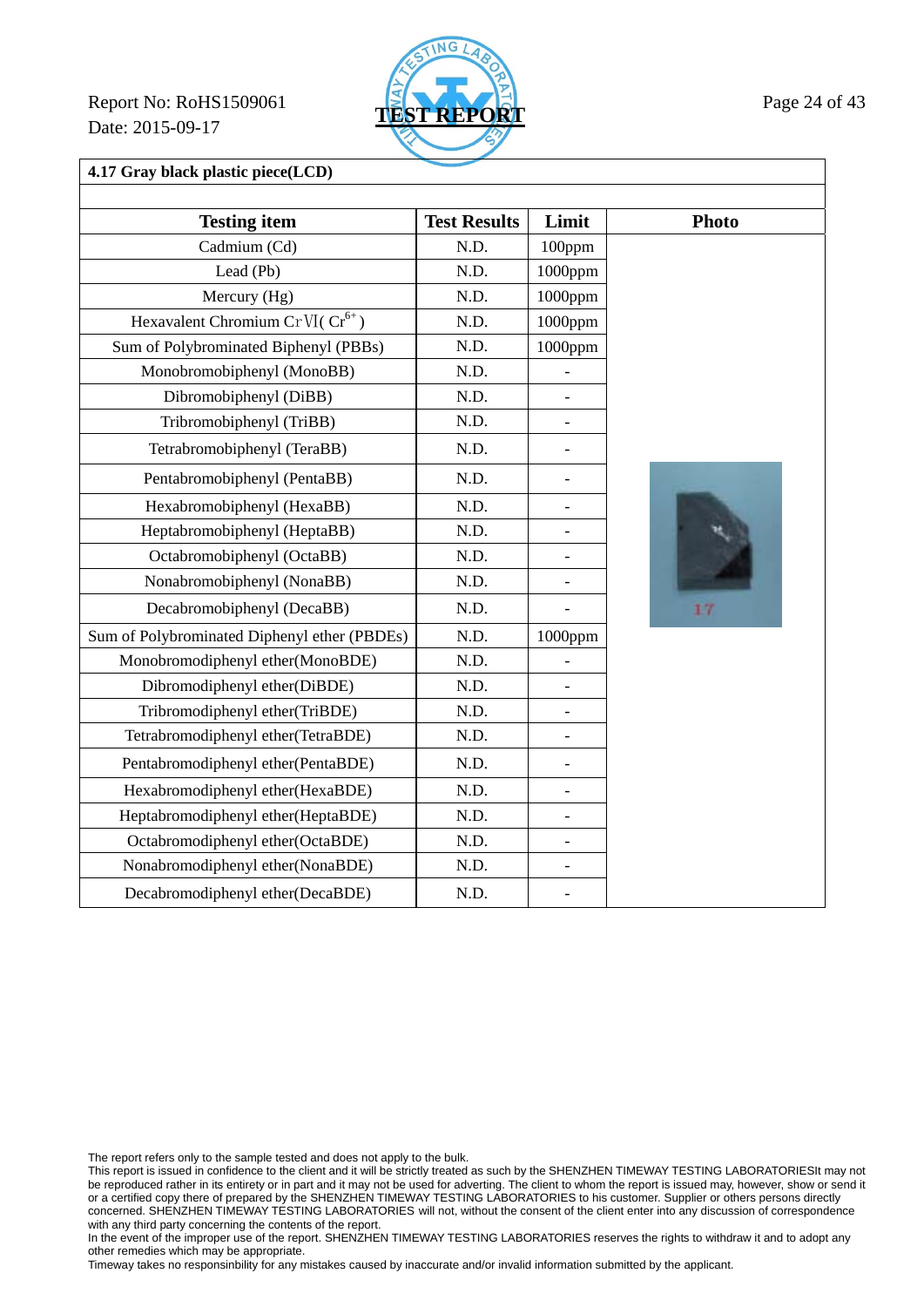Report No: RoHS1509061 **TEST REPORT** Page 25 of 43 Date: 2015-09-17



**4.18 White plastic piece(LCD)** 

| <b>Testing item</b>                          | <b>Test Results</b> | Limit                    | <b>Photo</b> |
|----------------------------------------------|---------------------|--------------------------|--------------|
| Cadmium (Cd)                                 | N.D.                | 100ppm                   |              |
| Lead (Pb)                                    | N.D.                | $1000$ ppm               |              |
| Mercury (Hg)                                 | N.D.                | 1000ppm                  |              |
| Hexavalent Chromium Cr VI( $Cr^{6+}$ )       | N.D.                | 1000ppm                  |              |
| Sum of Polybrominated Biphenyl (PBBs)        | N.D.                | 1000ppm                  |              |
| Monobromobiphenyl (MonoBB)                   | N.D.                |                          |              |
| Dibromobiphenyl (DiBB)                       | N.D.                | $\qquad \qquad -$        |              |
| Tribromobiphenyl (TriBB)                     | N.D.                |                          |              |
| Tetrabromobiphenyl (TeraBB)                  | N.D.                | $\overline{a}$           |              |
| Pentabromobiphenyl (PentaBB)                 | N.D.                |                          |              |
| Hexabromobiphenyl (HexaBB)                   | N.D.                | $\overline{a}$           |              |
| Heptabromobiphenyl (HeptaBB)                 | N.D.                | $\overline{a}$           |              |
| Octabromobiphenyl (OctaBB)                   | N.D.                | $\overline{a}$           |              |
| Nonabromobiphenyl (NonaBB)                   | N.D.                |                          |              |
| Decabromobiphenyl (DecaBB)                   | N.D.                |                          | 18           |
| Sum of Polybrominated Diphenyl ether (PBDEs) | N.D.                | 1000ppm                  |              |
| Monobromodiphenyl ether(MonoBDE)             | N.D.                |                          |              |
| Dibromodiphenyl ether(DiBDE)                 | N.D.                | $\overline{a}$           |              |
| Tribromodiphenyl ether(TriBDE)               | N.D.                | $\overline{\phantom{0}}$ |              |
| Tetrabromodiphenyl ether(TetraBDE)           | N.D.                | $\overline{\phantom{0}}$ |              |
| Pentabromodiphenyl ether(PentaBDE)           | N.D.                | $\overline{a}$           |              |
| Hexabromodiphenyl ether(HexaBDE)             | N.D.                | $\overline{\phantom{0}}$ |              |
| Heptabromodiphenyl ether(HeptaBDE)           | N.D.                | $\overline{a}$           |              |
| Octabromodiphenyl ether(OctaBDE)             | N.D.                | $\overline{\phantom{0}}$ |              |
| Nonabromodiphenyl ether(NonaBDE)             | N.D.                | $\overline{a}$           |              |
| Decabromodiphenyl ether(DecaBDE)             | N.D.                |                          |              |

The report refers only to the sample tested and does not apply to the bulk.

This report is issued in confidence to the client and it will be strictly treated as such by the SHENZHEN TIMEWAY TESTING LABORATORIESIt may not be reproduced rather in its entirety or in part and it may not be used for adverting. The client to whom the report is issued may, however, show or send it or a certified copy there of prepared by the SHENZHEN TIMEWAY TESTING LABORATORIES to his customer. Supplier or others persons directly concerned. SHENZHEN TIMEWAY TESTING LABORATORIES will not, without the consent of the client enter into any discussion of correspondence with any third party concerning the contents of the report.

In the event of the improper use of the report. SHENZHEN TIMEWAY TESTING LABORATORIES reserves the rights to withdraw it and to adopt any other remedies which may be appropriate.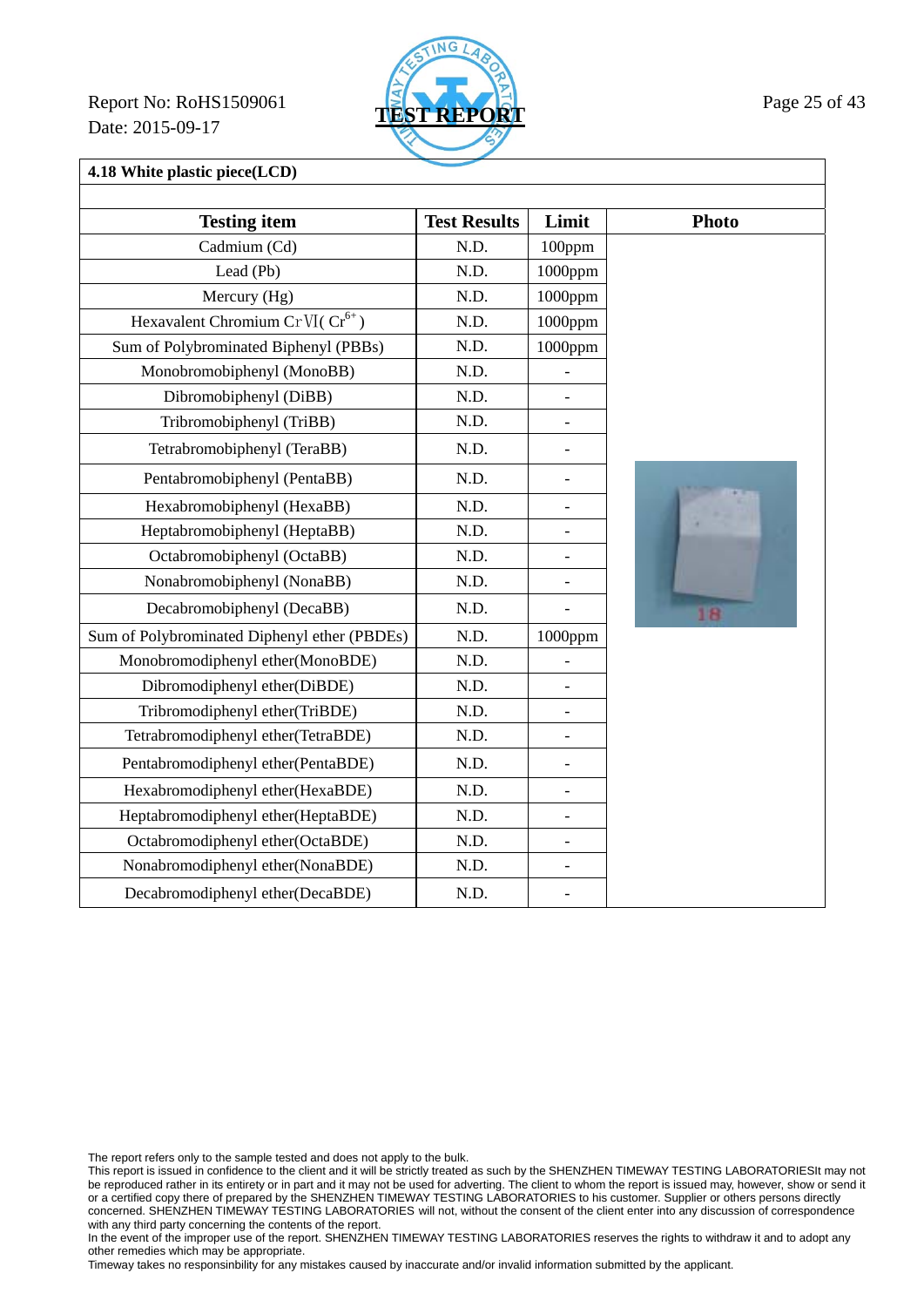Report No: RoHS1509061 **TEST REPORT** Page 26 of 43 Date: 2015-09-17



**4.19 Transparent plastic cover(LCD)** 

| <b>Testing item</b>                          | <b>Test Results</b> | Limit                    | <b>Photo</b> |
|----------------------------------------------|---------------------|--------------------------|--------------|
| Cadmium (Cd)                                 | N.D.                | 100ppm                   |              |
| Lead (Pb)                                    | N.D.                | 1000ppm                  |              |
| Mercury (Hg)                                 | N.D.                | 1000ppm                  |              |
| Hexavalent Chromium Cr VI( $Cr^{6+}$ )       | N.D.                | 1000ppm                  |              |
| Sum of Polybrominated Biphenyl (PBBs)        | N.D.                | 1000ppm                  |              |
| Monobromobiphenyl (MonoBB)                   | N.D.                | $\overline{a}$           |              |
| Dibromobiphenyl (DiBB)                       | N.D.                | $\overline{\phantom{0}}$ |              |
| Tribromobiphenyl (TriBB)                     | N.D.                | $\overline{\phantom{a}}$ |              |
| Tetrabromobiphenyl (TeraBB)                  | N.D.                | $\overline{\phantom{0}}$ |              |
| Pentabromobiphenyl (PentaBB)                 | N.D.                |                          |              |
| Hexabromobiphenyl (HexaBB)                   | N.D.                | $\overline{\phantom{a}}$ |              |
| Heptabromobiphenyl (HeptaBB)                 | N.D.                |                          |              |
| Octabromobiphenyl (OctaBB)                   | N.D.                | $\overline{a}$           |              |
| Nonabromobiphenyl (NonaBB)                   | N.D.                | $\overline{\phantom{0}}$ |              |
| Decabromobiphenyl (DecaBB)                   | N.D.                |                          |              |
| Sum of Polybrominated Diphenyl ether (PBDEs) | N.D.                | 1000ppm                  |              |
| Monobromodiphenyl ether(MonoBDE)             | N.D.                |                          |              |
| Dibromodiphenyl ether(DiBDE)                 | N.D.                | $\overline{a}$           |              |
| Tribromodiphenyl ether(TriBDE)               | N.D.                | $\blacksquare$           |              |
| Tetrabromodiphenyl ether(TetraBDE)           | N.D.                | $\overline{a}$           |              |
| Pentabromodiphenyl ether(PentaBDE)           | N.D.                | $\overline{a}$           |              |
| Hexabromodiphenyl ether(HexaBDE)             | N.D.                | $\overline{\phantom{0}}$ |              |
| Heptabromodiphenyl ether(HeptaBDE)           | N.D.                | $\overline{\phantom{a}}$ |              |
| Octabromodiphenyl ether(OctaBDE)             | N.D.                | $\overline{\phantom{0}}$ |              |
| Nonabromodiphenyl ether(NonaBDE)             | N.D.                | $\overline{\phantom{0}}$ |              |
| Decabromodiphenyl ether(DecaBDE)             | N.D.                |                          |              |

The report refers only to the sample tested and does not apply to the bulk.

This report is issued in confidence to the client and it will be strictly treated as such by the SHENZHEN TIMEWAY TESTING LABORATORIESIt may not be reproduced rather in its entirety or in part and it may not be used for adverting. The client to whom the report is issued may, however, show or send it or a certified copy there of prepared by the SHENZHEN TIMEWAY TESTING LABORATORIES to his customer. Supplier or others persons directly concerned. SHENZHEN TIMEWAY TESTING LABORATORIES will not, without the consent of the client enter into any discussion of correspondence with any third party concerning the contents of the report.

In the event of the improper use of the report. SHENZHEN TIMEWAY TESTING LABORATORIES reserves the rights to withdraw it and to adopt any other remedies which may be appropriate.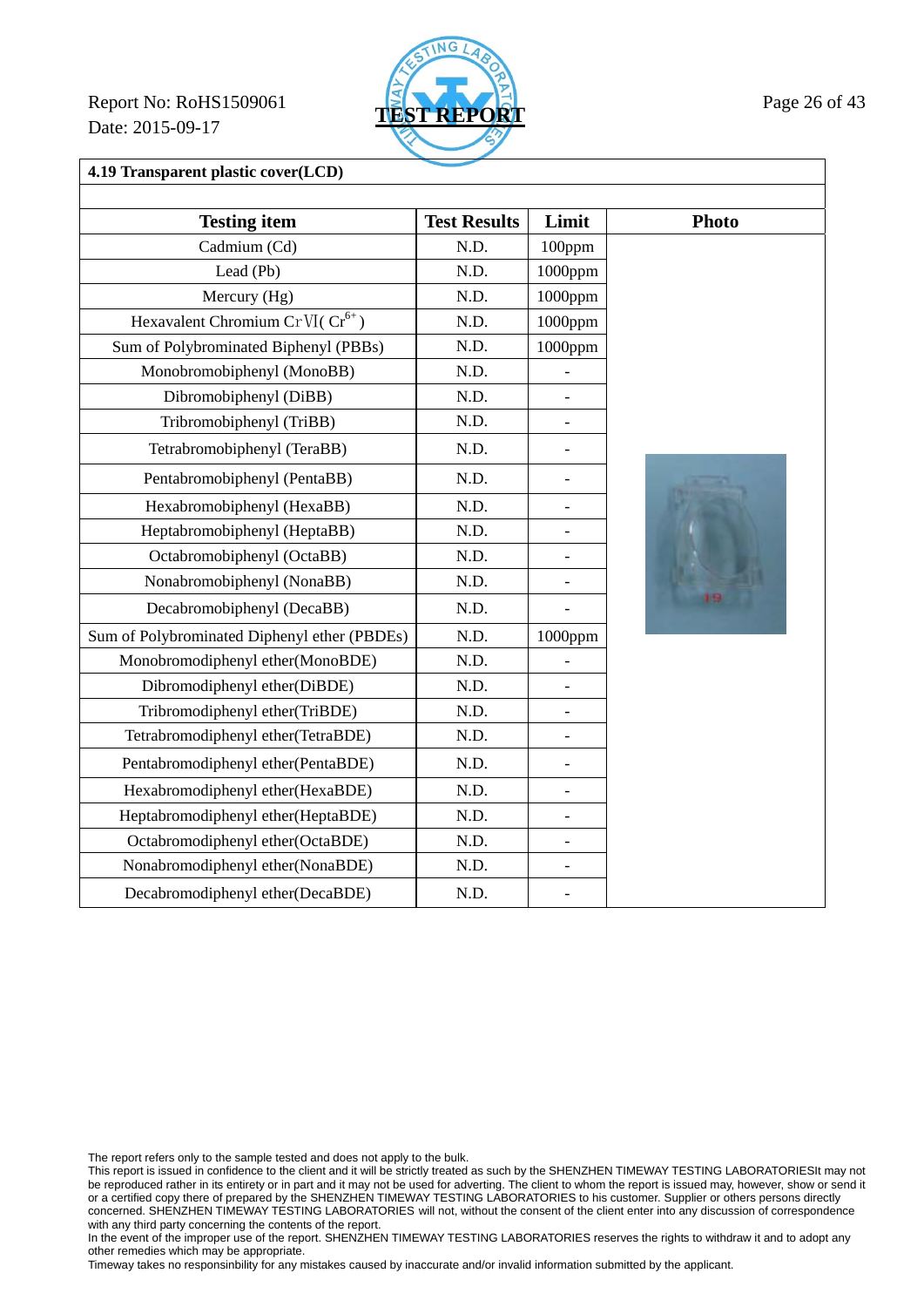Report No: RoHS1509061 **TEST REPORT** Page 27 of 43 Date: 2015-09-17



**4.20 Cooling copper column** 

| <b>Testing item</b>                          | <b>Test Results</b> | Limit                    | <b>Photo</b> |
|----------------------------------------------|---------------------|--------------------------|--------------|
| Cadmium (Cd)                                 | N.D.                | 100ppm                   |              |
| Lead (Pb)                                    | N.D.                | $1000$ ppm               |              |
| Mercury (Hg)                                 | N.D.                | $1000$ ppm               |              |
| Hexavalent Chromium Cr VI( $Cr^{6+}$ )       | N.D.                | 1000ppm                  |              |
| Sum of Polybrominated Biphenyl (PBBs)        | N.D.                | 1000ppm                  |              |
| Monobromobiphenyl (MonoBB)                   | N.D.                | $\overline{a}$           |              |
| Dibromobiphenyl (DiBB)                       | N.D.                |                          |              |
| Tribromobiphenyl (TriBB)                     | N.D.                |                          |              |
| Tetrabromobiphenyl (TeraBB)                  | N.D.                | $\overline{\phantom{a}}$ |              |
| Pentabromobiphenyl (PentaBB)                 | N.D.                |                          |              |
| Hexabromobiphenyl (HexaBB)                   | N.D.                | $\overline{\phantom{0}}$ |              |
| Heptabromobiphenyl (HeptaBB)                 | N.D.                |                          |              |
| Octabromobiphenyl (OctaBB)                   | N.D.                |                          |              |
| Nonabromobiphenyl (NonaBB)                   | N.D.                | $\qquad \qquad -$        |              |
| Decabromobiphenyl (DecaBB)                   | N.D.                |                          |              |
| Sum of Polybrominated Diphenyl ether (PBDEs) | N.D.                | 1000ppm                  |              |
| Monobromodiphenyl ether(MonoBDE)             | N.D.                |                          |              |
| Dibromodiphenyl ether(DiBDE)                 | N.D.                |                          |              |
| Tribromodiphenyl ether(TriBDE)               | N.D.                |                          |              |
| Tetrabromodiphenyl ether(TetraBDE)           | N.D.                | $\overline{\phantom{0}}$ |              |
| Pentabromodiphenyl ether(PentaBDE)           | N.D.                | $\qquad \qquad -$        |              |
| Hexabromodiphenyl ether(HexaBDE)             | N.D.                | $\overline{\phantom{a}}$ |              |
| Heptabromodiphenyl ether(HeptaBDE)           | N.D.                | $\overline{a}$           |              |
| Octabromodiphenyl ether(OctaBDE)             | N.D.                |                          |              |
| Nonabromodiphenyl ether(NonaBDE)             | N.D.                | $\blacksquare$           |              |
| Decabromodiphenyl ether(DecaBDE)             | N.D.                |                          |              |

The report refers only to the sample tested and does not apply to the bulk.

This report is issued in confidence to the client and it will be strictly treated as such by the SHENZHEN TIMEWAY TESTING LABORATORIESIt may not be reproduced rather in its entirety or in part and it may not be used for adverting. The client to whom the report is issued may, however, show or send it or a certified copy there of prepared by the SHENZHEN TIMEWAY TESTING LABORATORIES to his customer. Supplier or others persons directly concerned. SHENZHEN TIMEWAY TESTING LABORATORIES will not, without the consent of the client enter into any discussion of correspondence with any third party concerning the contents of the report.

In the event of the improper use of the report. SHENZHEN TIMEWAY TESTING LABORATORIES reserves the rights to withdraw it and to adopt any other remedies which may be appropriate.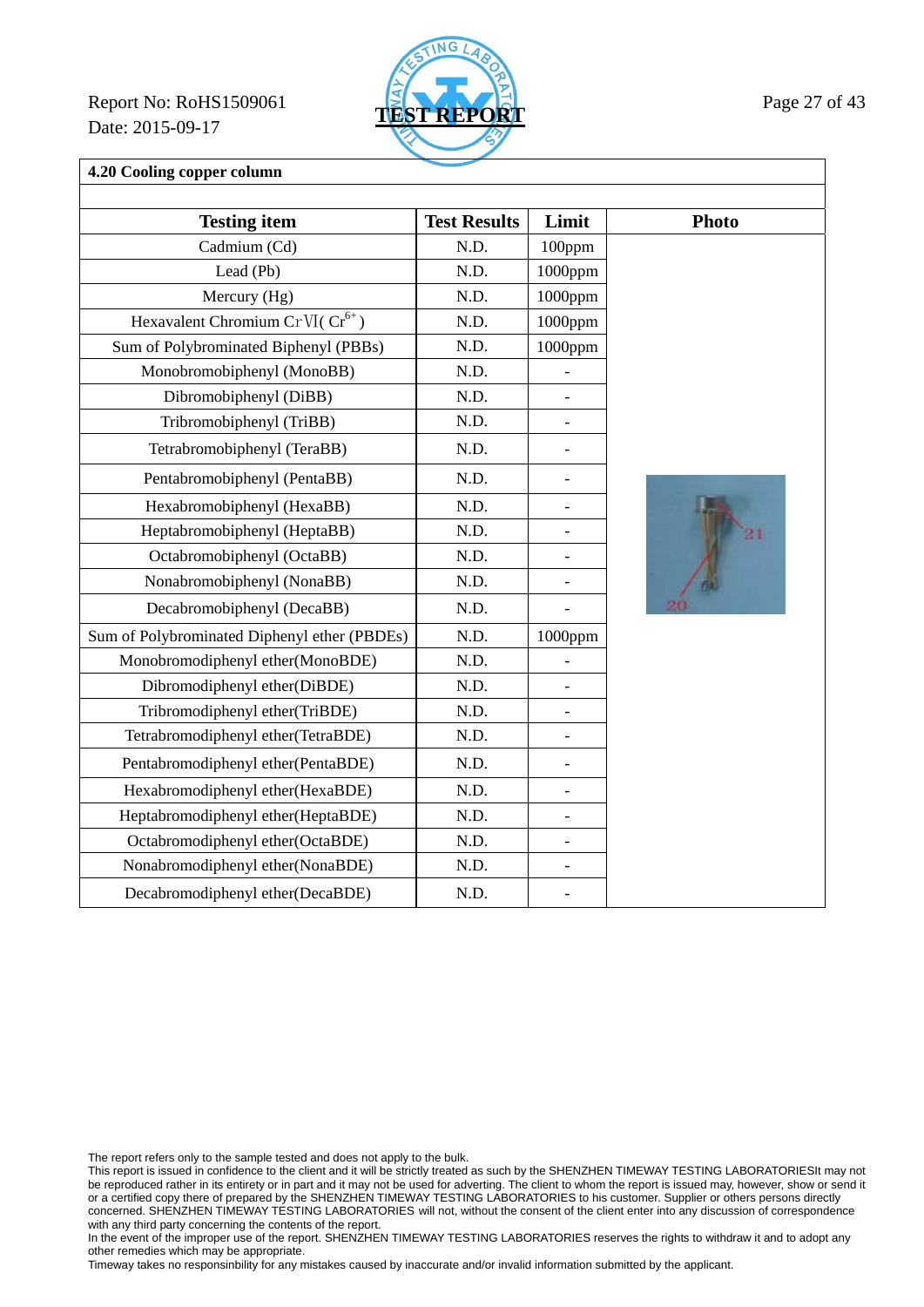Report No: RoHS1509061 **TEST REPORT** Page 28 of 43 Date: 2015-09-17



# **4.21 IR probe**

| <b>Testing item</b>                          | <b>Test Results</b> | Limit                    | Photo |
|----------------------------------------------|---------------------|--------------------------|-------|
| Cadmium (Cd)                                 | N.D.                | 100ppm                   |       |
| Lead (Pb)                                    | N.D.                | 1000ppm                  |       |
| Mercury (Hg)                                 | N.D.                | 1000ppm                  |       |
| Hexavalent Chromium Cr VI( $Cr^{6+}$ )       | N.D.                | 1000ppm                  |       |
| Sum of Polybrominated Biphenyl (PBBs)        | N.D.                | $1000$ ppm               |       |
| Monobromobiphenyl (MonoBB)                   | N.D.                |                          |       |
| Dibromobiphenyl (DiBB)                       | N.D.                |                          |       |
| Tribromobiphenyl (TriBB)                     | N.D.                |                          |       |
| Tetrabromobiphenyl (TeraBB)                  | N.D.                |                          |       |
| Pentabromobiphenyl (PentaBB)                 | N.D.                |                          |       |
| Hexabromobiphenyl (HexaBB)                   | N.D.                | $\overline{a}$           |       |
| Heptabromobiphenyl (HeptaBB)                 | N.D.                |                          |       |
| Octabromobiphenyl (OctaBB)                   | N.D.                |                          |       |
| Nonabromobiphenyl (NonaBB)                   | N.D.                |                          |       |
| Decabromobiphenyl (DecaBB)                   | N.D.                |                          |       |
| Sum of Polybrominated Diphenyl ether (PBDEs) | N.D.                | 1000ppm                  |       |
| Monobromodiphenyl ether(MonoBDE)             | N.D.                |                          |       |
| Dibromodiphenyl ether(DiBDE)                 | N.D.                |                          |       |
| Tribromodiphenyl ether(TriBDE)               | N.D.                | $\overline{a}$           |       |
| Tetrabromodiphenyl ether(TetraBDE)           | N.D.                |                          |       |
| Pentabromodiphenyl ether(PentaBDE)           | N.D.                |                          |       |
| Hexabromodiphenyl ether(HexaBDE)             | N.D.                | $\overline{\phantom{m}}$ |       |
| Heptabromodiphenyl ether(HeptaBDE)           | N.D.                |                          |       |
| Octabromodiphenyl ether(OctaBDE)             | N.D.                |                          |       |
| Nonabromodiphenyl ether(NonaBDE)             | N.D.                | $\overline{\phantom{0}}$ |       |
| Decabromodiphenyl ether(DecaBDE)             | N.D.                |                          |       |

The report refers only to the sample tested and does not apply to the bulk.

This report is issued in confidence to the client and it will be strictly treated as such by the SHENZHEN TIMEWAY TESTING LABORATORIESIt may not be reproduced rather in its entirety or in part and it may not be used for adverting. The client to whom the report is issued may, however, show or send it or a certified copy there of prepared by the SHENZHEN TIMEWAY TESTING LABORATORIES to his customer. Supplier or others persons directly concerned. SHENZHEN TIMEWAY TESTING LABORATORIES will not, without the consent of the client enter into any discussion of correspondence with any third party concerning the contents of the report.

In the event of the improper use of the report. SHENZHEN TIMEWAY TESTING LABORATORIES reserves the rights to withdraw it and to adopt any other remedies which may be appropriate.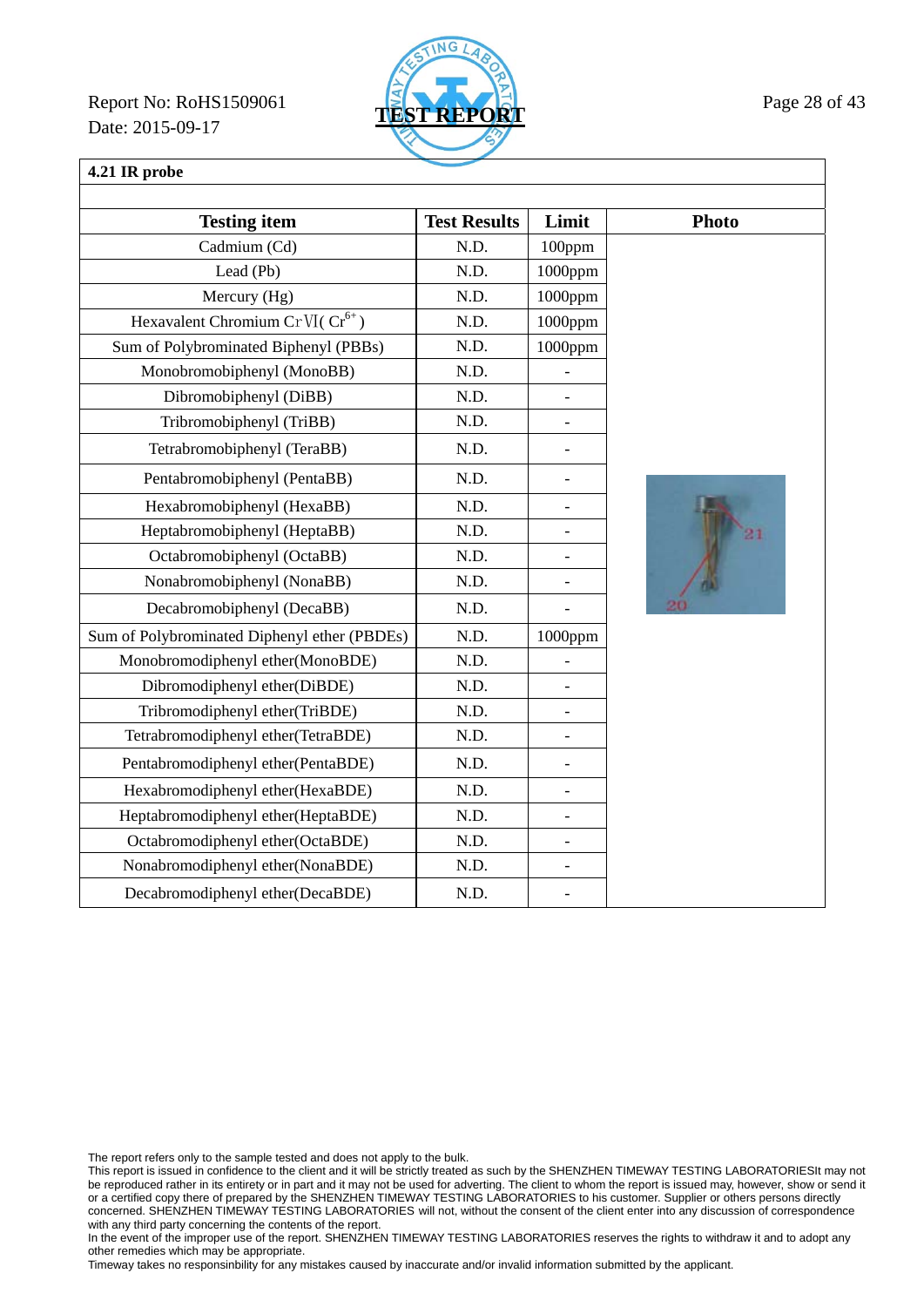Report No: RoHS1509061 **TEST REPORT** Page 29 of 43 Date: 2015-09-17



**4.22 Stainless steel probe sheath** 

| <b>Testing item</b>                          | <b>Test Results</b> | Limit                    | <b>Photo</b> |
|----------------------------------------------|---------------------|--------------------------|--------------|
| Cadmium (Cd)                                 | N.D.                | 100ppm                   |              |
| Lead (Pb)                                    | N.D.                | 1000ppm                  |              |
| Mercury (Hg)                                 | N.D.                | 1000ppm                  |              |
| Hexavalent Chromium Cr VI( $Cr^{6+}$ )       | N.D.                | 1000ppm                  |              |
| Sum of Polybrominated Biphenyl (PBBs)        | N.D.                | 1000ppm                  |              |
| Monobromobiphenyl (MonoBB)                   | N.D.                |                          |              |
| Dibromobiphenyl (DiBB)                       | N.D.                | $\overline{\phantom{0}}$ |              |
| Tribromobiphenyl (TriBB)                     | N.D.                |                          |              |
| Tetrabromobiphenyl (TeraBB)                  | N.D.                | $\overline{a}$           |              |
| Pentabromobiphenyl (PentaBB)                 | N.D.                | $\overline{a}$           |              |
| Hexabromobiphenyl (HexaBB)                   | N.D.                | $\overline{a}$           |              |
| Heptabromobiphenyl (HeptaBB)                 | N.D.                | $\overline{a}$           |              |
| Octabromobiphenyl (OctaBB)                   | N.D.                | $\overline{a}$           |              |
| Nonabromobiphenyl (NonaBB)                   | N.D.                | $\overline{a}$           |              |
| Decabromobiphenyl (DecaBB)                   | N.D.                | $\overline{a}$           |              |
| Sum of Polybrominated Diphenyl ether (PBDEs) | N.D.                | $1000$ ppm               |              |
| Monobromodiphenyl ether(MonoBDE)             | N.D.                |                          |              |
| Dibromodiphenyl ether(DiBDE)                 | N.D.                | $\overline{a}$           |              |
| Tribromodiphenyl ether(TriBDE)               | N.D.                | $\overline{\phantom{0}}$ |              |
| Tetrabromodiphenyl ether(TetraBDE)           | N.D.                |                          |              |
| Pentabromodiphenyl ether(PentaBDE)           | N.D.                | $\overline{a}$           |              |
| Hexabromodiphenyl ether(HexaBDE)             | N.D.                | $\overline{a}$           |              |
| Heptabromodiphenyl ether(HeptaBDE)           | N.D.                |                          |              |
| Octabromodiphenyl ether(OctaBDE)             | N.D.                | $\overline{a}$           |              |
| Nonabromodiphenyl ether(NonaBDE)             | N.D.                | $\overline{\phantom{0}}$ |              |
| Decabromodiphenyl ether(DecaBDE)             | N.D.                | $\overline{a}$           |              |

The report refers only to the sample tested and does not apply to the bulk.

This report is issued in confidence to the client and it will be strictly treated as such by the SHENZHEN TIMEWAY TESTING LABORATORIESIt may not be reproduced rather in its entirety or in part and it may not be used for adverting. The client to whom the report is issued may, however, show or send it or a certified copy there of prepared by the SHENZHEN TIMEWAY TESTING LABORATORIES to his customer. Supplier or others persons directly concerned. SHENZHEN TIMEWAY TESTING LABORATORIES will not, without the consent of the client enter into any discussion of correspondence with any third party concerning the contents of the report.

In the event of the improper use of the report. SHENZHEN TIMEWAY TESTING LABORATORIES reserves the rights to withdraw it and to adopt any other remedies which may be appropriate.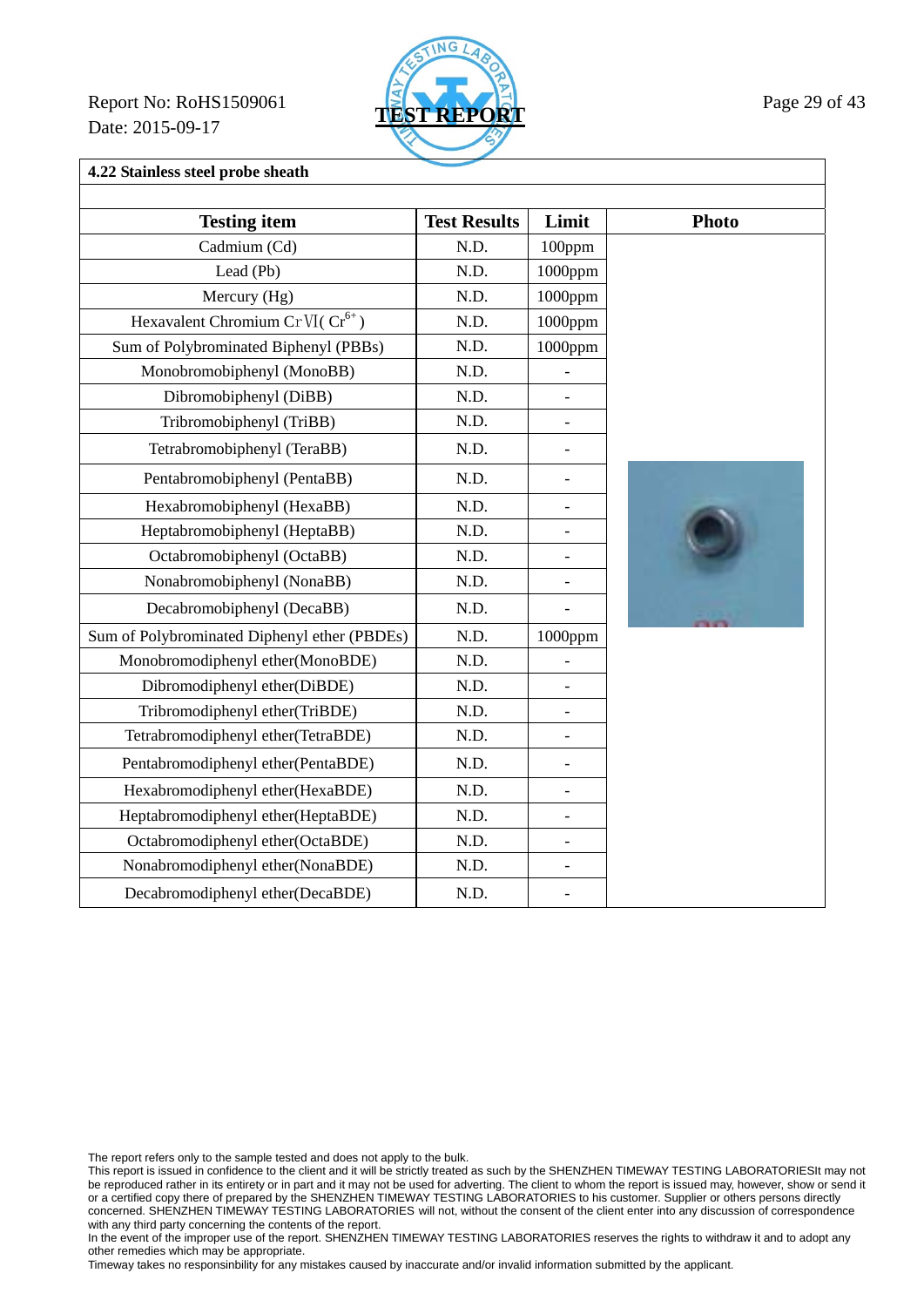Report No: RoHS1509061 **TEST REPORT** Page 30 of 43 Date: 2015-09-17



**4.23 Red button(touch switch SW1)** 

| <b>Testing item</b>                          | <b>Test Results</b> | Limit                    | <b>Photo</b> |
|----------------------------------------------|---------------------|--------------------------|--------------|
| Cadmium (Cd)                                 | N.D.                | 100ppm                   |              |
| Lead (Pb)                                    | N.D.                | 1000ppm                  |              |
| Mercury (Hg)                                 | N.D.                | 1000ppm                  |              |
| Hexavalent Chromium Cr VI( $Cr^{6+}$ )       | N.D.                | 1000ppm                  |              |
| Sum of Polybrominated Biphenyl (PBBs)        | N.D.                | 1000ppm                  |              |
| Monobromobiphenyl (MonoBB)                   | N.D.                |                          |              |
| Dibromobiphenyl (DiBB)                       | N.D.                |                          |              |
| Tribromobiphenyl (TriBB)                     | N.D.                |                          |              |
| Tetrabromobiphenyl (TeraBB)                  | N.D.                | $\overline{a}$           |              |
| Pentabromobiphenyl (PentaBB)                 | N.D.                | $\overline{\phantom{0}}$ |              |
| Hexabromobiphenyl (HexaBB)                   | N.D.                | $\overline{a}$           |              |
| Heptabromobiphenyl (HeptaBB)                 | N.D.                | $\overline{\phantom{0}}$ |              |
| Octabromobiphenyl (OctaBB)                   | N.D.                |                          |              |
| Nonabromobiphenyl (NonaBB)                   | N.D.                | $\overline{a}$           |              |
| Decabromobiphenyl (DecaBB)                   | N.D.                |                          |              |
| Sum of Polybrominated Diphenyl ether (PBDEs) | N.D.                | $1000$ ppm               |              |
| Monobromodiphenyl ether(MonoBDE)             | N.D.                |                          |              |
| Dibromodiphenyl ether(DiBDE)                 | N.D.                |                          |              |
| Tribromodiphenyl ether(TriBDE)               | N.D.                | $\overline{a}$           |              |
| Tetrabromodiphenyl ether(TetraBDE)           | N.D.                |                          |              |
| Pentabromodiphenyl ether(PentaBDE)           | N.D.                |                          |              |
| Hexabromodiphenyl ether(HexaBDE)             | N.D.                | $\overline{a}$           |              |
| Heptabromodiphenyl ether(HeptaBDE)           | N.D.                | $\overline{a}$           |              |
| Octabromodiphenyl ether(OctaBDE)             | N.D.                | $\overline{\phantom{0}}$ |              |
| Nonabromodiphenyl ether(NonaBDE)             | N.D.                | $\overline{\phantom{0}}$ |              |
| Decabromodiphenyl ether(DecaBDE)             | N.D.                |                          |              |

The report refers only to the sample tested and does not apply to the bulk.

This report is issued in confidence to the client and it will be strictly treated as such by the SHENZHEN TIMEWAY TESTING LABORATORIESIt may not be reproduced rather in its entirety or in part and it may not be used for adverting. The client to whom the report is issued may, however, show or send it or a certified copy there of prepared by the SHENZHEN TIMEWAY TESTING LABORATORIES to his customer. Supplier or others persons directly concerned. SHENZHEN TIMEWAY TESTING LABORATORIES will not, without the consent of the client enter into any discussion of correspondence with any third party concerning the contents of the report.

In the event of the improper use of the report. SHENZHEN TIMEWAY TESTING LABORATORIES reserves the rights to withdraw it and to adopt any other remedies which may be appropriate.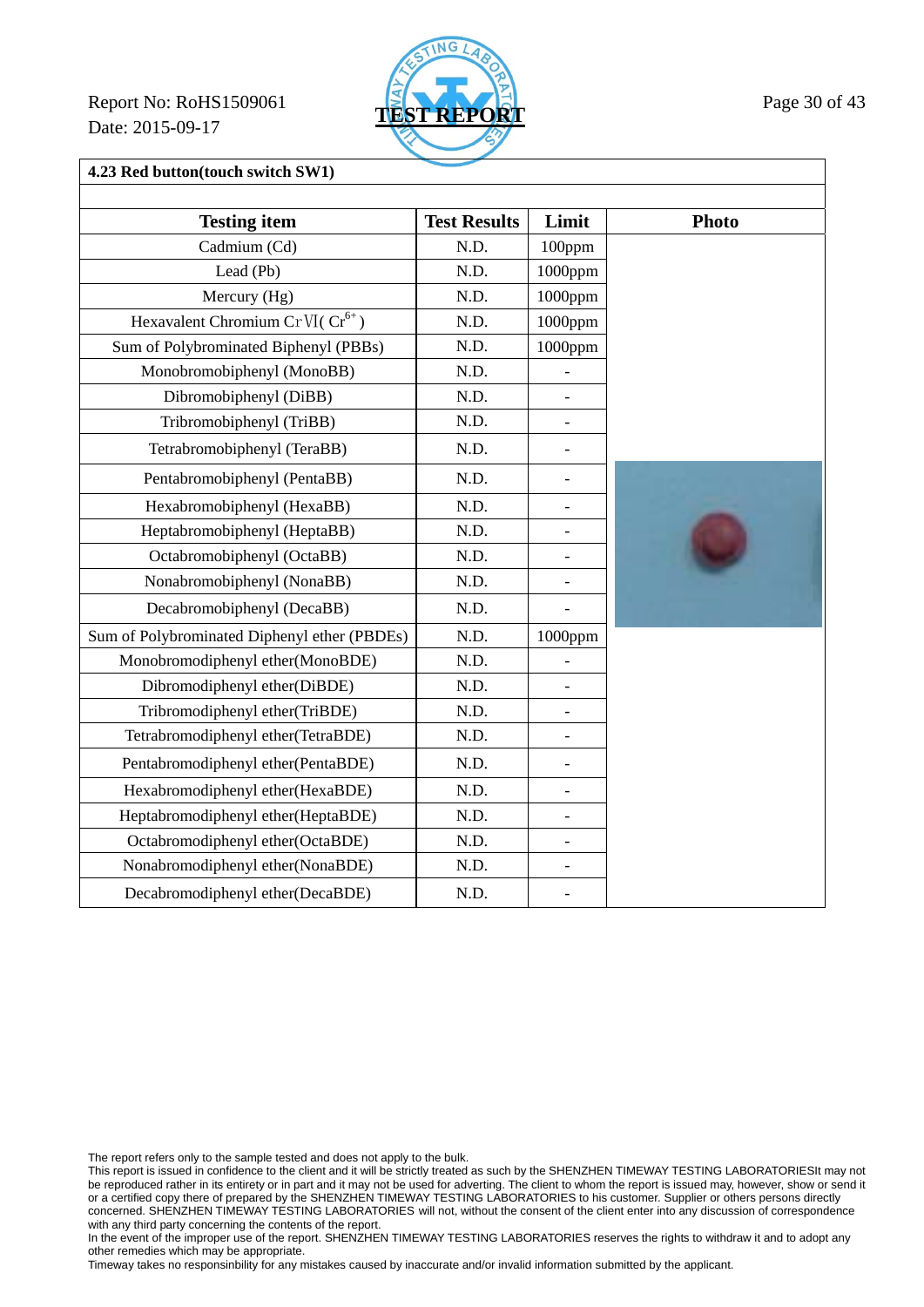Report No: RoHS1509061 **TEST REPORT** Page 31 of 43 Date: 2015-09-17



### **4.24 Black plastic seat(touch switch SW1)**

| <b>Testing item</b>                          | <b>Test Results</b> | Limit                    | <b>Photo</b>   |
|----------------------------------------------|---------------------|--------------------------|----------------|
| Cadmium (Cd)                                 | N.D.                | 100ppm                   |                |
| Lead (Pb)                                    | N.D.                | 1000ppm                  |                |
| Mercury (Hg)                                 | N.D.                | 1000ppm                  |                |
| Hexavalent Chromium Cr VI( $Cr^{6+}$ )       | N.D.                | $1000$ ppm               |                |
| Sum of Polybrominated Biphenyl (PBBs)        | N.D.                | 1000ppm                  |                |
| Monobromobiphenyl (MonoBB)                   | N.D.                |                          |                |
| Dibromobiphenyl (DiBB)                       | N.D.                |                          |                |
| Tribromobiphenyl (TriBB)                     | N.D.                |                          |                |
| Tetrabromobiphenyl (TeraBB)                  | N.D.                | $\overline{a}$           |                |
| Pentabromobiphenyl (PentaBB)                 | N.D.                | $\overline{a}$           |                |
| Hexabromobiphenyl (HexaBB)                   | N.D.                | $\overline{a}$           |                |
| Heptabromobiphenyl (HeptaBB)                 | N.D.                | $\qquad \qquad -$        |                |
| Octabromobiphenyl (OctaBB)                   | N.D.                |                          | $\overline{L}$ |
| Nonabromobiphenyl (NonaBB)                   | N.D.                | $\overline{a}$           |                |
| Decabromobiphenyl (DecaBB)                   | N.D.                |                          |                |
| Sum of Polybrominated Diphenyl ether (PBDEs) | N.D.                | 1000ppm                  |                |
| Monobromodiphenyl ether(MonoBDE)             | N.D.                |                          |                |
| Dibromodiphenyl ether(DiBDE)                 | N.D.                | $\overline{a}$           |                |
| Tribromodiphenyl ether(TriBDE)               | N.D.                |                          |                |
| Tetrabromodiphenyl ether(TetraBDE)           | N.D.                | $\blacksquare$           |                |
| Pentabromodiphenyl ether(PentaBDE)           | N.D.                | $\overline{\phantom{a}}$ |                |
| Hexabromodiphenyl ether(HexaBDE)             | N.D.                | $\overline{\phantom{0}}$ |                |
| Heptabromodiphenyl ether(HeptaBDE)           | N.D.                |                          |                |
| Octabromodiphenyl ether(OctaBDE)             | N.D.                |                          |                |
| Nonabromodiphenyl ether(NonaBDE)             | N.D.                | $\overline{\phantom{a}}$ |                |
| Decabromodiphenyl ether(DecaBDE)             | N.D.                |                          |                |

The report refers only to the sample tested and does not apply to the bulk.

This report is issued in confidence to the client and it will be strictly treated as such by the SHENZHEN TIMEWAY TESTING LABORATORIESIt may not be reproduced rather in its entirety or in part and it may not be used for adverting. The client to whom the report is issued may, however, show or send it or a certified copy there of prepared by the SHENZHEN TIMEWAY TESTING LABORATORIES to his customer. Supplier or others persons directly concerned. SHENZHEN TIMEWAY TESTING LABORATORIES will not, without the consent of the client enter into any discussion of correspondence with any third party concerning the contents of the report.

In the event of the improper use of the report. SHENZHEN TIMEWAY TESTING LABORATORIES reserves the rights to withdraw it and to adopt any other remedies which may be appropriate.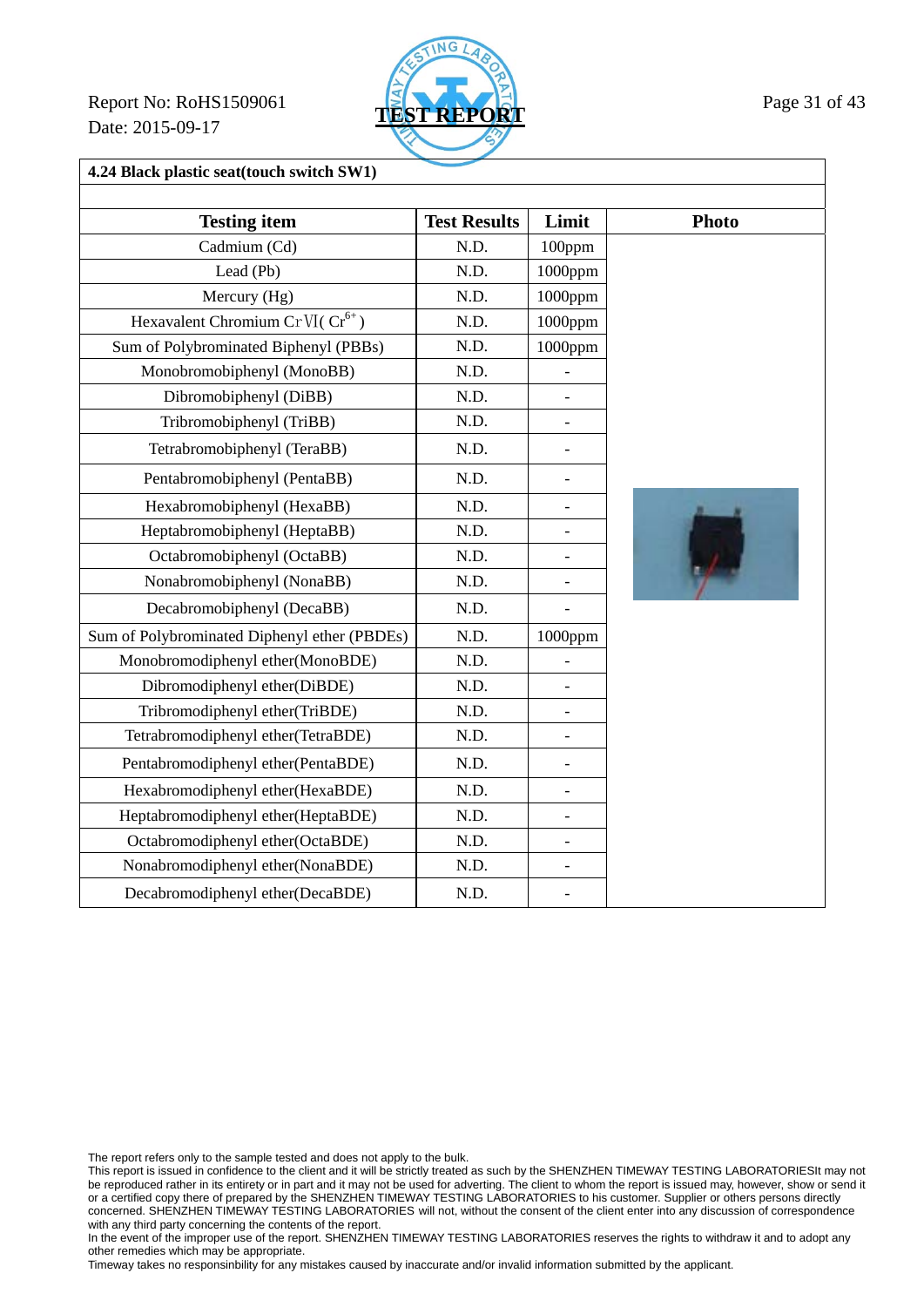Report No: RoHS1509061 **TEST REPORT** Page 32 of 43 Date: 2015-09-17



**4.25 Silver colour metal(touch switch SW1)** 

| <b>Testing item</b>                          | <b>Test Results</b> | Limit                    | <b>Photo</b> |
|----------------------------------------------|---------------------|--------------------------|--------------|
| Cadmium (Cd)                                 | N.D.                | 100ppm                   |              |
| Lead (Pb)                                    | N.D.                | $1000$ ppm               |              |
| Mercury (Hg)                                 | N.D.                | 1000ppm                  |              |
| Hexavalent Chromium Cr VI( $Cr^{6+}$ )       | N.D.                | 1000ppm                  |              |
| Sum of Polybrominated Biphenyl (PBBs)        | N.D.                | 1000ppm                  |              |
| Monobromobiphenyl (MonoBB)                   | N.D.                | $\overline{a}$           |              |
| Dibromobiphenyl (DiBB)                       | N.D.                |                          |              |
| Tribromobiphenyl (TriBB)                     | N.D.                | $\overline{a}$           |              |
| Tetrabromobiphenyl (TeraBB)                  | N.D.                | $\overline{\phantom{0}}$ |              |
| Pentabromobiphenyl (PentaBB)                 | N.D.                | $\overline{\phantom{0}}$ |              |
| Hexabromobiphenyl (HexaBB)                   | N.D.                | $\overline{\phantom{0}}$ |              |
| Heptabromobiphenyl (HeptaBB)                 | N.D.                | $\overline{a}$           |              |
| Octabromobiphenyl (OctaBB)                   | N.D.                | $\overline{\phantom{a}}$ |              |
| Nonabromobiphenyl (NonaBB)                   | N.D.                | $\overline{a}$           |              |
| Decabromobiphenyl (DecaBB)                   | N.D.                | $\overline{a}$           | ms           |
| Sum of Polybrominated Diphenyl ether (PBDEs) | N.D.                | 1000ppm                  |              |
| Monobromodiphenyl ether(MonoBDE)             | N.D.                |                          |              |
| Dibromodiphenyl ether(DiBDE)                 | N.D.                | $\overline{a}$           |              |
| Tribromodiphenyl ether(TriBDE)               | N.D.                | $\overline{\phantom{a}}$ |              |
| Tetrabromodiphenyl ether(TetraBDE)           | N.D.                | $\overline{a}$           |              |
| Pentabromodiphenyl ether(PentaBDE)           | N.D.                | $\overline{a}$           |              |
| Hexabromodiphenyl ether(HexaBDE)             | N.D.                | $\overline{a}$           |              |
| Heptabromodiphenyl ether(HeptaBDE)           | N.D.                | $\overline{\phantom{0}}$ |              |
| Octabromodiphenyl ether(OctaBDE)             | N.D.                | $\overline{a}$           |              |
| Nonabromodiphenyl ether(NonaBDE)             | N.D.                | $\qquad \qquad -$        |              |
| Decabromodiphenyl ether(DecaBDE)             | N.D.                |                          |              |

The report refers only to the sample tested and does not apply to the bulk.

This report is issued in confidence to the client and it will be strictly treated as such by the SHENZHEN TIMEWAY TESTING LABORATORIESIt may not be reproduced rather in its entirety or in part and it may not be used for adverting. The client to whom the report is issued may, however, show or send it or a certified copy there of prepared by the SHENZHEN TIMEWAY TESTING LABORATORIES to his customer. Supplier or others persons directly concerned. SHENZHEN TIMEWAY TESTING LABORATORIES will not, without the consent of the client enter into any discussion of correspondence with any third party concerning the contents of the report.

In the event of the improper use of the report. SHENZHEN TIMEWAY TESTING LABORATORIES reserves the rights to withdraw it and to adopt any other remedies which may be appropriate.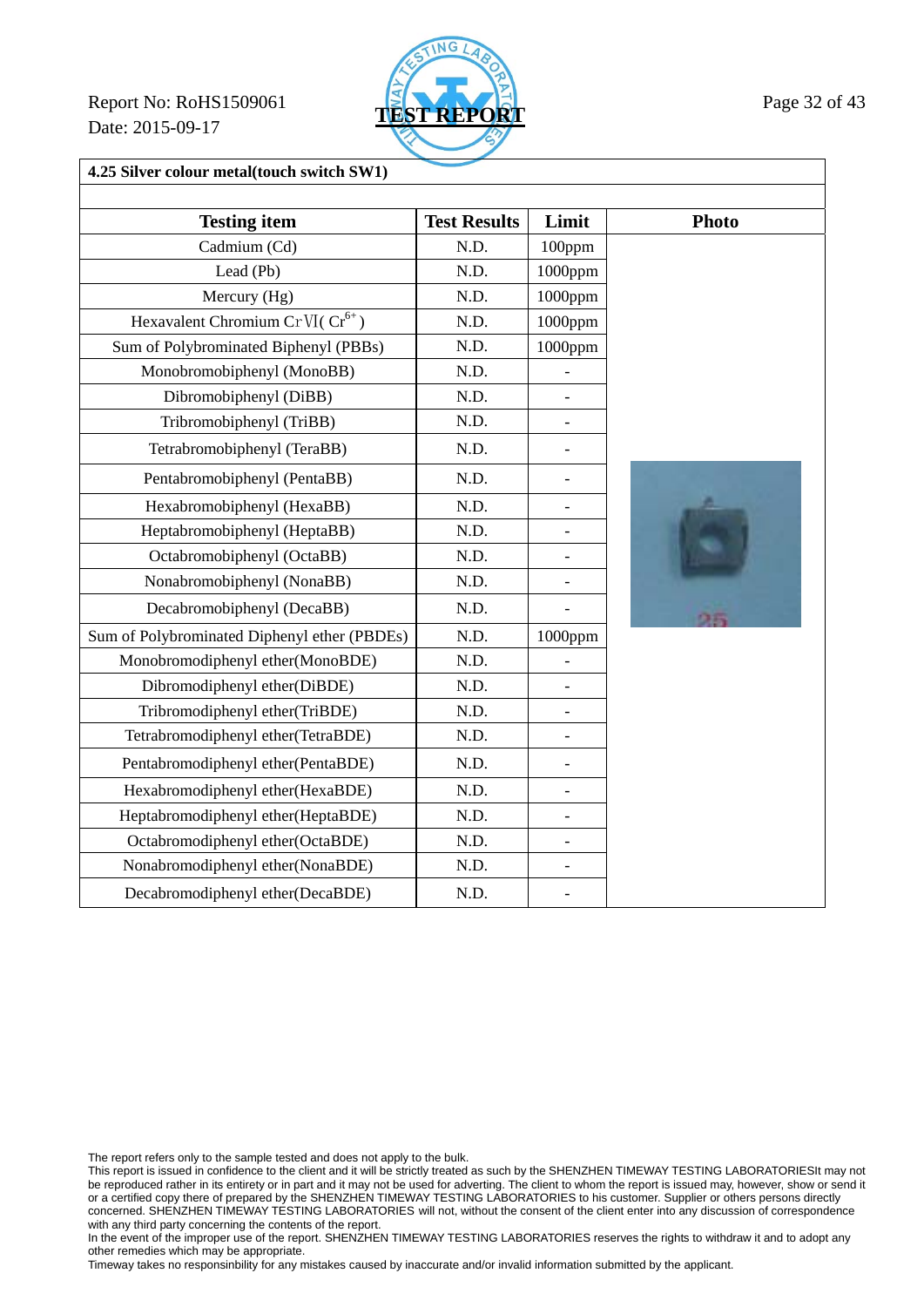Report No: RoHS1509061 **TEST REPORT** Page 33 of 43 Date: 2015-09-17



**4.26 Black button(touch switch SW2)** 

| <b>Testing item</b>                          | <b>Test Results</b> | Limit                    | <b>Photo</b> |
|----------------------------------------------|---------------------|--------------------------|--------------|
| Cadmium (Cd)                                 | N.D.                | 100ppm                   |              |
| Lead (Pb)                                    | N.D.                | 1000ppm                  |              |
| Mercury (Hg)                                 | N.D.                | 1000ppm                  |              |
| Hexavalent Chromium Cr VI( $Cr^{6+}$ )       | N.D.                | 1000ppm                  |              |
| Sum of Polybrominated Biphenyl (PBBs)        | N.D.                | 1000ppm                  |              |
| Monobromobiphenyl (MonoBB)                   | N.D.                |                          |              |
| Dibromobiphenyl (DiBB)                       | N.D.                |                          |              |
| Tribromobiphenyl (TriBB)                     | N.D.                |                          |              |
| Tetrabromobiphenyl (TeraBB)                  | N.D.                |                          |              |
| Pentabromobiphenyl (PentaBB)                 | N.D.                | $\overline{a}$           |              |
| Hexabromobiphenyl (HexaBB)                   | N.D.                | $\overline{a}$           |              |
| Heptabromobiphenyl (HeptaBB)                 | N.D.                | $\overline{a}$           |              |
| Octabromobiphenyl (OctaBB)                   | N.D.                |                          |              |
| Nonabromobiphenyl (NonaBB)                   | N.D.                | $\overline{a}$           |              |
| Decabromobiphenyl (DecaBB)                   | N.D.                |                          |              |
| Sum of Polybrominated Diphenyl ether (PBDEs) | N.D.                | 1000ppm                  |              |
| Monobromodiphenyl ether(MonoBDE)             | N.D.                |                          |              |
| Dibromodiphenyl ether(DiBDE)                 | N.D.                |                          |              |
| Tribromodiphenyl ether(TriBDE)               | N.D.                |                          |              |
| Tetrabromodiphenyl ether(TetraBDE)           | N.D.                |                          |              |
| Pentabromodiphenyl ether(PentaBDE)           | N.D.                |                          |              |
| Hexabromodiphenyl ether(HexaBDE)             | N.D.                |                          |              |
| Heptabromodiphenyl ether(HeptaBDE)           | N.D.                |                          |              |
| Octabromodiphenyl ether(OctaBDE)             | N.D.                |                          |              |
| Nonabromodiphenyl ether(NonaBDE)             | N.D.                | $\overline{\phantom{0}}$ |              |
| Decabromodiphenyl ether(DecaBDE)             | N.D.                |                          |              |

The report refers only to the sample tested and does not apply to the bulk.

This report is issued in confidence to the client and it will be strictly treated as such by the SHENZHEN TIMEWAY TESTING LABORATORIESIt may not be reproduced rather in its entirety or in part and it may not be used for adverting. The client to whom the report is issued may, however, show or send it or a certified copy there of prepared by the SHENZHEN TIMEWAY TESTING LABORATORIES to his customer. Supplier or others persons directly concerned. SHENZHEN TIMEWAY TESTING LABORATORIES will not, without the consent of the client enter into any discussion of correspondence with any third party concerning the contents of the report.

In the event of the improper use of the report. SHENZHEN TIMEWAY TESTING LABORATORIES reserves the rights to withdraw it and to adopt any other remedies which may be appropriate.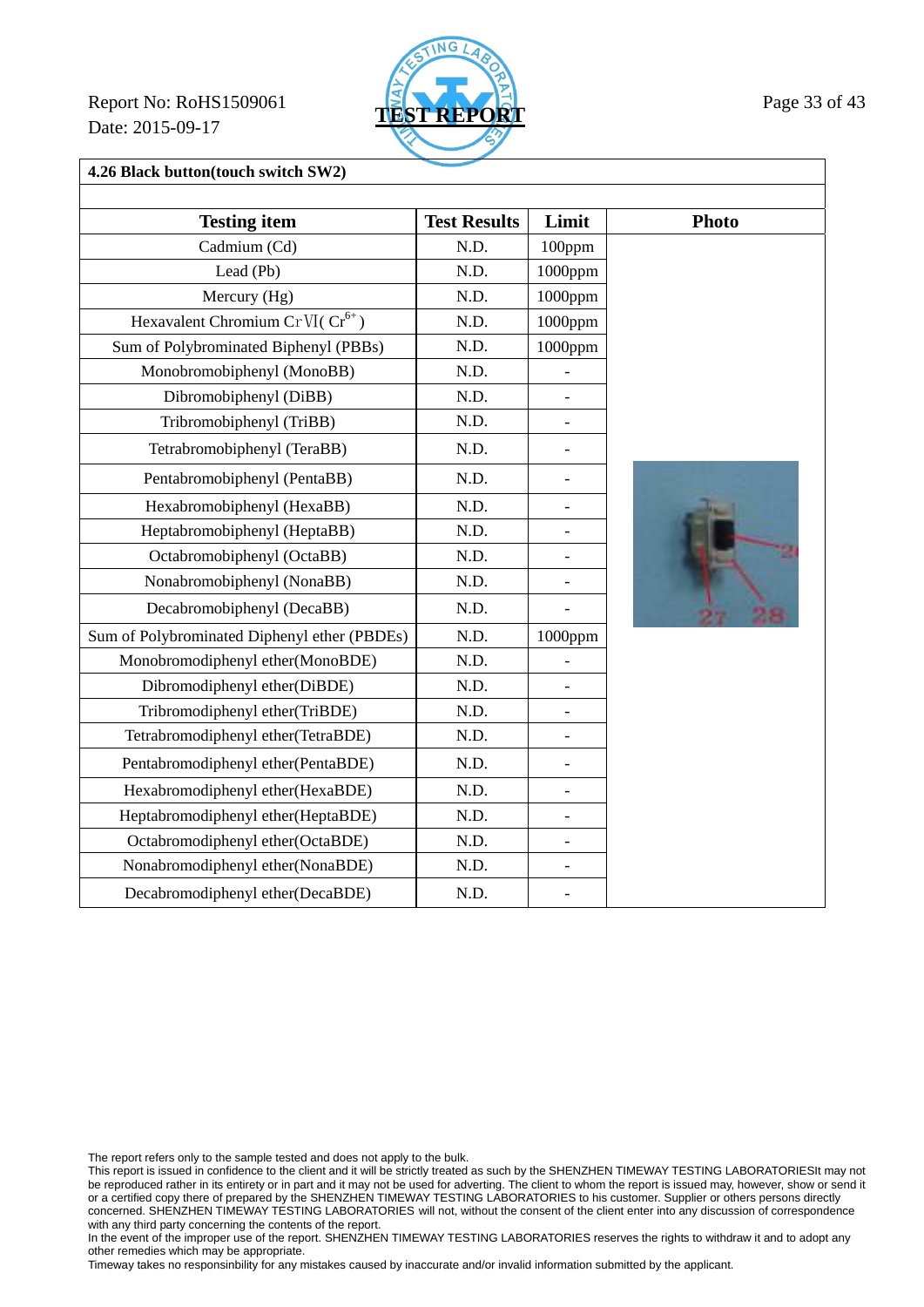Report No: RoHS1509061 **TEST REPORT** Page 34 of 43 Date: 2015-09-17



**4.27 Lt-yellow plastic seat(touch switch SW2)** 

| <b>Testing item</b>                          | <b>Test Results</b> | Limit                    | <b>Photo</b> |
|----------------------------------------------|---------------------|--------------------------|--------------|
| Cadmium (Cd)                                 | N.D.                | 100ppm                   |              |
| Lead (Pb)                                    | N.D.                | $1000$ ppm               |              |
| Mercury (Hg)                                 | N.D.                | 1000ppm                  |              |
| Hexavalent Chromium Cr VI( $Cr^{6+}$ )       | N.D.                | 1000ppm                  |              |
| Sum of Polybrominated Biphenyl (PBBs)        | N.D.                | 1000ppm                  |              |
| Monobromobiphenyl (MonoBB)                   | N.D.                |                          |              |
| Dibromobiphenyl (DiBB)                       | N.D.                |                          |              |
| Tribromobiphenyl (TriBB)                     | N.D.                |                          |              |
| Tetrabromobiphenyl (TeraBB)                  | N.D.                |                          |              |
| Pentabromobiphenyl (PentaBB)                 | N.D.                | $\overline{a}$           |              |
| Hexabromobiphenyl (HexaBB)                   | N.D.                | $\overline{a}$           |              |
| Heptabromobiphenyl (HeptaBB)                 | N.D.                | $\overline{\phantom{a}}$ |              |
| Octabromobiphenyl (OctaBB)                   | N.D.                |                          |              |
| Nonabromobiphenyl (NonaBB)                   | N.D.                | $\overline{a}$           |              |
| Decabromobiphenyl (DecaBB)                   | N.D.                |                          |              |
| Sum of Polybrominated Diphenyl ether (PBDEs) | N.D.                | 1000ppm                  |              |
| Monobromodiphenyl ether(MonoBDE)             | N.D.                |                          |              |
| Dibromodiphenyl ether(DiBDE)                 | N.D.                |                          |              |
| Tribromodiphenyl ether(TriBDE)               | N.D.                |                          |              |
| Tetrabromodiphenyl ether(TetraBDE)           | N.D.                | $\blacksquare$           |              |
| Pentabromodiphenyl ether(PentaBDE)           | N.D.                | $\overline{\phantom{0}}$ |              |
| Hexabromodiphenyl ether(HexaBDE)             | N.D.                | $\overline{\phantom{a}}$ |              |
| Heptabromodiphenyl ether(HeptaBDE)           | N.D.                |                          |              |
| Octabromodiphenyl ether(OctaBDE)             | N.D.                |                          |              |
| Nonabromodiphenyl ether(NonaBDE)             | N.D.                | $\overline{\phantom{0}}$ |              |
| Decabromodiphenyl ether(DecaBDE)             | N.D.                |                          |              |

The report refers only to the sample tested and does not apply to the bulk.

This report is issued in confidence to the client and it will be strictly treated as such by the SHENZHEN TIMEWAY TESTING LABORATORIESIt may not be reproduced rather in its entirety or in part and it may not be used for adverting. The client to whom the report is issued may, however, show or send it or a certified copy there of prepared by the SHENZHEN TIMEWAY TESTING LABORATORIES to his customer. Supplier or others persons directly concerned. SHENZHEN TIMEWAY TESTING LABORATORIES will not, without the consent of the client enter into any discussion of correspondence with any third party concerning the contents of the report.

In the event of the improper use of the report. SHENZHEN TIMEWAY TESTING LABORATORIES reserves the rights to withdraw it and to adopt any other remedies which may be appropriate.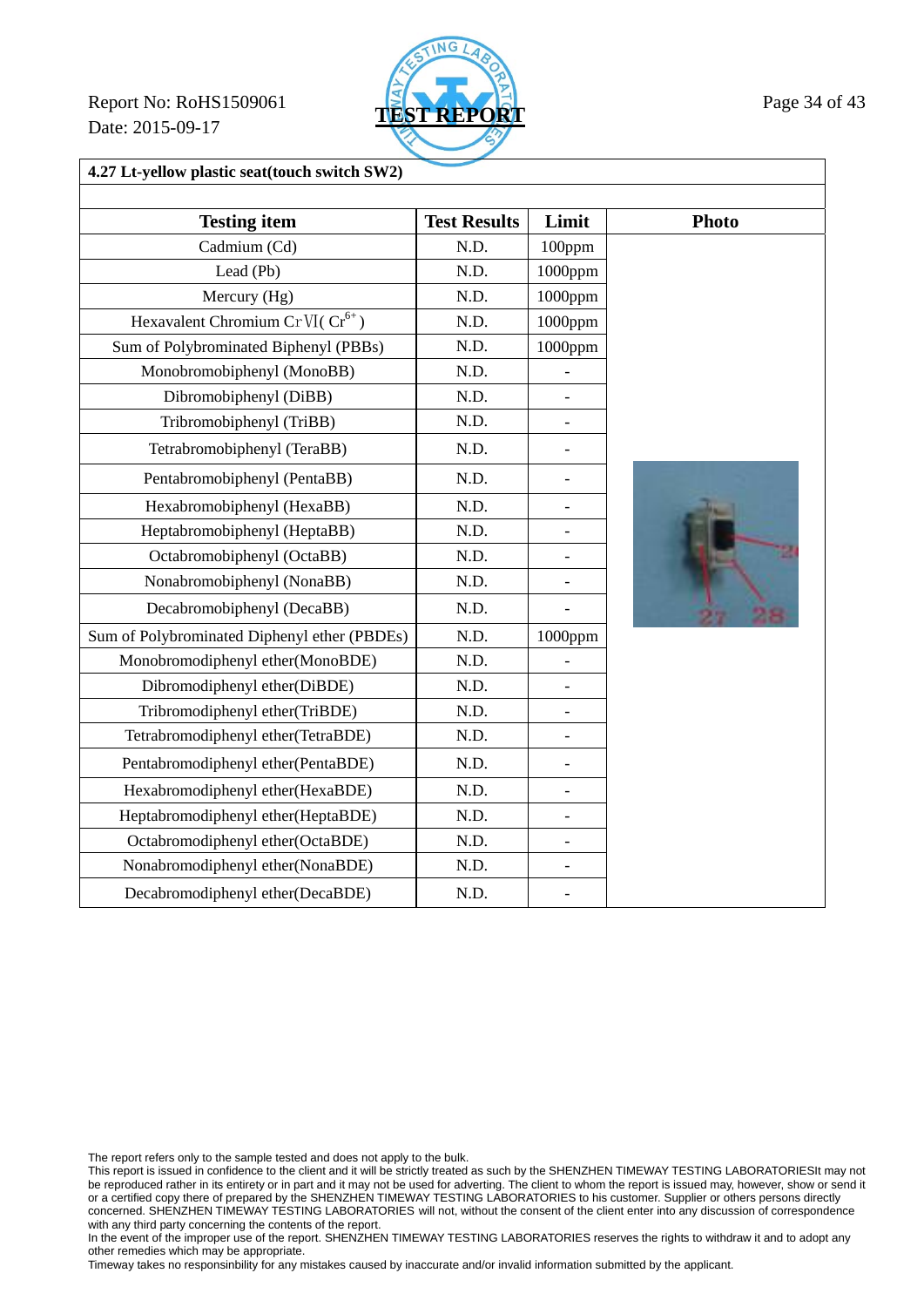Report No: RoHS1509061 **TEST REPORT** Page 35 of 43 Date: 2015-09-17



**4.28 Silver colour metal(touch switch SW2)** 

| <b>Testing item</b>                          | <b>Test Results</b> | Limit                    | <b>Photo</b> |
|----------------------------------------------|---------------------|--------------------------|--------------|
| Cadmium (Cd)                                 | N.D.                | 100ppm                   |              |
| Lead (Pb)                                    | N.D.                | 1000ppm                  |              |
| Mercury (Hg)                                 | N.D.                | 1000ppm                  |              |
| Hexavalent Chromium Cr VI( $Cr^{6+}$ )       | N.D.                | 1000ppm                  |              |
| Sum of Polybrominated Biphenyl (PBBs)        | N.D.                | 1000ppm                  |              |
| Monobromobiphenyl (MonoBB)                   | N.D.                |                          |              |
| Dibromobiphenyl (DiBB)                       | N.D.                |                          |              |
| Tribromobiphenyl (TriBB)                     | N.D.                | $\overline{a}$           |              |
| Tetrabromobiphenyl (TeraBB)                  | N.D.                |                          |              |
| Pentabromobiphenyl (PentaBB)                 | N.D.                | L,                       |              |
| Hexabromobiphenyl (HexaBB)                   | N.D.                | $\overline{a}$           |              |
| Heptabromobiphenyl (HeptaBB)                 | N.D.                | -                        |              |
| Octabromobiphenyl (OctaBB)                   | N.D.                | -                        |              |
| Nonabromobiphenyl (NonaBB)                   | N.D.                | $\overline{a}$           |              |
| Decabromobiphenyl (DecaBB)                   | N.D.                |                          |              |
| Sum of Polybrominated Diphenyl ether (PBDEs) | N.D.                | 1000ppm                  |              |
| Monobromodiphenyl ether(MonoBDE)             | N.D.                |                          |              |
| Dibromodiphenyl ether(DiBDE)                 | N.D.                |                          |              |
| Tribromodiphenyl ether(TriBDE)               | N.D.                | $\overline{\phantom{0}}$ |              |
| Tetrabromodiphenyl ether(TetraBDE)           | N.D.                | $\overline{a}$           |              |
| Pentabromodiphenyl ether(PentaBDE)           | N.D.                | $\overline{a}$           |              |
| Hexabromodiphenyl ether(HexaBDE)             | N.D.                | -                        |              |
| Heptabromodiphenyl ether(HeptaBDE)           | N.D.                | $\overline{a}$           |              |
| Octabromodiphenyl ether(OctaBDE)             | N.D.                | $\overline{a}$           |              |
| Nonabromodiphenyl ether(NonaBDE)             | N.D.                | $\overline{a}$           |              |
| Decabromodiphenyl ether(DecaBDE)             | N.D.                |                          |              |

The report refers only to the sample tested and does not apply to the bulk.

This report is issued in confidence to the client and it will be strictly treated as such by the SHENZHEN TIMEWAY TESTING LABORATORIESIt may not be reproduced rather in its entirety or in part and it may not be used for adverting. The client to whom the report is issued may, however, show or send it or a certified copy there of prepared by the SHENZHEN TIMEWAY TESTING LABORATORIES to his customer. Supplier or others persons directly concerned. SHENZHEN TIMEWAY TESTING LABORATORIES will not, without the consent of the client enter into any discussion of correspondence with any third party concerning the contents of the report.

In the event of the improper use of the report. SHENZHEN TIMEWAY TESTING LABORATORIES reserves the rights to withdraw it and to adopt any other remedies which may be appropriate.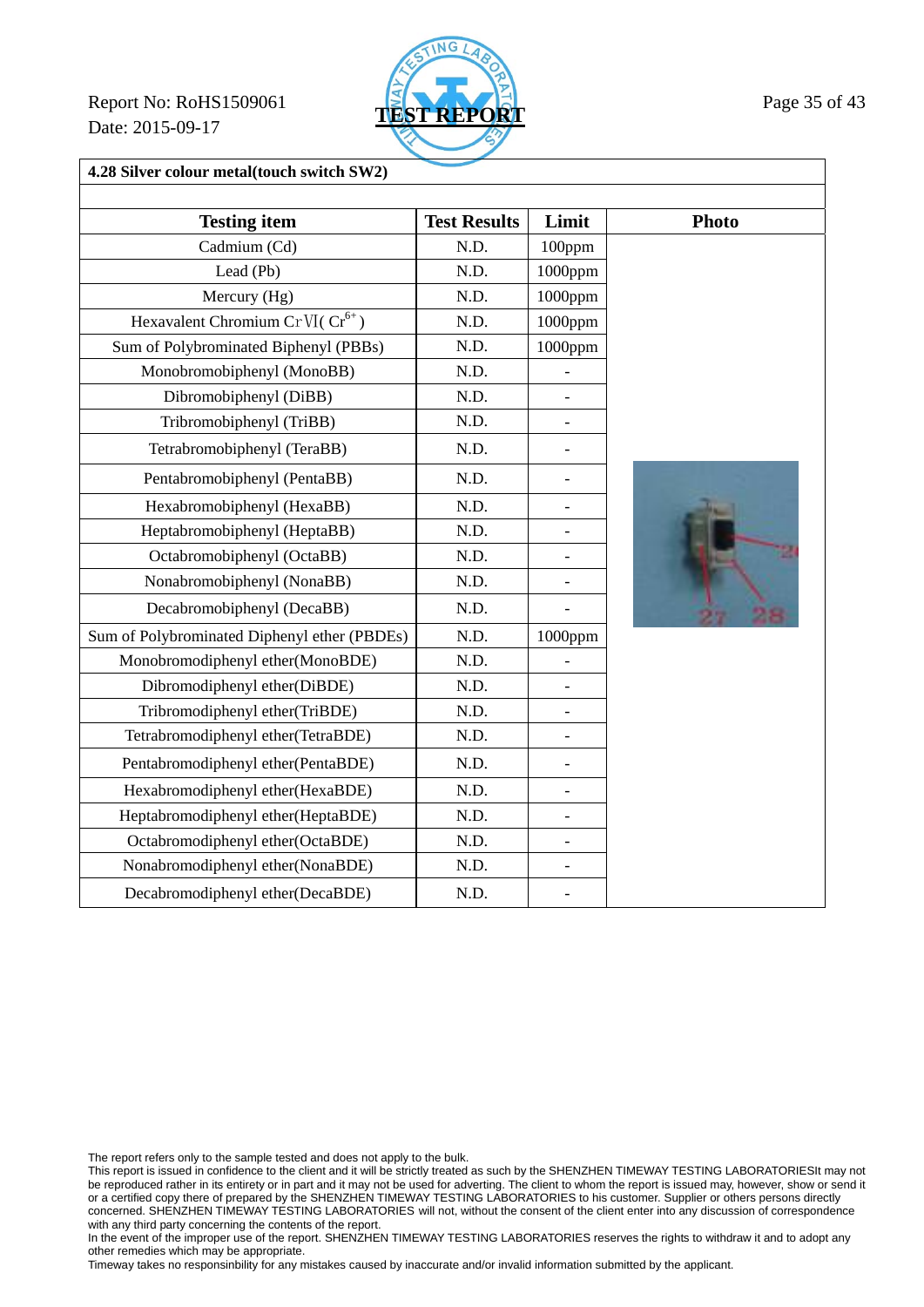Report No: RoHS1509061 **TEST REPORT** Page 36 of 43 Date: 2015-09-17



**4.29 Silver colour metal(touch switch SW3)** 

| <b>Testing item</b>                          | <b>Test Results</b> | Limit                    | <b>Photo</b> |
|----------------------------------------------|---------------------|--------------------------|--------------|
| Cadmium (Cd)                                 | N.D.                | 100ppm                   |              |
| Lead (Pb)                                    | N.D.                | 1000ppm                  |              |
| Mercury (Hg)                                 | N.D.                | 1000ppm                  |              |
| Hexavalent Chromium Cr VI( $Cr^{6+}$ )       | N.D.                | 1000ppm                  |              |
| Sum of Polybrominated Biphenyl (PBBs)        | N.D.                | 1000ppm                  |              |
| Monobromobiphenyl (MonoBB)                   | N.D.                |                          |              |
| Dibromobiphenyl (DiBB)                       | N.D.                |                          |              |
| Tribromobiphenyl (TriBB)                     | N.D.                | $\overline{\phantom{0}}$ |              |
| Tetrabromobiphenyl (TeraBB)                  | N.D.                | $\overline{\phantom{0}}$ |              |
| Pentabromobiphenyl (PentaBB)                 | N.D.                | $\overline{\phantom{a}}$ |              |
| Hexabromobiphenyl (HexaBB)                   | N.D.                | $\overline{a}$           |              |
| Heptabromobiphenyl (HeptaBB)                 | N.D.                | $\overline{\phantom{a}}$ |              |
| Octabromobiphenyl (OctaBB)                   | N.D.                | $\overline{\phantom{0}}$ |              |
| Nonabromobiphenyl (NonaBB)                   | N.D.                | $\overline{\phantom{0}}$ |              |
| Decabromobiphenyl (DecaBB)                   | N.D.                | $\overline{a}$           |              |
| Sum of Polybrominated Diphenyl ether (PBDEs) | N.D.                | $1000$ ppm               |              |
| Monobromodiphenyl ether(MonoBDE)             | N.D.                |                          |              |
| Dibromodiphenyl ether(DiBDE)                 | N.D.                | $\blacksquare$           |              |
| Tribromodiphenyl ether(TriBDE)               | N.D.                | $\overline{a}$           |              |
| Tetrabromodiphenyl ether(TetraBDE)           | N.D.                | $\overline{a}$           |              |
| Pentabromodiphenyl ether(PentaBDE)           | N.D.                | $\overline{\phantom{0}}$ |              |
| Hexabromodiphenyl ether(HexaBDE)             | N.D.                | $\overline{\phantom{a}}$ |              |
| Heptabromodiphenyl ether(HeptaBDE)           | N.D.                |                          |              |
| Octabromodiphenyl ether(OctaBDE)             | N.D.                | $\blacksquare$           |              |
| Nonabromodiphenyl ether(NonaBDE)             | N.D.                | $\overline{\phantom{a}}$ |              |
| Decabromodiphenyl ether(DecaBDE)             | N.D.                |                          |              |

The report refers only to the sample tested and does not apply to the bulk.

This report is issued in confidence to the client and it will be strictly treated as such by the SHENZHEN TIMEWAY TESTING LABORATORIESIt may not be reproduced rather in its entirety or in part and it may not be used for adverting. The client to whom the report is issued may, however, show or send it or a certified copy there of prepared by the SHENZHEN TIMEWAY TESTING LABORATORIES to his customer. Supplier or others persons directly concerned. SHENZHEN TIMEWAY TESTING LABORATORIES will not, without the consent of the client enter into any discussion of correspondence with any third party concerning the contents of the report.

In the event of the improper use of the report. SHENZHEN TIMEWAY TESTING LABORATORIES reserves the rights to withdraw it and to adopt any other remedies which may be appropriate.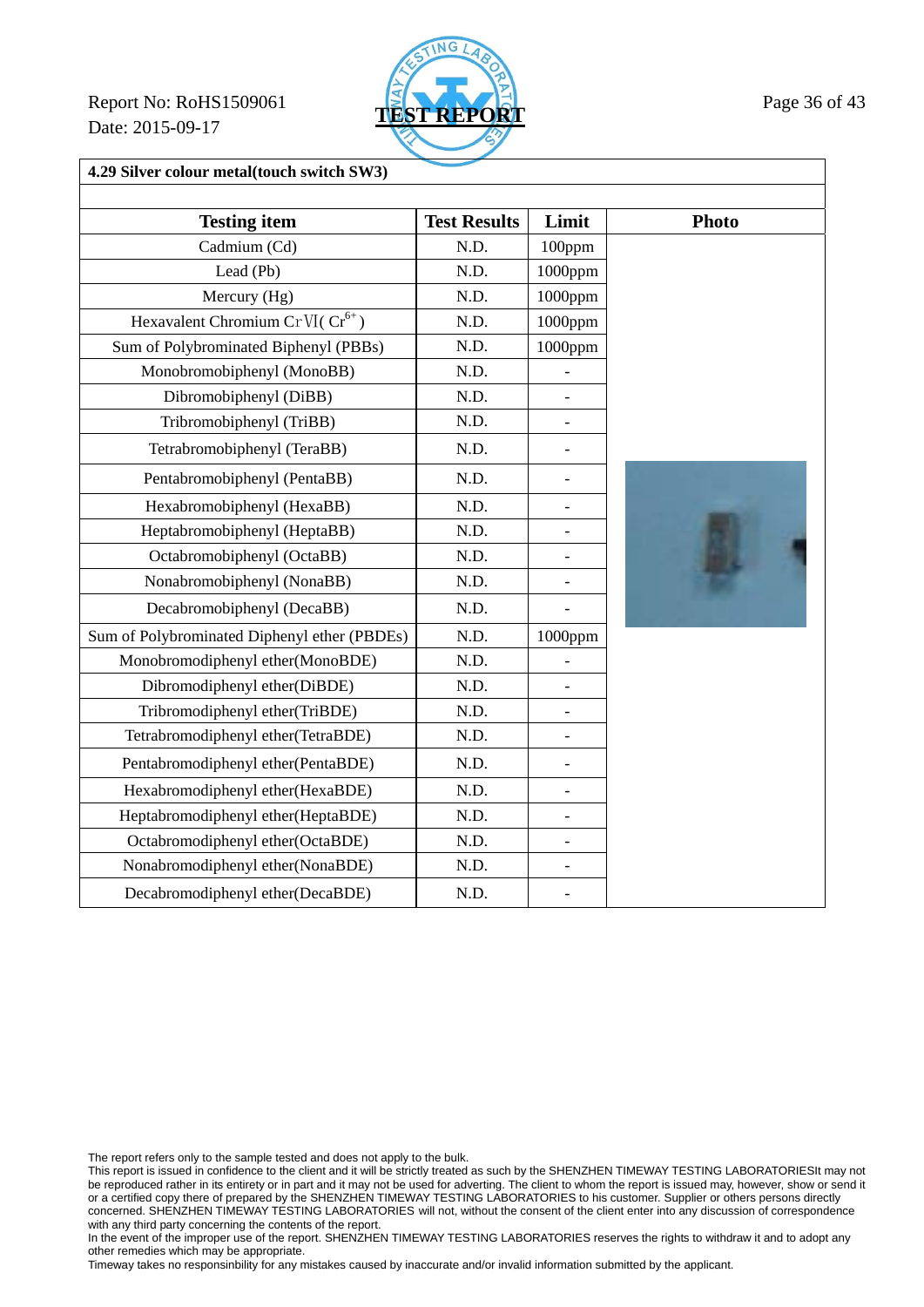Report No: RoHS1509061 **TEST REPORT** Page 37 of 43 Date: 2015-09-17



**4.30 Black button(touch switch SW3)** 

| <b>Testing item</b>                          | <b>Test Results</b> | Limit                    | <b>Photo</b> |
|----------------------------------------------|---------------------|--------------------------|--------------|
| Cadmium (Cd)                                 | N.D.                | 100ppm                   |              |
| Lead (Pb)                                    | N.D.                | 1000ppm                  |              |
|                                              | N.D.                |                          |              |
| Mercury (Hg)                                 |                     | 1000ppm                  |              |
| Hexavalent Chromium Cr VI(Cr <sup>6+</sup> ) | N.D.                | 1000ppm                  |              |
| Sum of Polybrominated Biphenyl (PBBs)        | N.D.                | 1000ppm                  |              |
| Monobromobiphenyl (MonoBB)                   | N.D.                | $\overline{a}$           |              |
| Dibromobiphenyl (DiBB)                       | N.D.                | $\qquad \qquad -$        |              |
| Tribromobiphenyl (TriBB)                     | N.D.                | $\overline{a}$           |              |
| Tetrabromobiphenyl (TeraBB)                  | N.D.                | $\overline{a}$           |              |
| Pentabromobiphenyl (PentaBB)                 | N.D.                | $\overline{a}$           |              |
| Hexabromobiphenyl (HexaBB)                   | N.D.                | $\overline{\phantom{0}}$ |              |
| Heptabromobiphenyl (HeptaBB)                 | N.D.                | $\overline{a}$           |              |
| Octabromobiphenyl (OctaBB)                   | N.D.                | $\overline{a}$           |              |
| Nonabromobiphenyl (NonaBB)                   | N.D.                | $\overline{a}$           |              |
| Decabromobiphenyl (DecaBB)                   | N.D.                | $\overline{a}$           |              |
| Sum of Polybrominated Diphenyl ether (PBDEs) | N.D.                | 1000ppm                  |              |
| Monobromodiphenyl ether(MonoBDE)             | N.D.                |                          |              |
| Dibromodiphenyl ether(DiBDE)                 | N.D.                | $\overline{a}$           |              |
| Tribromodiphenyl ether(TriBDE)               | N.D.                | $\qquad \qquad -$        |              |
| Tetrabromodiphenyl ether(TetraBDE)           | N.D.                | $\overline{a}$           |              |
| Pentabromodiphenyl ether(PentaBDE)           | N.D.                | $\overline{a}$           |              |
| Hexabromodiphenyl ether(HexaBDE)             | N.D.                | $\overline{\phantom{0}}$ |              |
| Heptabromodiphenyl ether(HeptaBDE)           | N.D.                | $\overline{\phantom{0}}$ |              |
| Octabromodiphenyl ether(OctaBDE)             | N.D.                | $\overline{a}$           |              |
| Nonabromodiphenyl ether(NonaBDE)             | N.D.                | $\overline{\phantom{0}}$ |              |
| Decabromodiphenyl ether(DecaBDE)             | N.D.                | $\overline{a}$           |              |

The report refers only to the sample tested and does not apply to the bulk.

This report is issued in confidence to the client and it will be strictly treated as such by the SHENZHEN TIMEWAY TESTING LABORATORIESIt may not be reproduced rather in its entirety or in part and it may not be used for adverting. The client to whom the report is issued may, however, show or send it or a certified copy there of prepared by the SHENZHEN TIMEWAY TESTING LABORATORIES to his customer. Supplier or others persons directly concerned. SHENZHEN TIMEWAY TESTING LABORATORIES will not, without the consent of the client enter into any discussion of correspondence with any third party concerning the contents of the report.

In the event of the improper use of the report. SHENZHEN TIMEWAY TESTING LABORATORIES reserves the rights to withdraw it and to adopt any other remedies which may be appropriate.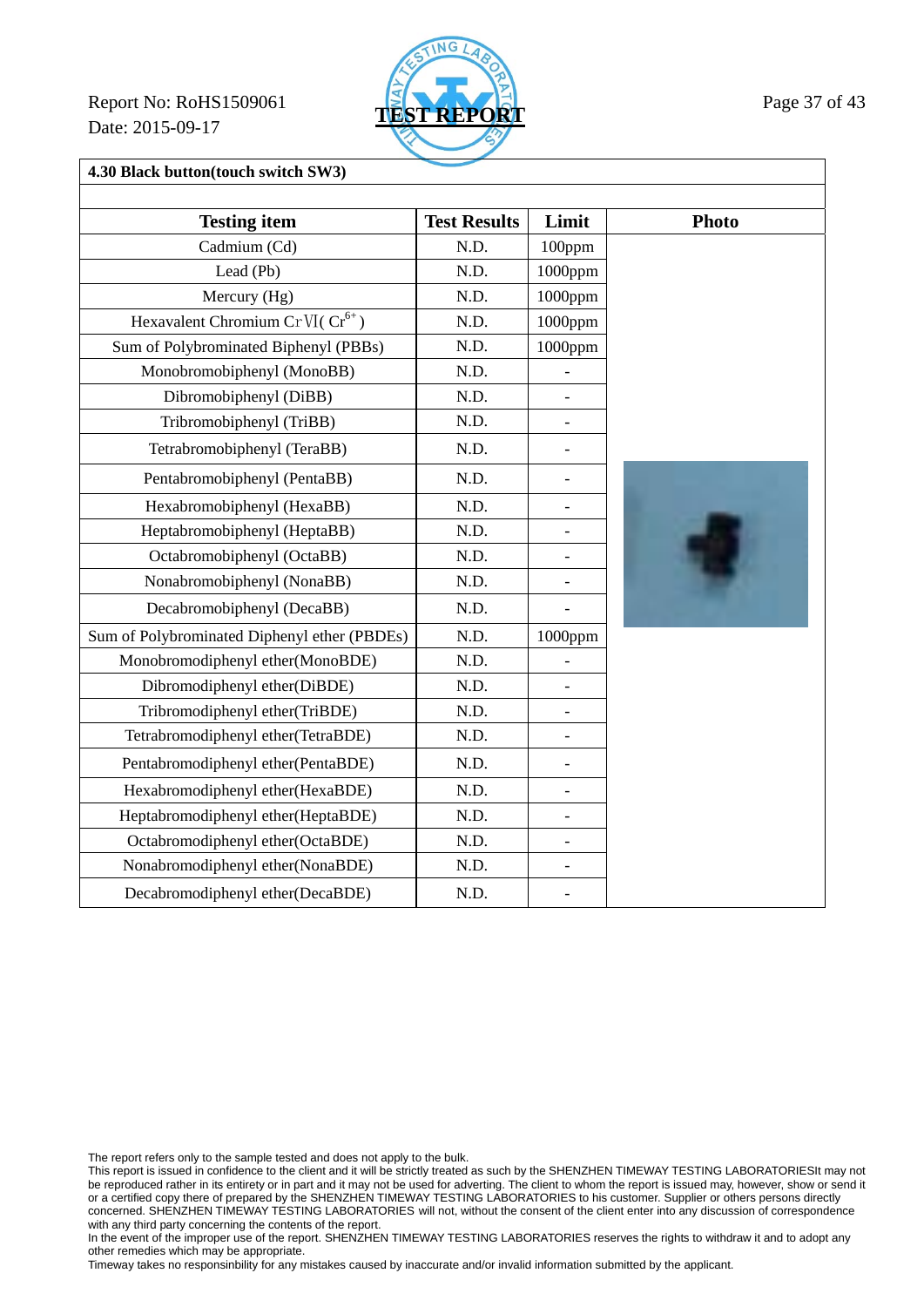Report No: RoHS1509061 **TEST REPORT** Page 38 of 43 Date: 2015-09-17



### **4.31 Yellow plastic seat(touch switch SW3)**

| <b>Testing item</b>                          | <b>Test Results</b> | Limit                    | <b>Photo</b> |
|----------------------------------------------|---------------------|--------------------------|--------------|
| Cadmium (Cd)                                 | N.D.                | $100$ ppm                |              |
| Lead (Pb)                                    | N.D.                | 1000ppm                  |              |
| Mercury (Hg)                                 | N.D.                | 1000ppm                  |              |
| Hexavalent Chromium Cr VI( $Cr^{6+}$ )       | N.D.                | 1000ppm                  |              |
| Sum of Polybrominated Biphenyl (PBBs)        | N.D.                | 1000ppm                  |              |
| Monobromobiphenyl (MonoBB)                   | N.D.                | $\overline{a}$           |              |
| Dibromobiphenyl (DiBB)                       | N.D.                | $\overline{\phantom{0}}$ |              |
| Tribromobiphenyl (TriBB)                     | N.D.                |                          |              |
| Tetrabromobiphenyl (TeraBB)                  | N.D.                | $\overline{a}$           |              |
| Pentabromobiphenyl (PentaBB)                 | N.D.                | $\overline{a}$           |              |
| Hexabromobiphenyl (HexaBB)                   | N.D.                | $\overline{\phantom{0}}$ |              |
| Heptabromobiphenyl (HeptaBB)                 | N.D.                |                          |              |
| Octabromobiphenyl (OctaBB)                   | N.D.                | $\overline{a}$           |              |
| Nonabromobiphenyl (NonaBB)                   | N.D.                | $\overline{\phantom{0}}$ |              |
| Decabromobiphenyl (DecaBB)                   | N.D.                |                          |              |
| Sum of Polybrominated Diphenyl ether (PBDEs) | N.D.                | 1000ppm                  |              |
| Monobromodiphenyl ether(MonoBDE)             | N.D.                |                          |              |
| Dibromodiphenyl ether(DiBDE)                 | N.D.                | $\overline{a}$           |              |
| Tribromodiphenyl ether(TriBDE)               | N.D.                | $\overline{a}$           |              |
| Tetrabromodiphenyl ether(TetraBDE)           | N.D.                | $\overline{a}$           |              |
| Pentabromodiphenyl ether(PentaBDE)           | N.D.                |                          |              |
| Hexabromodiphenyl ether(HexaBDE)             | N.D.                | $\overline{\phantom{0}}$ |              |
| Heptabromodiphenyl ether(HeptaBDE)           | N.D.                | $\overline{a}$           |              |
| Octabromodiphenyl ether(OctaBDE)             | N.D.                | $\overline{\phantom{0}}$ |              |
| Nonabromodiphenyl ether(NonaBDE)             | N.D.                | $\overline{a}$           |              |
| Decabromodiphenyl ether(DecaBDE)             | N.D.                |                          |              |

The report refers only to the sample tested and does not apply to the bulk.

This report is issued in confidence to the client and it will be strictly treated as such by the SHENZHEN TIMEWAY TESTING LABORATORIESIt may not be reproduced rather in its entirety or in part and it may not be used for adverting. The client to whom the report is issued may, however, show or send it or a certified copy there of prepared by the SHENZHEN TIMEWAY TESTING LABORATORIES to his customer. Supplier or others persons directly concerned. SHENZHEN TIMEWAY TESTING LABORATORIES will not, without the consent of the client enter into any discussion of correspondence with any third party concerning the contents of the report.

In the event of the improper use of the report. SHENZHEN TIMEWAY TESTING LABORATORIES reserves the rights to withdraw it and to adopt any other remedies which may be appropriate.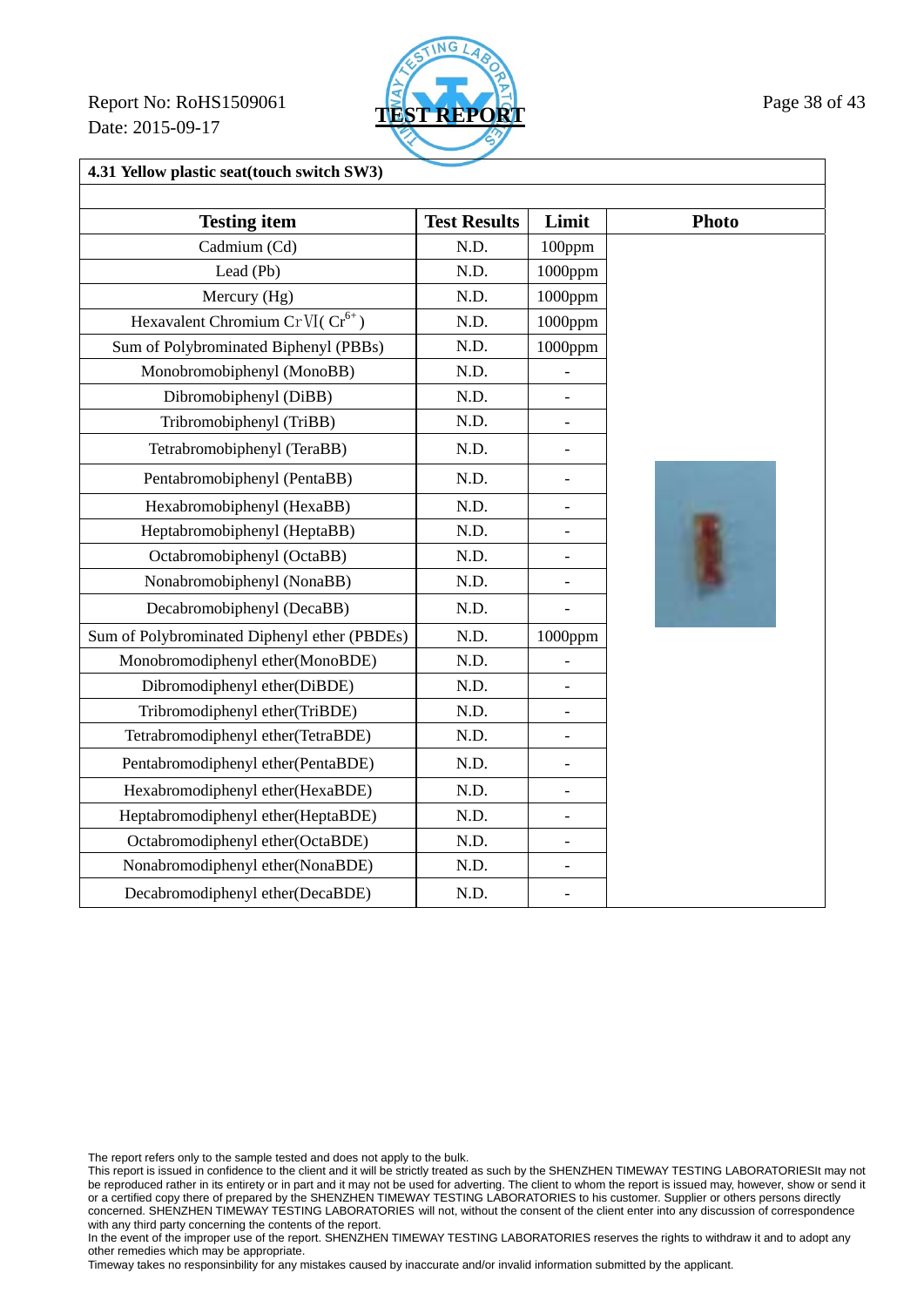Report No: RoHS1509061 **TEST REPORT** Page 39 of 43 Date: 2015-09-17



# **4.32 Crystal oscillator**

| <b>Testing item</b>                          | <b>Test Results</b> | Limit                    | Photo |
|----------------------------------------------|---------------------|--------------------------|-------|
| Cadmium (Cd)                                 | N.D.                | 100ppm                   |       |
| Lead (Pb)                                    | N.D.                | 1000ppm                  |       |
| Mercury (Hg)                                 | N.D.                | 1000ppm                  |       |
| Hexavalent Chromium Cr VI(Cr <sup>6+</sup> ) | N.D.                | $1000$ ppm               |       |
| Sum of Polybrominated Biphenyl (PBBs)        | N.D.                | 1000ppm                  |       |
| Monobromobiphenyl (MonoBB)                   | N.D.                |                          |       |
| Dibromobiphenyl (DiBB)                       | N.D.                | $\overline{\phantom{a}}$ |       |
| Tribromobiphenyl (TriBB)                     | N.D.                | $\overline{\phantom{0}}$ |       |
| Tetrabromobiphenyl (TeraBB)                  | N.D.                | $\overline{\phantom{0}}$ |       |
| Pentabromobiphenyl (PentaBB)                 | N.D.                | $\overline{\phantom{0}}$ |       |
| Hexabromobiphenyl (HexaBB)                   | N.D.                | $\overline{a}$           |       |
| Heptabromobiphenyl (HeptaBB)                 | N.D.                | $\overline{\phantom{a}}$ |       |
| Octabromobiphenyl (OctaBB)                   | N.D.                | $\blacksquare$           |       |
| Nonabromobiphenyl (NonaBB)                   | N.D.                | $\frac{1}{2}$            |       |
| Decabromobiphenyl (DecaBB)                   | N.D.                | $\overline{a}$           |       |
| Sum of Polybrominated Diphenyl ether (PBDEs) | N.D.                | $1000$ ppm               |       |
| Monobromodiphenyl ether(MonoBDE)             | N.D.                |                          |       |
| Dibromodiphenyl ether(DiBDE)                 | N.D.                | $\overline{a}$           |       |
| Tribromodiphenyl ether(TriBDE)               | N.D.                | $\qquad \qquad -$        |       |
| Tetrabromodiphenyl ether(TetraBDE)           | N.D.                |                          |       |
| Pentabromodiphenyl ether(PentaBDE)           | N.D.                | $\overline{\phantom{0}}$ |       |
| Hexabromodiphenyl ether(HexaBDE)             | N.D.                | $\blacksquare$           |       |
| Heptabromodiphenyl ether(HeptaBDE)           | N.D.                | $\overline{\phantom{a}}$ |       |
| Octabromodiphenyl ether(OctaBDE)             | N.D.                | $\overline{\phantom{a}}$ |       |
| Nonabromodiphenyl ether(NonaBDE)             | N.D.                | $\overline{\phantom{a}}$ |       |
| Decabromodiphenyl ether(DecaBDE)             | N.D.                |                          |       |

The report refers only to the sample tested and does not apply to the bulk.

This report is issued in confidence to the client and it will be strictly treated as such by the SHENZHEN TIMEWAY TESTING LABORATORIESIt may not be reproduced rather in its entirety or in part and it may not be used for adverting. The client to whom the report is issued may, however, show or send it or a certified copy there of prepared by the SHENZHEN TIMEWAY TESTING LABORATORIES to his customer. Supplier or others persons directly concerned. SHENZHEN TIMEWAY TESTING LABORATORIES will not, without the consent of the client enter into any discussion of correspondence with any third party concerning the contents of the report.

In the event of the improper use of the report. SHENZHEN TIMEWAY TESTING LABORATORIES reserves the rights to withdraw it and to adopt any other remedies which may be appropriate.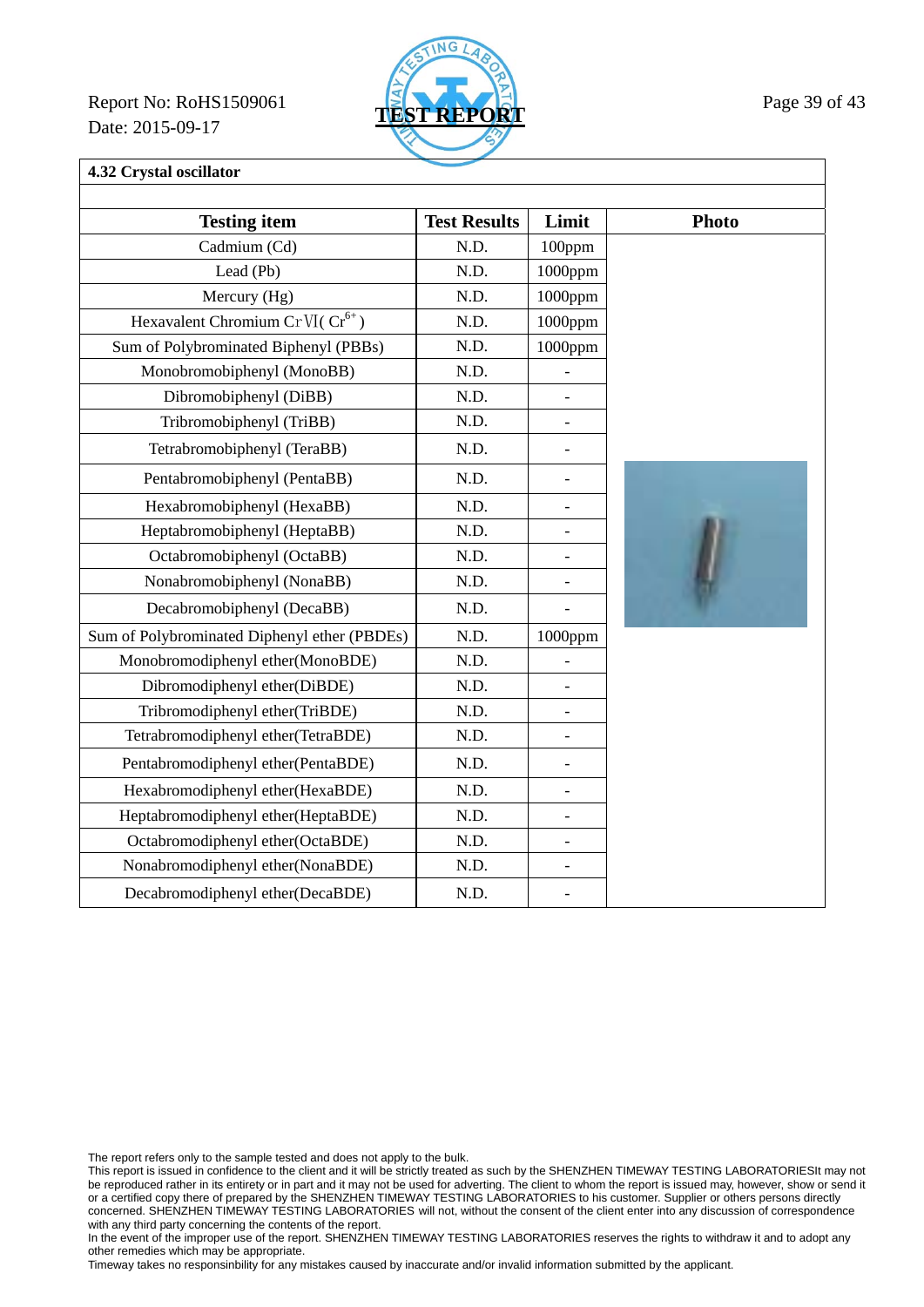Report No: RoHS1509061 **TEST REPORT** Page 40 of 43 Date: 2015-09-17



**4.33 Black plastic(battery base)** 

| <b>Testing item</b>                          | <b>Test Results</b> | Limit                    | <b>Photo</b> |
|----------------------------------------------|---------------------|--------------------------|--------------|
| Cadmium (Cd)                                 | N.D.                | 100ppm                   |              |
| Lead (Pb)                                    | N.D.                | $1000$ ppm               |              |
| Mercury (Hg)                                 | N.D.                | 1000ppm                  |              |
|                                              |                     |                          |              |
| Hexavalent Chromium Cr VI(Cr <sup>6+</sup> ) | N.D.                | 1000ppm                  |              |
| Sum of Polybrominated Biphenyl (PBBs)        | N.D.                | 1000ppm                  |              |
| Monobromobiphenyl (MonoBB)                   | N.D.                |                          |              |
| Dibromobiphenyl (DiBB)                       | N.D.                |                          |              |
| Tribromobiphenyl (TriBB)                     | N.D.                |                          |              |
| Tetrabromobiphenyl (TeraBB)                  | N.D.                | $\overline{a}$           |              |
| Pentabromobiphenyl (PentaBB)                 | N.D.                | $\overline{a}$           |              |
| Hexabromobiphenyl (HexaBB)                   | N.D.                | $\overline{\phantom{0}}$ |              |
| Heptabromobiphenyl (HeptaBB)                 | N.D.                |                          |              |
| Octabromobiphenyl (OctaBB)                   | N.D.                |                          |              |
| Nonabromobiphenyl (NonaBB)                   | N.D.                | $\overline{a}$           |              |
| Decabromobiphenyl (DecaBB)                   | N.D.                |                          |              |
| Sum of Polybrominated Diphenyl ether (PBDEs) | N.D.                | 1000ppm                  |              |
| Monobromodiphenyl ether(MonoBDE)             | N.D.                |                          |              |
| Dibromodiphenyl ether(DiBDE)                 | N.D.                |                          |              |
| Tribromodiphenyl ether(TriBDE)               | N.D.                |                          |              |
| Tetrabromodiphenyl ether(TetraBDE)           | N.D.                | $\qquad \qquad -$        |              |
| Pentabromodiphenyl ether(PentaBDE)           | N.D.                |                          |              |
| Hexabromodiphenyl ether(HexaBDE)             | N.D.                | $\overline{a}$           |              |
| Heptabromodiphenyl ether(HeptaBDE)           | N.D.                |                          |              |
| Octabromodiphenyl ether(OctaBDE)             | N.D.                |                          |              |
| Nonabromodiphenyl ether(NonaBDE)             | N.D.                | $\qquad \qquad -$        |              |
| Decabromodiphenyl ether(DecaBDE)             | N.D.                |                          |              |

The report refers only to the sample tested and does not apply to the bulk.

This report is issued in confidence to the client and it will be strictly treated as such by the SHENZHEN TIMEWAY TESTING LABORATORIESIt may not be reproduced rather in its entirety or in part and it may not be used for adverting. The client to whom the report is issued may, however, show or send it or a certified copy there of prepared by the SHENZHEN TIMEWAY TESTING LABORATORIES to his customer. Supplier or others persons directly concerned. SHENZHEN TIMEWAY TESTING LABORATORIES will not, without the consent of the client enter into any discussion of correspondence with any third party concerning the contents of the report.

In the event of the improper use of the report. SHENZHEN TIMEWAY TESTING LABORATORIES reserves the rights to withdraw it and to adopt any other remedies which may be appropriate.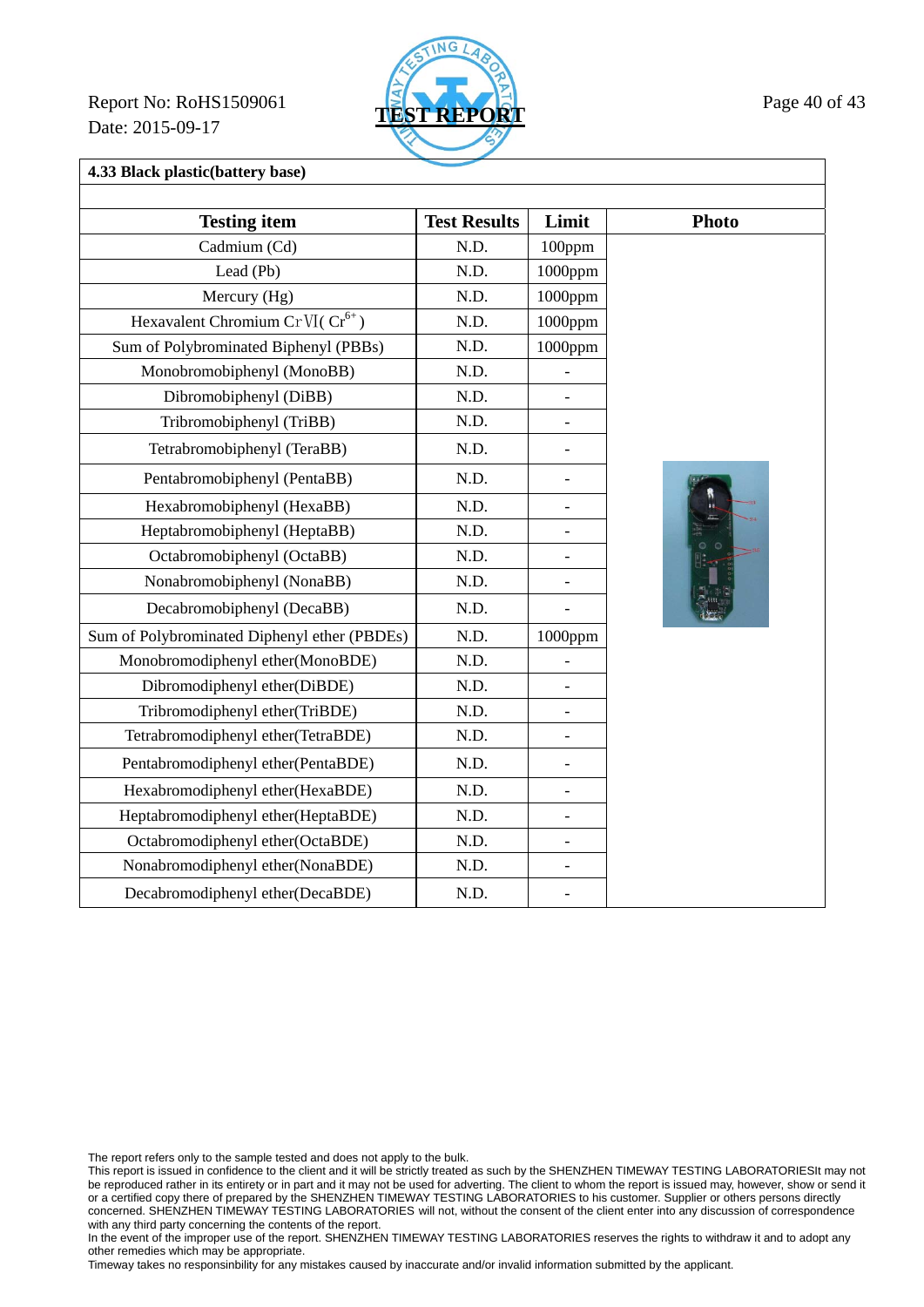Report No: RoHS1509061 **TEST REPORT** Page 41 of 43 Date: 2015-09-17



#### **4.34 Silver colour metal(battery shrapnel)**

| <b>Testing item</b>                          | <b>Test Results</b> | Limit                    | <b>Photo</b> |
|----------------------------------------------|---------------------|--------------------------|--------------|
| Cadmium (Cd)                                 | N.D.                | 100ppm                   |              |
| Lead (Pb)                                    | N.D.                | 1000ppm                  |              |
| Mercury (Hg)                                 | N.D.                | 1000ppm                  |              |
| Hexavalent Chromium Cr VI( $Cr^{6+}$ )       | N.D.                | $1000$ ppm               |              |
| Sum of Polybrominated Biphenyl (PBBs)        | N.D.                | $1000$ ppm               |              |
| Monobromobiphenyl (MonoBB)                   | N.D.                | $\overline{\phantom{0}}$ |              |
| Dibromobiphenyl (DiBB)                       | N.D.                | $\overline{a}$           |              |
| Tribromobiphenyl (TriBB)                     | N.D.                | $\overline{\phantom{a}}$ |              |
| Tetrabromobiphenyl (TeraBB)                  | N.D.                | $\overline{a}$           |              |
| Pentabromobiphenyl (PentaBB)                 | N.D.                | $\overline{a}$           |              |
| Hexabromobiphenyl (HexaBB)                   | N.D.                | $\overline{a}$           | ш            |
| Heptabromobiphenyl (HeptaBB)                 | N.D.                | $\overline{\phantom{0}}$ |              |
| Octabromobiphenyl (OctaBB)                   | N.D.                |                          |              |
| Nonabromobiphenyl (NonaBB)                   | N.D.                | $\qquad \qquad -$        |              |
| Decabromobiphenyl (DecaBB)                   | N.D.                |                          |              |
| Sum of Polybrominated Diphenyl ether (PBDEs) | N.D.                | 1000ppm                  |              |
| Monobromodiphenyl ether(MonoBDE)             | N.D.                |                          |              |
| Dibromodiphenyl ether(DiBDE)                 | N.D.                | $\overline{a}$           |              |
| Tribromodiphenyl ether(TriBDE)               | N.D.                | $\overline{a}$           |              |
| Tetrabromodiphenyl ether(TetraBDE)           | N.D.                | $\overline{a}$           |              |
| Pentabromodiphenyl ether(PentaBDE)           | N.D.                | $\overline{\phantom{a}}$ |              |
| Hexabromodiphenyl ether(HexaBDE)             | N.D.                | $\overline{\phantom{a}}$ |              |
| Heptabromodiphenyl ether(HeptaBDE)           | N.D.                | $\overline{a}$           |              |
| Octabromodiphenyl ether(OctaBDE)             | N.D.                | $\blacksquare$           |              |
| Nonabromodiphenyl ether(NonaBDE)             | N.D.                | $\overline{\phantom{a}}$ |              |
| Decabromodiphenyl ether(DecaBDE)             | N.D.                |                          |              |

The report refers only to the sample tested and does not apply to the bulk.

This report is issued in confidence to the client and it will be strictly treated as such by the SHENZHEN TIMEWAY TESTING LABORATORIESIt may not be reproduced rather in its entirety or in part and it may not be used for adverting. The client to whom the report is issued may, however, show or send it or a certified copy there of prepared by the SHENZHEN TIMEWAY TESTING LABORATORIES to his customer. Supplier or others persons directly concerned. SHENZHEN TIMEWAY TESTING LABORATORIES will not, without the consent of the client enter into any discussion of correspondence with any third party concerning the contents of the report.

In the event of the improper use of the report. SHENZHEN TIMEWAY TESTING LABORATORIES reserves the rights to withdraw it and to adopt any other remedies which may be appropriate.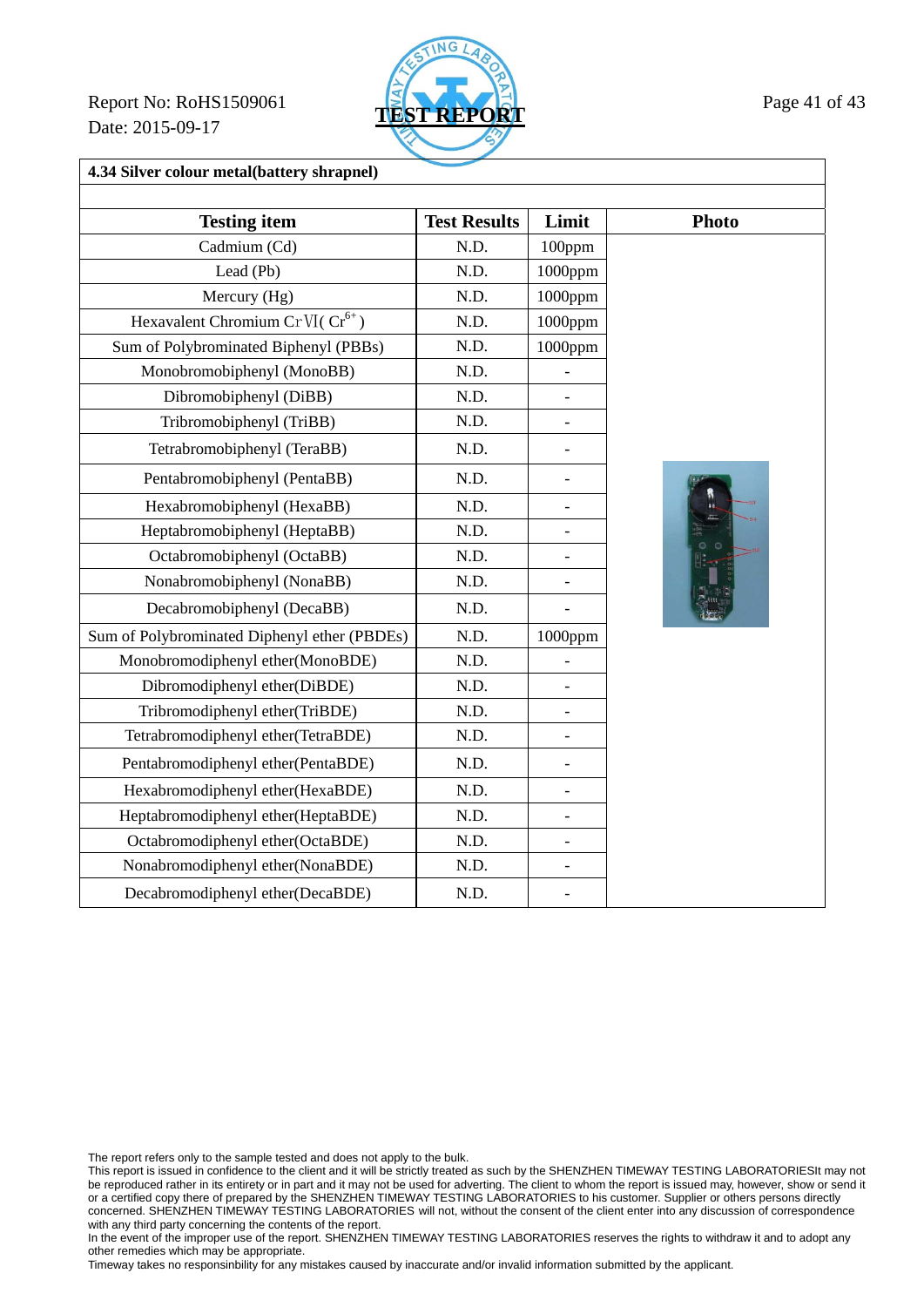Report No: RoHS1509061 **TEST REPORT** Page 42 of 43 Date: 2015-09-17



**4.35 PCB and electronic components** 

| <b>Testing item</b>                          | <b>Test Results</b> | Limit                    | <b>Photo</b> |
|----------------------------------------------|---------------------|--------------------------|--------------|
| Cadmium (Cd)                                 | N.D.                | 100ppm                   |              |
| Lead (Pb)                                    | N.D.                | 1000ppm                  |              |
| Mercury (Hg)                                 | N.D.                | 1000ppm                  |              |
| Hexavalent Chromium Cr VI(Cr <sup>6+</sup> ) | N.D.                | 1000ppm                  |              |
| Sum of Polybrominated Biphenyl (PBBs)        | N.D.                | $1000$ ppm               |              |
| Monobromobiphenyl (MonoBB)                   | N.D.                |                          |              |
| Dibromobiphenyl (DiBB)                       | N.D.                | $\overline{\phantom{0}}$ |              |
| Tribromobiphenyl (TriBB)                     | N.D.                | $\overline{a}$           |              |
| Tetrabromobiphenyl (TeraBB)                  | N.D.                | $\overline{\phantom{0}}$ |              |
| Pentabromobiphenyl (PentaBB)                 | N.D.                |                          |              |
| Hexabromobiphenyl (HexaBB)                   | N.D.                | $\overline{\phantom{0}}$ |              |
| Heptabromobiphenyl (HeptaBB)                 | N.D.                |                          |              |
| Octabromobiphenyl (OctaBB)                   | N.D.                | $\overline{a}$           |              |
| Nonabromobiphenyl (NonaBB)                   | N.D.                |                          |              |
| Decabromobiphenyl (DecaBB)                   | N.D.                |                          |              |
| Sum of Polybrominated Diphenyl ether (PBDEs) | N.D.                | 1000ppm                  |              |
| Monobromodiphenyl ether(MonoBDE)             | N.D.                |                          |              |
| Dibromodiphenyl ether(DiBDE)                 | N.D.                | $\overline{a}$           |              |
| Tribromodiphenyl ether(TriBDE)               | N.D.                | $\overline{a}$           |              |
| Tetrabromodiphenyl ether(TetraBDE)           | N.D.                | $\overline{a}$           |              |
| Pentabromodiphenyl ether(PentaBDE)           | N.D.                |                          |              |
| Hexabromodiphenyl ether(HexaBDE)             | N.D.                | $\overline{\phantom{0}}$ |              |
| Heptabromodiphenyl ether(HeptaBDE)           | N.D.                | $\overline{\phantom{0}}$ |              |
| Octabromodiphenyl ether(OctaBDE)             | N.D.                | $\overline{a}$           |              |
| Nonabromodiphenyl ether(NonaBDE)             | N.D.                | $\overline{\phantom{0}}$ |              |
| Decabromodiphenyl ether(DecaBDE)             | N.D.                |                          |              |

The report refers only to the sample tested and does not apply to the bulk.

This report is issued in confidence to the client and it will be strictly treated as such by the SHENZHEN TIMEWAY TESTING LABORATORIESIt may not be reproduced rather in its entirety or in part and it may not be used for adverting. The client to whom the report is issued may, however, show or send it or a certified copy there of prepared by the SHENZHEN TIMEWAY TESTING LABORATORIES to his customer. Supplier or others persons directly concerned. SHENZHEN TIMEWAY TESTING LABORATORIES will not, without the consent of the client enter into any discussion of correspondence with any third party concerning the contents of the report.

In the event of the improper use of the report. SHENZHEN TIMEWAY TESTING LABORATORIES reserves the rights to withdraw it and to adopt any other remedies which may be appropriate.